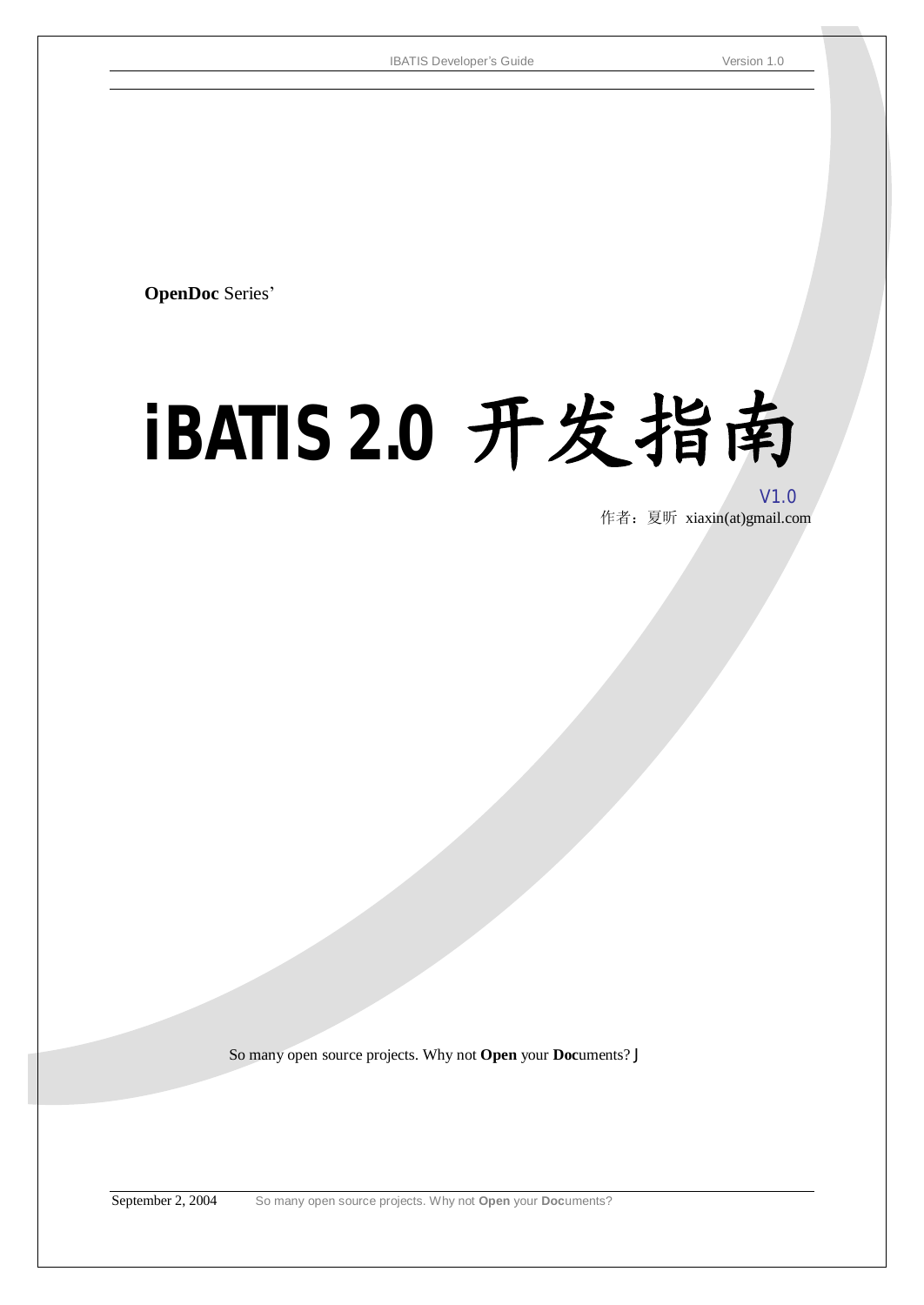## 文档说明

#### 参与人员:

| 作者 | 联络                  |  |
|----|---------------------|--|
| 夏昕 | xiaxin(at)gmail.com |  |
|    |                     |  |

#### **(at)** 为 **email @** 符号

#### 发布记录

| 版本  | 日期       | 作者 | 说明                     |
|-----|----------|----|------------------------|
| 0.0 | 2004.8.1 | 夏昕 | 第一版                    |
| 1.0 | 2004.9.1 | 夏昕 | 补充 ibatis in Spring 部分 |
|     |          |    |                        |
|     |          |    |                        |
|     |          |    |                        |
|     |          |    |                        |
|     |          |    |                        |

#### **OpenDoc** 版权说明

本文档版权归原作者所有。

在免费、且无任何附加条件的前提下,可在网络媒体中自由传播。

如需部分或者全文引用,请事先征求作者意见。

如果本文对您有些许帮助,表达谢意的最好方式,是将您发现的问题和文档改进意见及时反馈给 作者。当然,倘若有时间和能力,能为技术群体无偿贡献自己的所学为最好的回馈。

另外,笔者近来试图就日本、印度的软件开发模式进行一些调研。如果诸位可以赠阅日本、印度 软件研发过程中的需求、设计文档以供研究,感激不尽!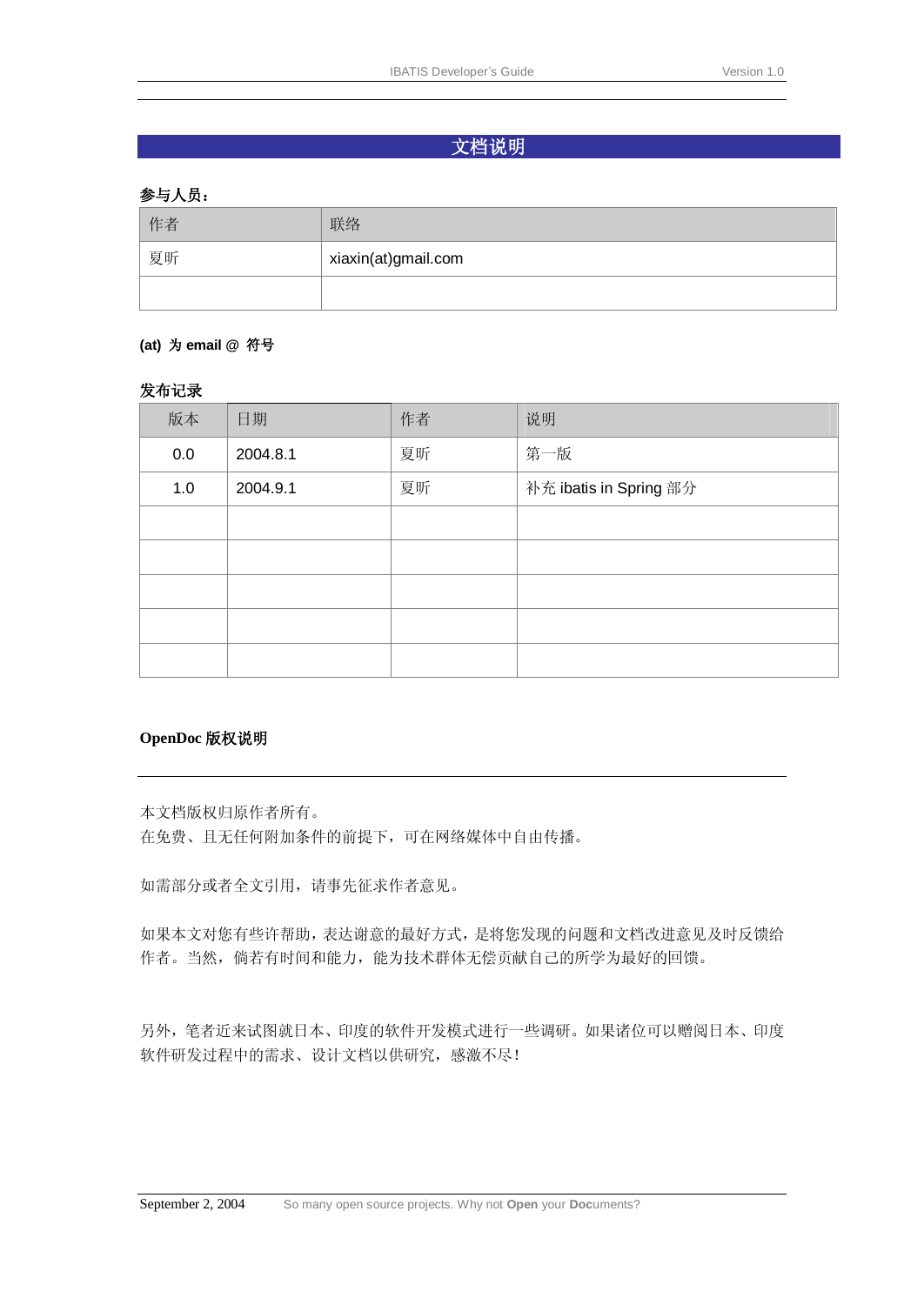# ibatis 开发指南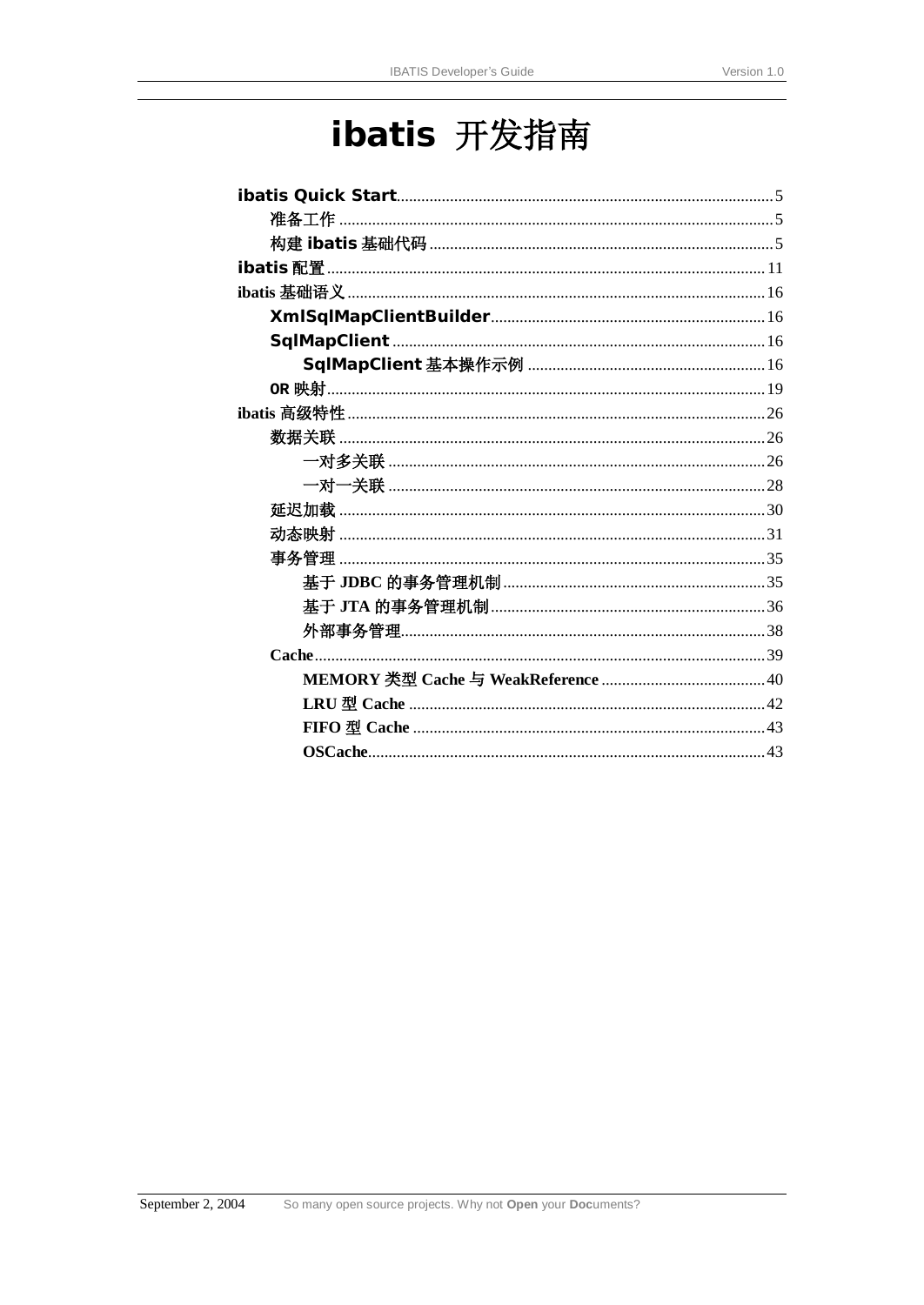## **ibatis** 开发指南

相对 Hibernate 和 Apache OJB 等 "一站式" ORM 解决方案而言, ibatis 是一种 "半 自动化"的ORM实现。

所谓"半自动",可能理解上有点生涩。纵观目前主流的 ORM,无论 Hibernate 还是 Apache OJB,都对数据库结构提供了较为完整的封装,提供了从 POJO 到数据库表的全 套映射机制。程序员往往只需定义好了 POJO 到数据库表的映射关系,即可通过 Hibernate 或者 OJB 提供的方法完成持久层操作。程序员甚至不需要对 SQL 的熟练掌握, Hibernate/OJB 会根据制定的存储逻辑,自动生成对应的 SQL 并调用 JDBC 接口加以执 行。

大多数情况下(特别是对新项目,新系统的开发而言),这样的机制无往不利,大有一 统天下的势头。但是,在一些特定的环境下,这种一站式的解决方案却未必灵光。

在笔者的系统咨询工作过程中,常常遇到以下情况:

- 1. 系统的部分或全部数据来自现有数据库,处于安全考虑,只对开发团队提供几 条 Select SQL (或存储过程)以获取所需数据, 具体的表结构不予公开。
- 2. 开发规范中要求,所有牵涉到业务逻辑部分的数据库操作,必须在数据库层由 存储过程实现(就笔者工作所面向的金融行业而言,工商银行、中国银行、交 通银行,都在开发规范中严格指定)
- 3. 系统数据处理量巨大,性能要求极为苛刻,这往往意味着我们必须通过经过高 度优化的 SQL 语句(或存储过程)才能达到系统性能设计指标。

面对这样的需求,再次举起 Hibernate 大刀,却发现刀锋不再锐利,甚至无法使用, 奈何?恍惚之际,只好再摸出 JDBC 准备拼死一搏……, 说得未免有些凄凉, 直接使用 JDBC 进行数据库操作实际上也是不错的选择,只是拖沓的数据库访问代码,乏味的字段读取操作 令人厌烦。

"半自动化"的 ibatis, 却刚好解决了这个问题。

这里的"半自动化",是相对 Hibernate 等提供了全面的数据库封装机制的"全自动化" ORM 实现而言, "全自动" ORM 实现了 POJO 和数据库表之间的映射, 以及 SQL 的自动 生成和执行。而 ibatis 的着力点, 则在于 POJO 与 SQL 之间的映射关系。也就是说, ibatis 并不会为程序员在运行期自动生成 SQL 执行。具体的 SQL 需要程序员编写, 然后通过映 射配置文件,将 SQL 所需的参数, 以及返回的结果字段映射到指定 POJO。

使用 ibatis 提供的 ORM 机制,对业务逻辑实现人员而言,面对的是纯粹的 Java 对象, 这一层与通过 Hibernate 实现 ORM 而言基本一致, 而对于具体的数据操作, Hibernate 会自动生成 SQL 语句,而 ibatis 则要求开发者编写具体的 SQL 语句。相对 Hibernate 等 "全自动"ORM 机制而言, ibatis 以 SQL 开发的工作量和数据库移植性上的让步, 为系统 设计提供了更大的自由空间。作为"全自动"ORM 实现的一种有益补充,ibatis 的出现显 得别具意义。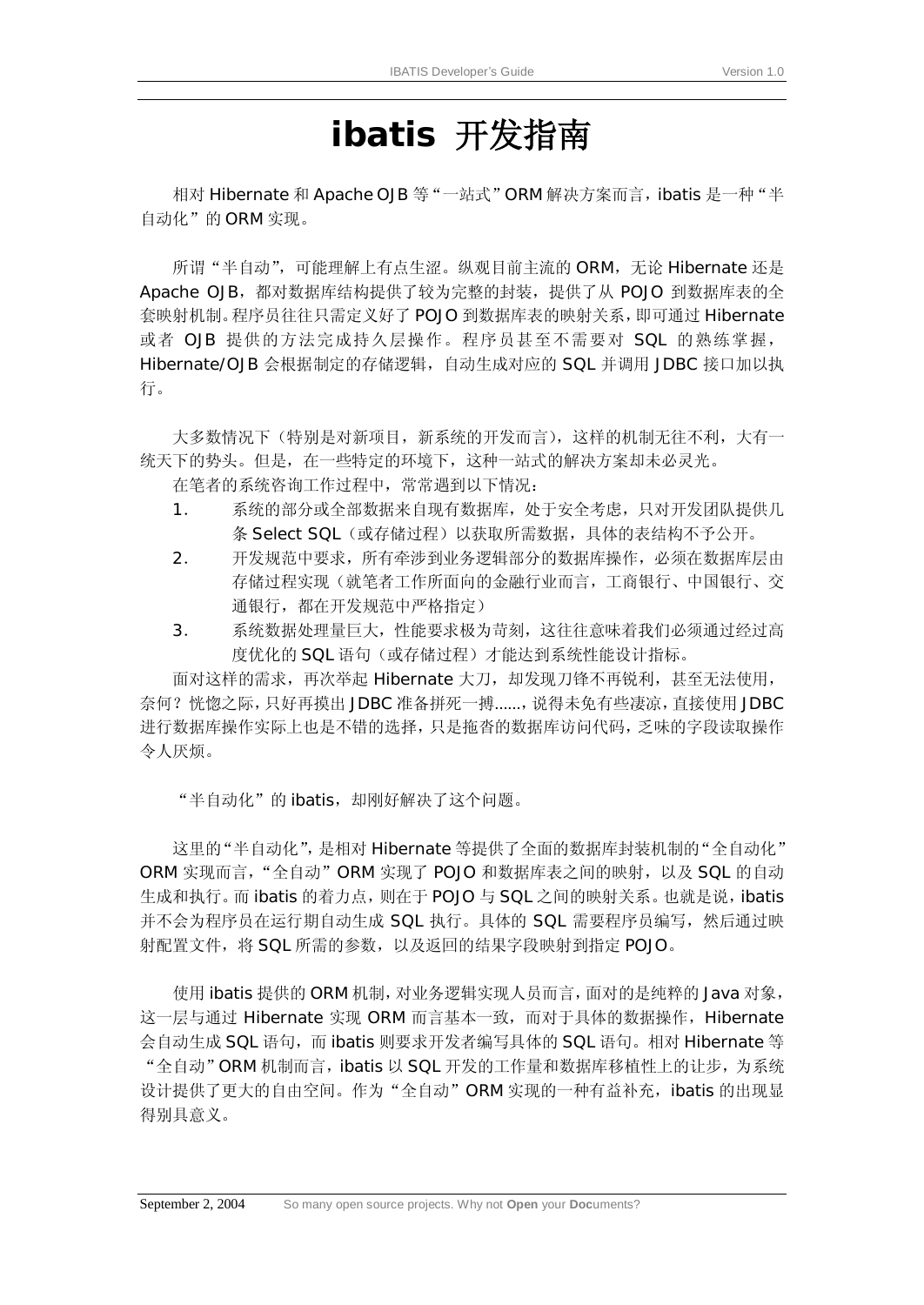## **ibatis Quick Start**

## 准备工作

- 1. 下载 ibatis 软件包(<http://www.ibatis.com>)。
- 2. 创建测试数据库,并在数据库中创建一个 t user 表, 其中包含三个字段:
	- $\boldsymbol{\emptyset}$  id(int)
	- Ø name(varchar)
	- $\boldsymbol{\emptyset}$  sex(int).
- 3. 为了在开发过程更加直观,我们需要将 ibatis 日志打开以便观察 ibatis 运作的细节。 ibatis 采用 Apache common logging, 并结合 Apache log4j 作为日志输出组件。在 CLASSPATH 中新建 log4j.properties 配置文件, 内容如下:

```
log4j.rootLogger=DEBUG, stdout 
log4j.appender.stdout=org.apache.log4j.ConsoleAppender 
log4j.appender.stdout.layout=org.apache.log4j.PatternLayout 
log4j.appender.stdout.layout.ConversionPattern=%c{1} - %m%n 
log4j.logger.java.sql.PreparedStatement=DEBUG
```
## 构建 **ibatis** 基础代码

ibatis 基础代码包括:

1. ibatis 实例配置

```
一个典型的配置文件如下(具体配置项目的含义见后):
```

```
<?xml version="1.0" encoding="UTF-8" ?>
<!DOCTYPE sqlMapConfig
    PUBLIC "-//iBATIS.com//DTD SQL Map Config 2.0//EN"
    "http://www.ibatis.com/dtd/sql-map-config-2.dtd">
<sqlMapConfig>
  <settings
    cacheModelsEnabled="true" 
    enhancementEnabled="true" 
    lazyLoadingEnabled="true" 
    errorTracingEnabled="true" 
    maxRequests="32" 
    maxSessions="10" 
    maxTransactions="5" 
    useStatementNamespaces="false" 
    />
  <transactionManager type="JDBC">
```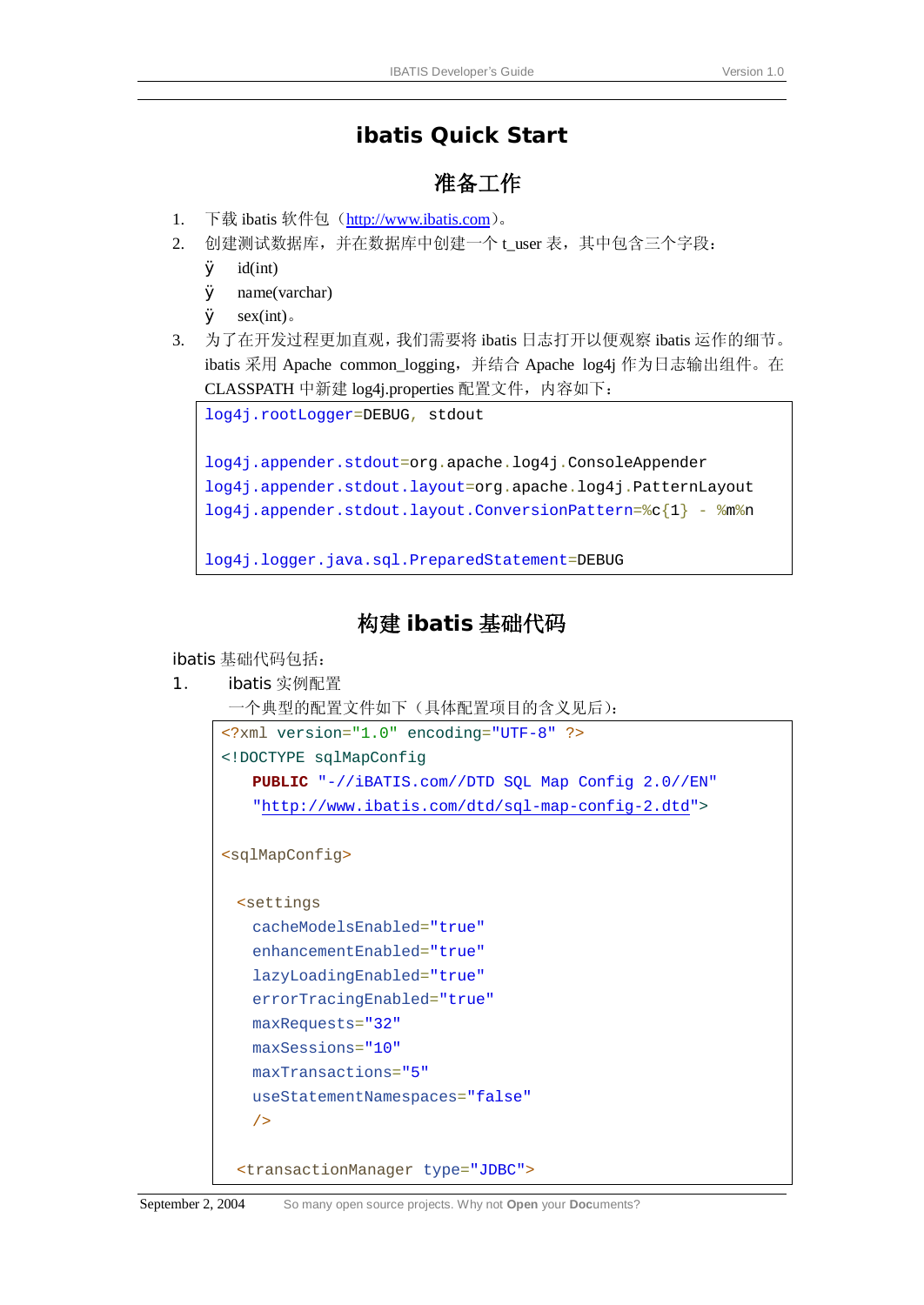```
 <dataSource type="SIMPLE">
      <property name="JDBC.Driver"
value="com.p6spy.engine.spy.P6SpyDriver"/>
      <property name="JDBC.ConnectionURL"
value="jdbc:mysql://localhost/sample"/>
      <property name="JDBC.Username" value="user"/>
      <property name="JDBC.Password" value="mypass"/>
      <property name="Pool.MaximumActiveConnections"
value="10"/>
      <property name="Pool.MaximumIdleConnections" value="5"/>
      <property name="Pool.MaximumCheckoutTime"
value="120000"/>
      <property name="Pool.TimeToWait" value="500"/>
      <property name="Pool.PingQuery" value="select 1 from 
ACCOUNT"/>
      <property name="Pool.PingEnabled" value="false"/>
      <property name="Pool.PingConnectionsOlderThan"
value="1"/>
      <property name="Pool.PingConnectionsNotUsedFor"
value="1"/>
    </dataSource>
  </transactionManager>
  <sqlMap resource="com/ibatis/sample/User.xml"/>
</sqlMapConfig>
```

```
2. POJO(Plain Ordinary Java Object)
     下面是我们用作示例的一个 POJO:
```

```
public class User implements Serializable { 
   private Integer id; 
   private String name; 
    private Integer sex; 
    private Set addresses = new HashSet(); 
    /** default constructor */
    public User() { 
    } 
    public Integer getId() { 
        return this.id;
```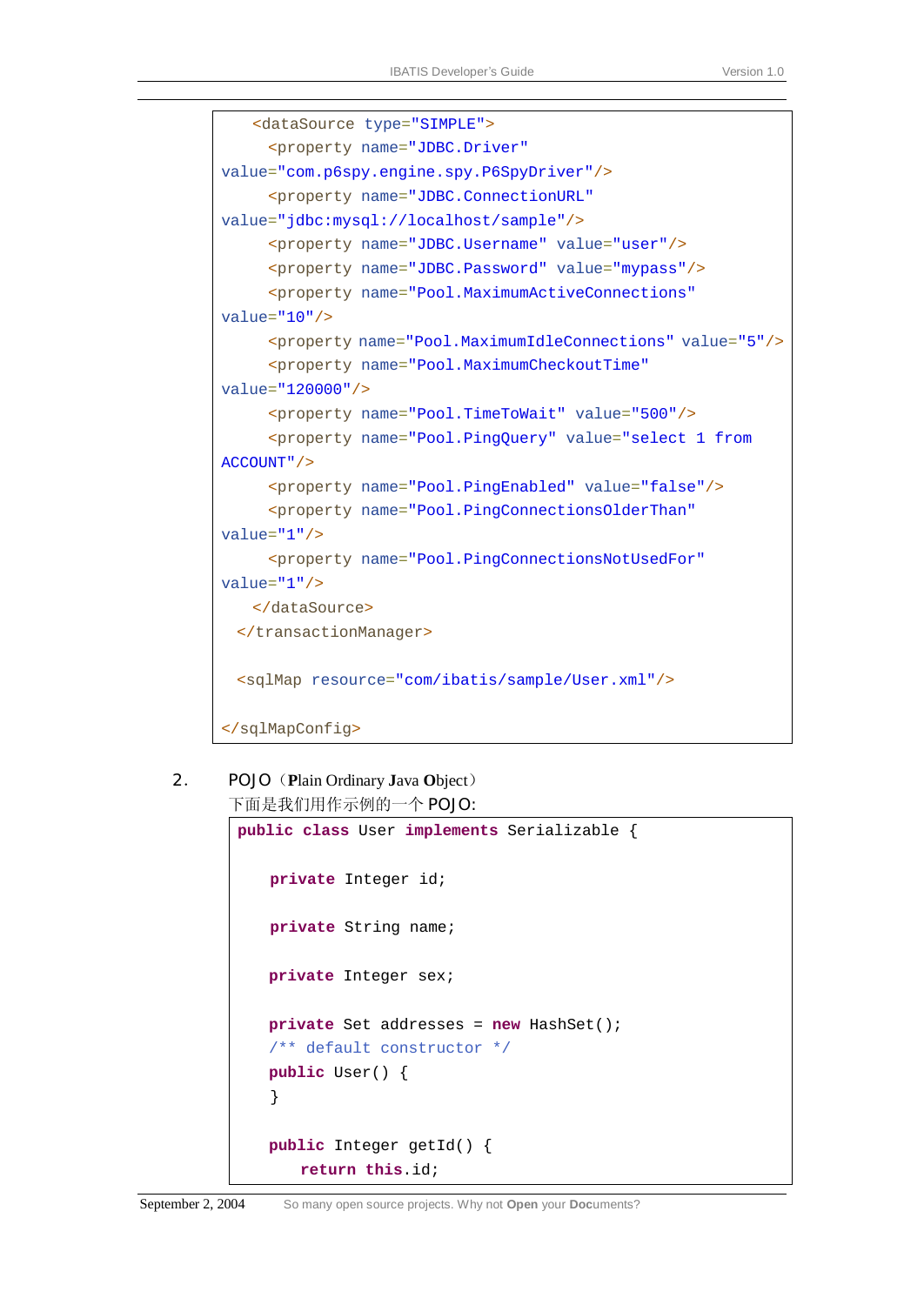```
 } 
 public void setId(Integer id) { 
     this.id = id; 
} 
 public String getName() { 
    return this.name; 
 } 
 public void setName(String name) { 
     this.name = name; 
 } 
 public Integer getSex() { 
    return this.sex; 
 } 
 public void setSex(Integer sex) { 
     this.sex = sex; 
 }
```
3. 映射文件

}

与 Hibernate 不同。因为需要人工编写 SQL 代码, ibatis 的映射文件一般采 用手动编写(通过 Copy/Paste,手工编写映射文件也并没想象中的麻烦)。 针对上面 POJO 的映射代码如下:

```
<?xml version="1.0" encoding="UTF-8"?>
<!DOCTYPE sqlMap
    PUBLIC "-//iBATIS.com//DTD SQL Map 2.0//EN"
    "http://www.ibatis.com/dtd/sql-map-2.dtd">
<sqlMap namespace="User">
<typeAlias alias="user" type="com.ibatis.sample.User"/> 
  <select id="getUser"
    parameterClass="java.lang.String"
    resultClass="user">
    <![CDATA[
    select 
      name, 
      sex 
    from t_user
```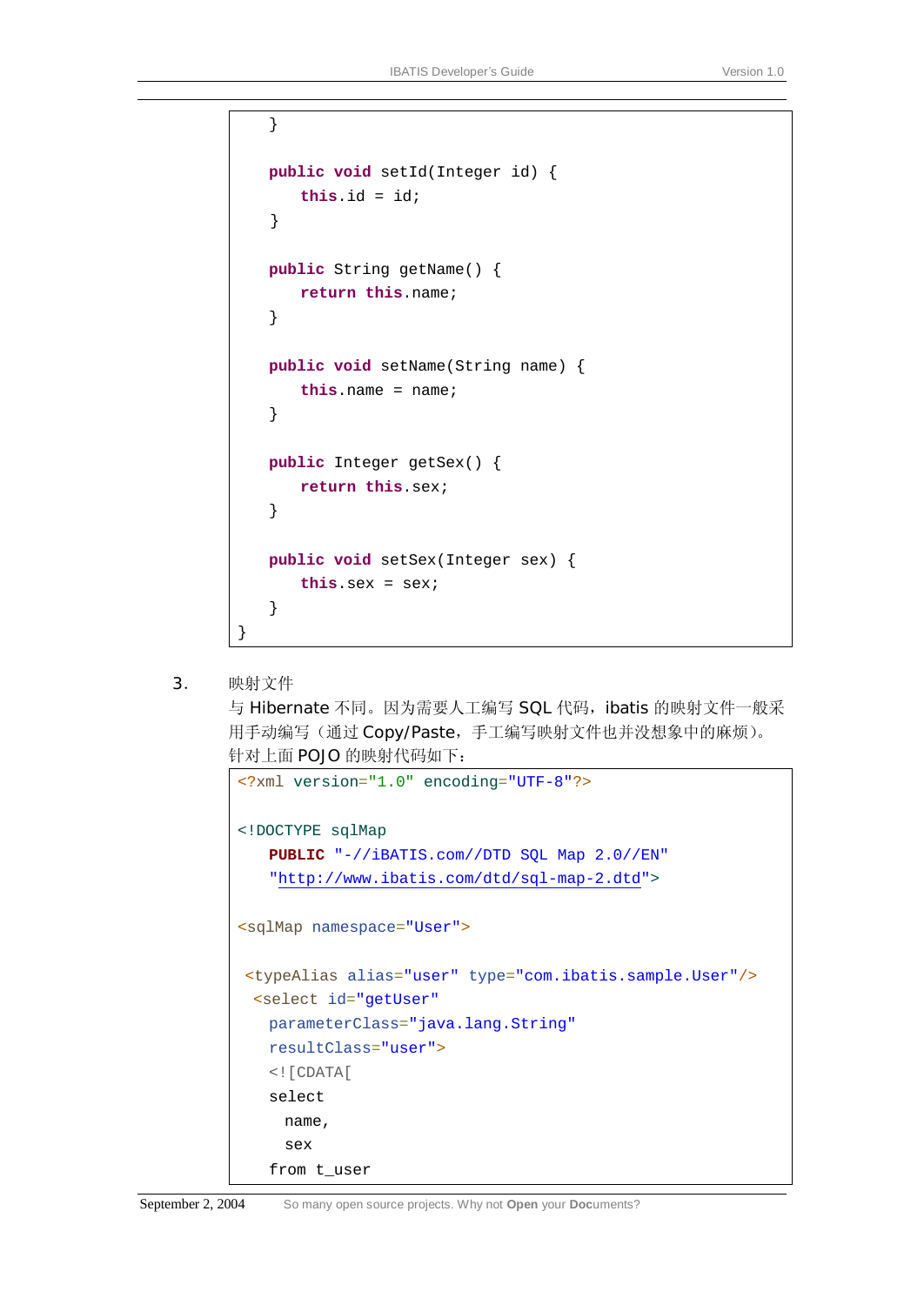```
 where name = #name# 
    ]]>
  </select>
  <update id="updateUser"
   parameterClass="user"> 
   <![CDATA[
    UPDATE t_user 
       SET 
           name=#name#, 
           sex=#sex# 
   WHERE id = #id#]] >
  </update>
  <insert id="insertUser"
    parameterClass="user"
   \rightarrowINSERT INTO t_user ( 
           name, 
           sex) 
       VALUES ( 
            #name#, 
            #sex# 
        ) 
  </insert> 
  <delete id="deleteUser"
    parameterClass="java.lang.String">
    delete from t_user 
    where id = #value# 
  </delete> 
</sqlMap>
```
从上面的映射文件可以看出,通过<insert>、<delete>、<update>、 <select>四个节点,我们分别定义了针对 TUser 对象的增删改查操作。在这 四个节点中,我们指定了对应的 SQL 语句, 以 update 节点为例:

| <update <="" id="updateUser" td=""><td>(1)</td></update> | (1) |
|----------------------------------------------------------|-----|
| parameterClass="user">                                   | (2) |
| $\lt$ ! [ $CDATA$ [                                      | (3) |
| UPDATE t user                                            | (4) |
| SET                                                      |     |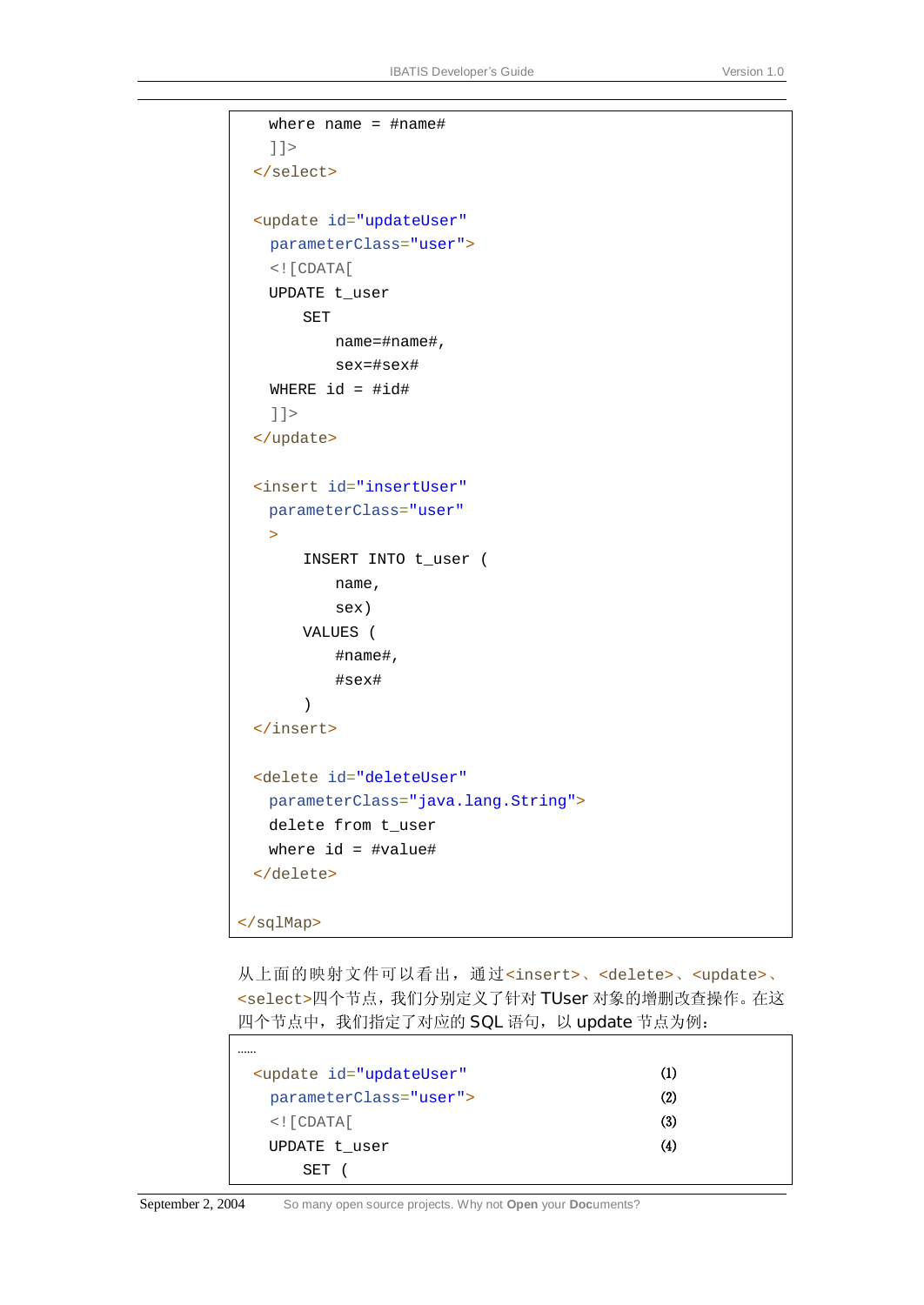| (5) |  |
|-----|--|
| (6) |  |
|     |  |
| (7) |  |
|     |  |
|     |  |
|     |  |
|     |  |

 $(1)$  ID

指定了操作 ID,之后我们可以在代码中通过指定操作 id 来执行此节点所定 义的操作,如:

sqlMap.update("**updateUser**",user);

ID 设定使得在一个配置文件中定义两个同名节点成为可能(两个 update 节 点,以不同 id 区分)

⑵ parameterClass

指 定 了 操 作 所 需 的 参 数 类 型 , 此 例 中 update 操 作 以 com.ibatis.sample.User 类型的对象作为参数,目标是将提供的 User 实例更新到数据库。

parameterClass="user"中, user 为 "com.ibatis.sample.User" 类的别名,别名可通过 typeAlias 节点指定, 如示例配置文件中的: <typeAlias alias="user" type="com.ibatis.sample.User"/>

#### $(3)$  <! [CDATA[……]] >

通过<![CDATA[……]]>节点,可以避免 SQL 中与 XML 规范相冲突的字符对 XML 映射文件的合法性造成影响。

- ⑷ 执行更新操作的 SQL,这里的 SQL 即实际数据库支持的 SQL 语句,将由 ibatis 填入参数后交给数据库执行。
- ⑸ SQL 中所需的用户名参数,"#name#"在运行期会由传入的 user 对象的 name 属性填充。
- ⑹ SQL 中所需的用户性别参数"#sex#",将在运行期由传入的 user 对象的 sex 属性填充。
- ⑺ SQL 中所需的条件参数"#id#",将在运行期由传入的 user 对象的 id 属性 填充。

对于这个示例, ibatis 在运行期会读取 id 为 "updateUser"的 update 节点 的 SQL 定义,并调用指定的 user 对象的对应 getter 方法获取属性值,并用此 属性值,对 SQL 中的参数进行填充后提交数据库执行。

此例对应的应用级代码如下,其中演示了 ibatis SQLMap 的基本使用方法:

String resource ="com/ibatis/sample/SqlMapConfig.xml"; Reader reader;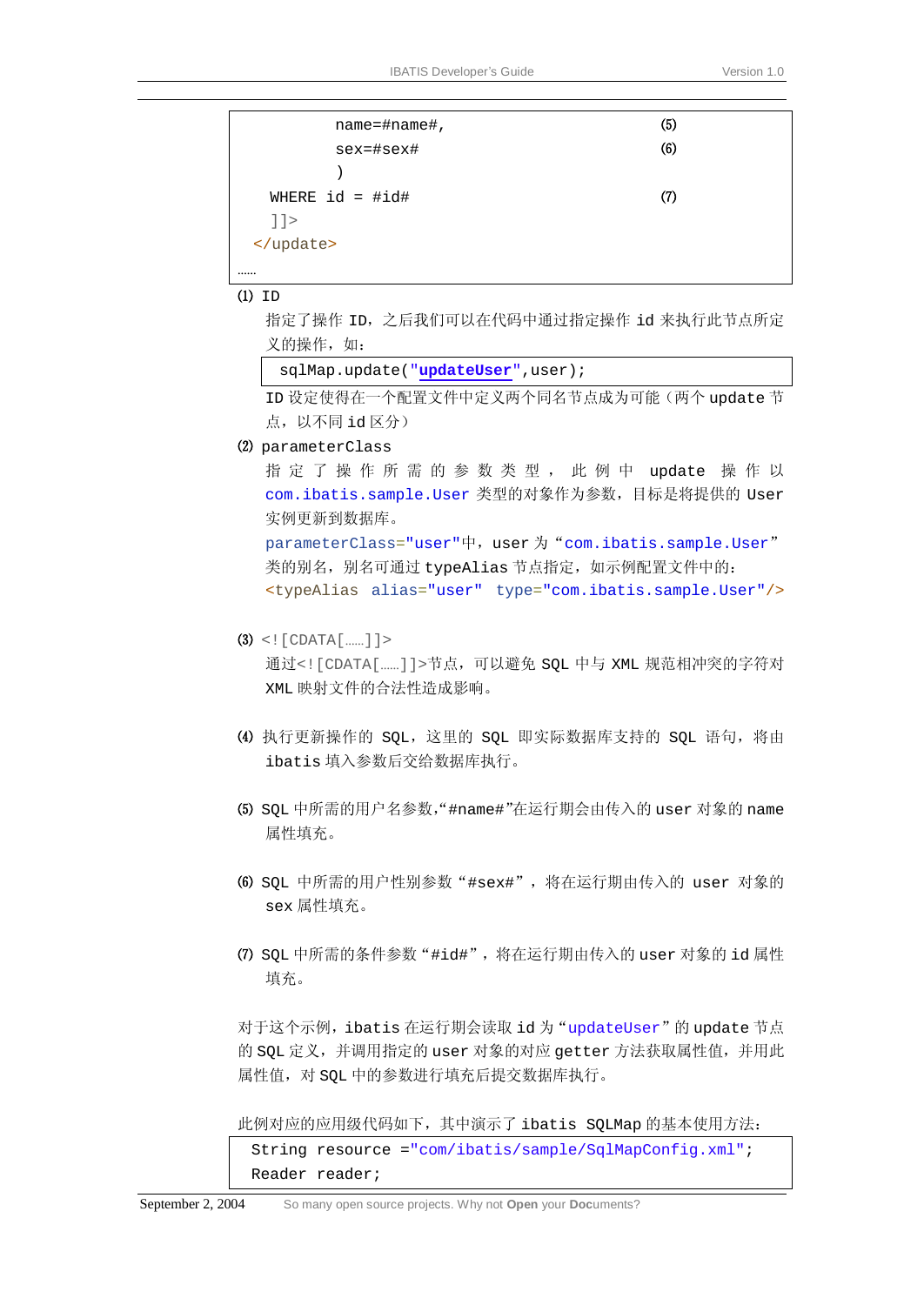```
reader = Resources.getResourceAsReader(resource); 
XmlSqlMapClientBuilder xmlBuilder = 
new XmlSqlMapClientBuilder(); 
SqlMapClient sqlMap = xmlBuilder.buildSqlMap(reader); 
  //sqlMap系统初始化完毕,开始执行update操作
try{ 
  sqlMap.startTransaction(); 
 User user = new User(); 
  user.setId(new Integer(1)); 
 user.setName("Erica"); 
  user.setSex(new Integer(1)); 
  sqlMap.update("updateUser",user);
  sqlMap.commitTransaction(); 
finally{ 
  sqlMap.endTransaction(); 
}
```
其中, SqlMapClient 是 ibatis 运作的核心, 所有操作均通过 SqlMapClient 实例完成。

可以看出,对于应用层而言,程序员面对的是传统意义上的数据对象,而非 JDBC 中烦杂的 ResultSet,这使得上层逻辑开发人员的工作量大大减轻,同时代码更 加清晰简洁。

数据库操作在映射文件中加以定义,从而将数据存储逻辑从上层逻辑代码中独立 出来。

而底层数据操作的 SQL 可配置化,使得我们可以控制最终的数据操作方式,通过 SQL 的优化获得最佳的数据库执行效能,这在依赖 SQL 自动生成的"全自动"ORM 机制中是所难以实现的。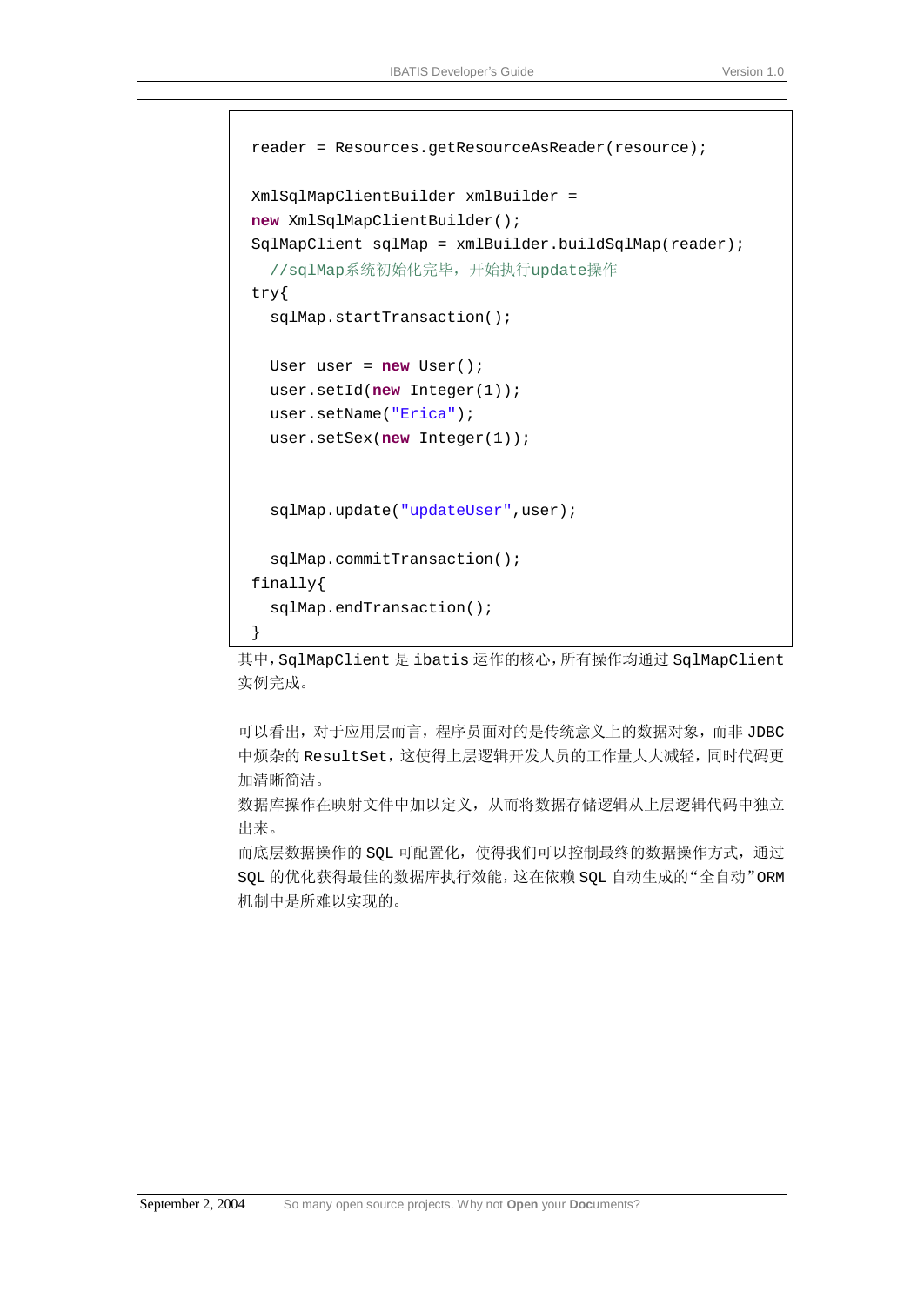## **ibatis** 配置

```
结合上面示例中的 ibatis 配置文件。下面是对配置文件中各节点的说明:
 <?xml version="1.0" encoding="UTF-8" ?>
 <!DOCTYPE sqlMapConfig
     PUBLIC "-//iBATIS.com//DTD SQL Map Config 2.0//EN"
     "http://www.ibatis.com/dtd/sql-map-config-2.dtd">
 <sqlMapConfig>
   <settings ⑴
     cacheModelsEnabled="true" 
     enhancementEnabled="true" 
     lazyLoadingEnabled="true" 
     errorTracingEnabled="true" 
     maxRequests="32" 
     maxSessions="10" 
     maxTransactions="5" 
     useStatementNamespaces="false" 
     />
   <transactionManager type="JDBC"> ⑵
     <dataSource type="SIMPLE"> ⑶
       <property name="JDBC.Driver"
 value="com.p6spy.engine.spy.P6SpyDriver"/>
       <property name="JDBC.ConnectionURL"
value="jdbc:mysql://localhost/sample"/>
       <property name="JDBC.Username" value="user"/>
       <property name="JDBC.Password" value="mypass"/>
      <property name="Pool.MaximumActiveConnections"
value="10"/>
       <property name="Pool.MaximumIdleConnections" value="5"/>
       <property name="Pool.MaximumCheckoutTime"
value="120000"/>
       <property name="Pool.TimeToWait" value="500"/>
       <property name="Pool.PingQuery" value="select 1 from 
ACCOUNT"/>
       <property name="Pool.PingEnabled" value="false"/>
      <property name="Pool.PingConnectionsOlderThan"
value="1"/>
       <property name="Pool.PingConnectionsNotUsedFor"
 value="1"/>
     </dataSource>
```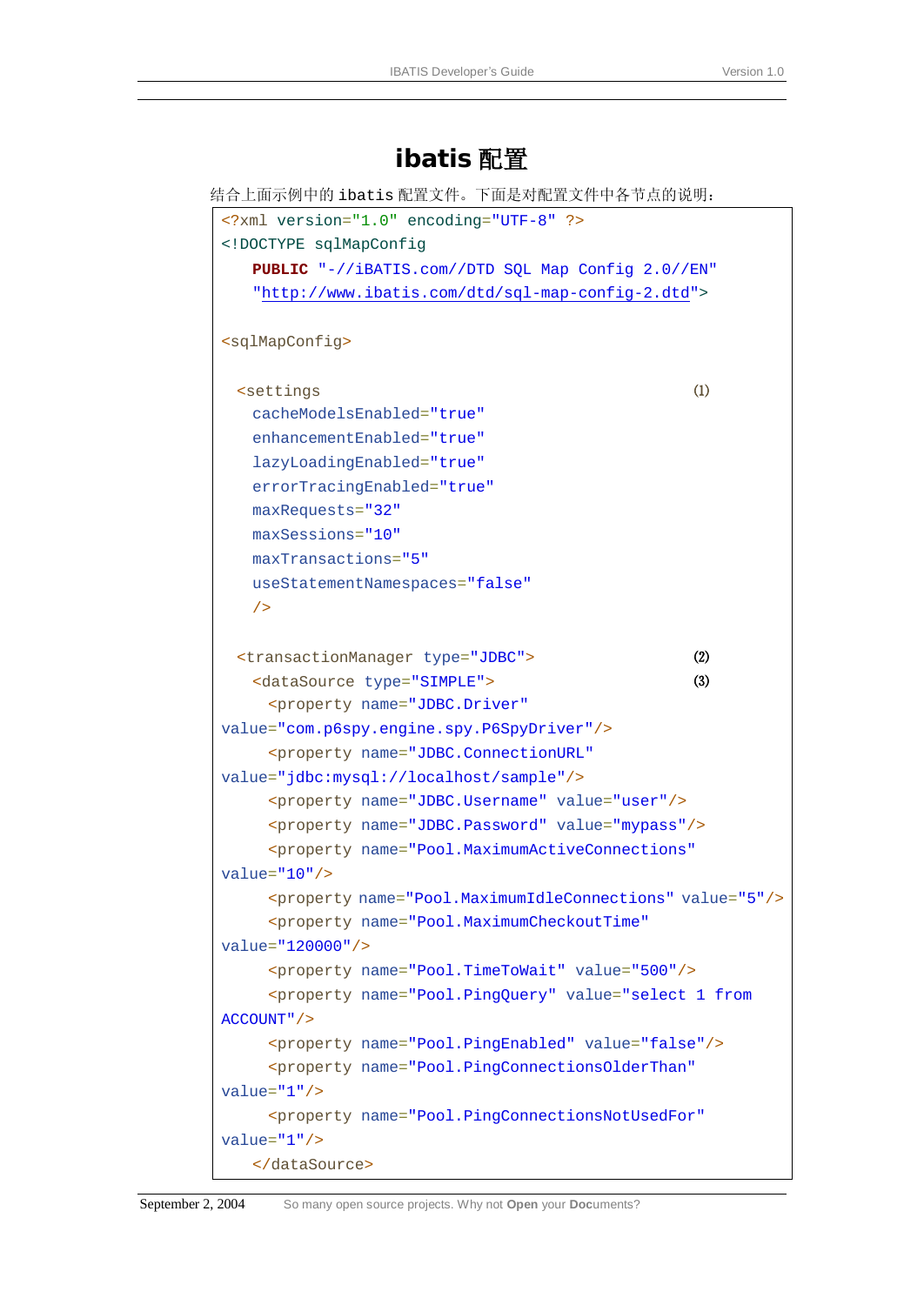```
 </transactionManager>
  <sqlMap resource="com/ibatis/sample/User.xml"/> ⑷
 <sqlMap resource="com/ibatis/sample/Address.xml"/> 
</sqlMapConfig>
```
⑴ Settings 节点

| 参数                     | 描述                                                                                |
|------------------------|-----------------------------------------------------------------------------------|
| cacheModelsEnabled     | 是否启用 SqlMapClient 上的缓存机制。<br>建议设为"true"                                           |
| enhancementEnabled     | 是否针对 POJO 启用字节码增强机制以提升<br>getter/setter 的调用效能,避免使用 Java<br>Reflect 所带来的性能开销。      |
|                        | 同时, 这也为 Lazy Loading 带来了极大的性能<br>提升。                                              |
|                        | 建议设为"true"                                                                        |
| errorTracingEnabled    | 是否启用错误日志,在开发期间建议设为"true"<br>以方便调试                                                 |
| lazyLoadingEnabled     | 是否启用延迟加载机制, 建议设为"true"                                                            |
| maxRequests            | 最大并发请求数(Statement 并发数)                                                            |
| maxTransactions        | 最大并发事务数                                                                           |
| maxSessions            | 最大 Session 数。即当前最大允许的并发<br><b>SqlMapClient</b> 数。                                 |
|                        | maxSessions 设定必须介于                                                                |
|                        | maxTransactions 和 maxRequests 之间, 即                                               |
|                        | maxTransactions <maxsessions=<<br>maxRequests</maxsessions=<<br>                  |
| useStatementNamespaces | 是否使用 Statement 命名空间。                                                              |
|                        | 这里的命名空间指的是映射文件中, sqlMap 节点<br>的 namespace 属性, 如在上例中针对 t_user<br>表的映射文件 sqlMap 节点: |
|                        | <sqlmap namespace="User"></sqlmap>                                                |
|                        | 这里, 指定了此 sqlMap 节点下定义的操作均从<br>属于"User"命名空间。                                       |
|                        | 在 useStatementNamespaces="true"的情<br>况下, Statement 调用需追加命名空间, 如:                  |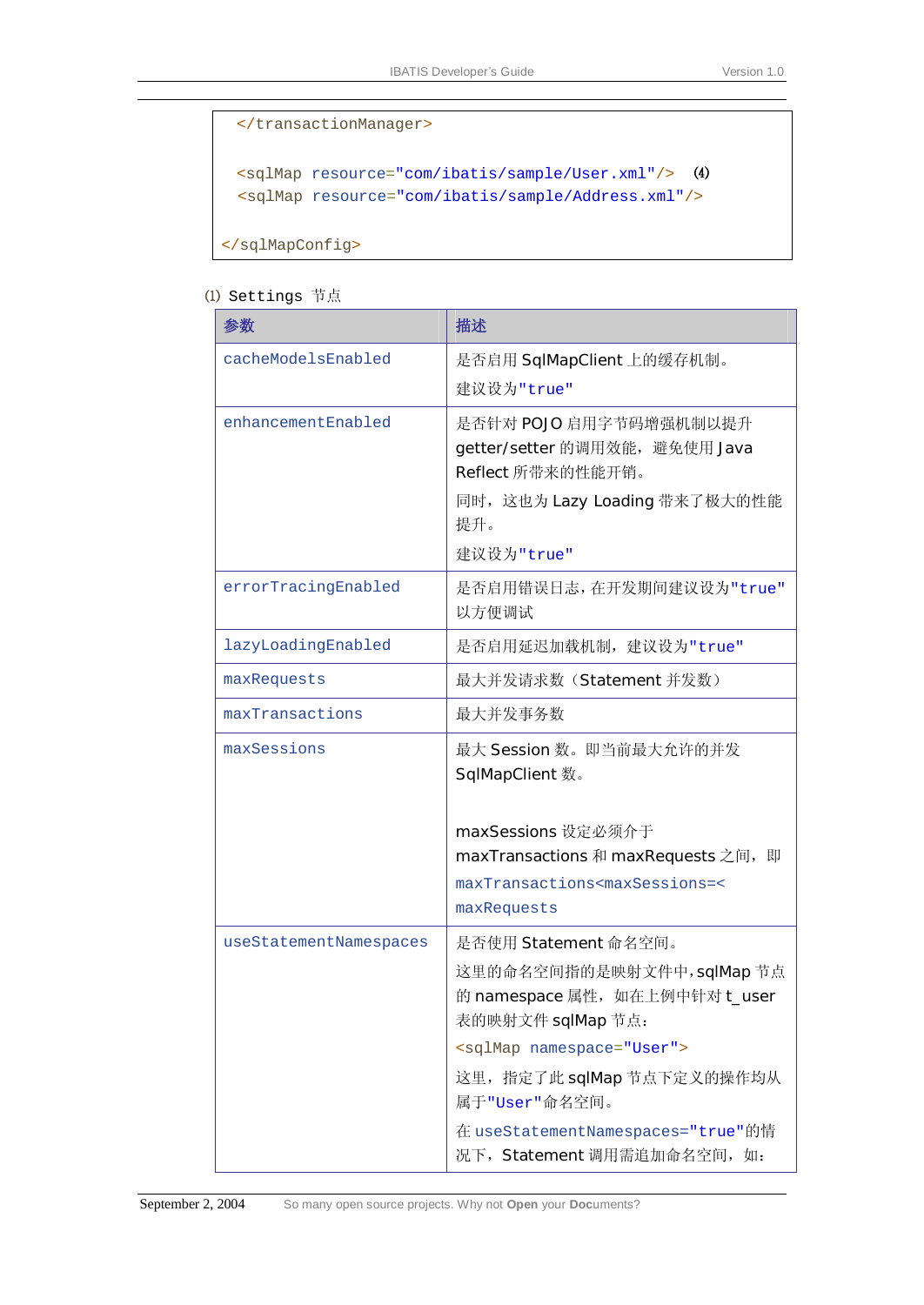#### ⑵ transactionManager 节点

transactionManager 节点定义了 ibatis 的事务管理器,目前提供了以下几 种选择:

Ø JDBC

```
通过传统 JDBC Connection.commit/rollback 实现事务支持。
```
 $\boldsymbol{\alpha}$  JTA

使用容器提供的 JTA 服务实现全局事务管理。

Ø EXTERNAL

外部事务管理,如在 EJB 中使用 ibatis,通过 EJB 的部署配置即可实现自 动的事务管理机制。此时 ibatis 将把所有事务委托给外部容器进行管理。 此外,通过 Spring 等轻量级容器实现事务的配置化管理也是一个不错的选 择。关于结合容器实现事务管理,参见"高级特性"中的描述。

#### ⑶ dataSource 节点

dataSource 从属于 transactionManager 节点,用于设定 ibatis 运行期使 用的 DataSource 属性。

> **type** 属性: dataSource 节点的 type 属性指定了 dataSource 的实现类型。 可选项目:

#### Ø **SIMPLE**:

SIMPLE 是 ibatis 内置的 dataSource 实现,其中实现了一个简单的 数 据 库 连 接 池 机 制 , 对 应 ibatis 实 现 类 为 com.ibatis.sqlmap.engine.datasource.SimpleDataSourceFactory。

#### Ø **DBCP:**

基于 Apache DBCP 连接池组件实现的 DataSource 封装, 当无容器提 供 DataSource 服务时, 建议使用该选项, 对应 ibatis 实现类为 com.ibatis.sqlmap.engine.datasource.DbcpDataSourceFactory。

Ø JNDI:

使用 J2EE 容器提供的 DataSource 实现, DataSource 将通过指定 的 JNDI Name 从 容 器 中 获 取 。 对 应 ibatis 实 现 类 为 com.ibatis.sqlmap.engine.datasource.JndiDataSourceFacto ry。

dataSource 的子节点说明(SIMPLE&DBCP):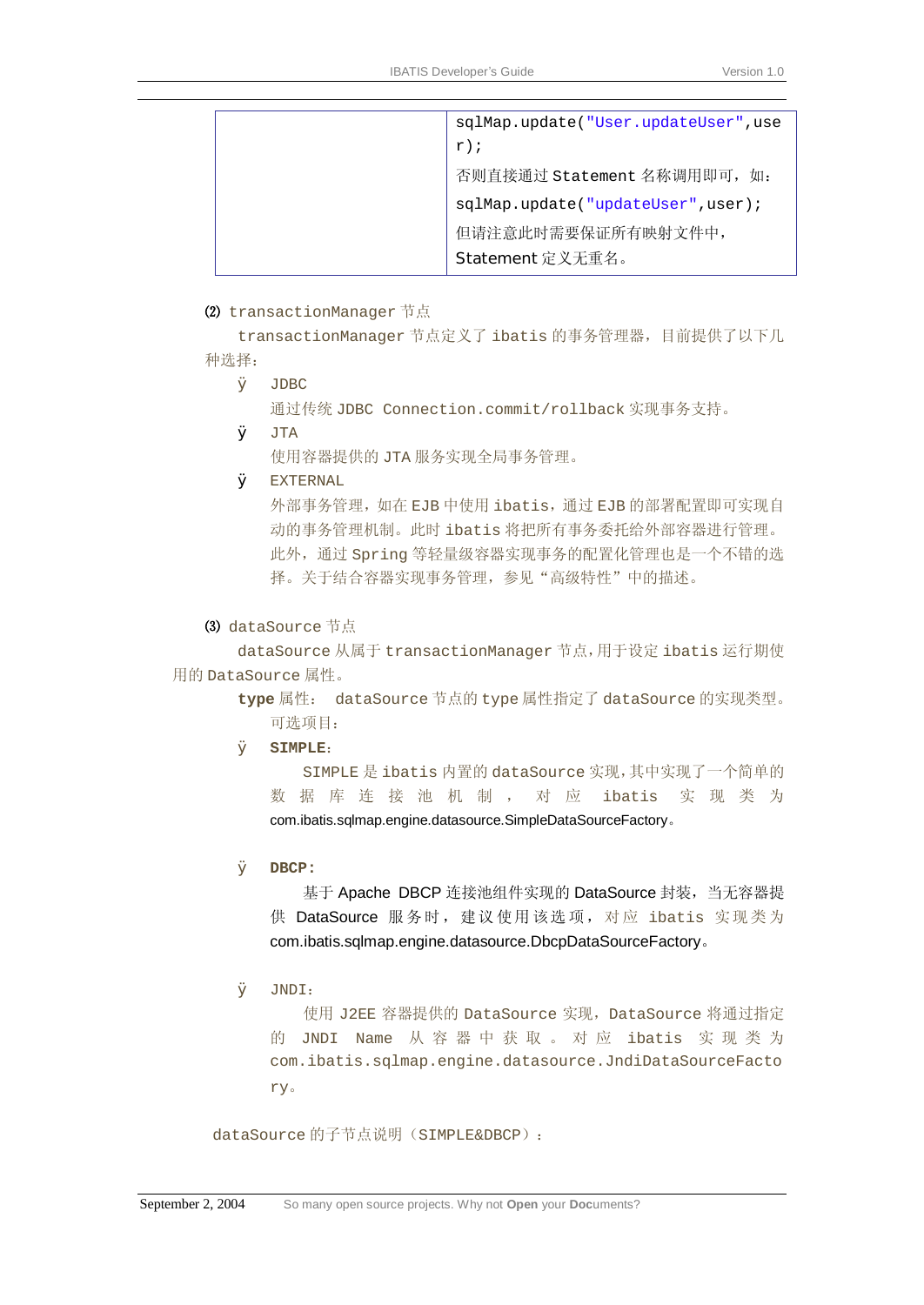| 参数                                | 描述                                                                  |
|-----------------------------------|---------------------------------------------------------------------|
| JDBC.Driver                       | JDBC 驱动。                                                            |
|                                   | 如: org.gjt.mm.mysql.Driver                                          |
| JDBC.ConnectionURL                | 数据库 URL。                                                            |
|                                   | 如: jdbc:mysql://localhost/sample                                    |
|                                   | 如果用的是 SQLServer JDBC Driver,需要<br>在 url 后追加 SelectMethod=Cursor 以获得 |
|                                   | JDBC 事务的多 Statement 支持。                                             |
| JDBC.Username                     | 数据库用户名                                                              |
| JDBC.Password                     | 数据库用户密码                                                             |
| Pool.MaximumActiveConn<br>ections | 数据库连接池可维持的最大容量。                                                     |
| Pool.MaximumIdleConnec<br>tions   | 数据库连接池中允许的挂起(idle)连接数。                                              |

以上子节点适用于 **SIMPLE** 和 DBCP 模式,分别针对 **SIMPLE** 和 DBCP 模式的 DataSource 私有配置节点如下:

| ٠<br>۰. |  |  |  |  |
|---------|--|--|--|--|

| 参数                                | 描述                                                                                         |
|-----------------------------------|--------------------------------------------------------------------------------------------|
| Pool.MaximumCheckoutTi<br>me      | 数据库联接池中, 连接被某个任务所允许占用的<br>最大时间, 如果超过这个时间限定, 连接将被强<br>制收回。(毫秒)                              |
| Pool.TimeToWait                   | 当线程试图从连接池中获取连接时, 连接池中无<br>可用连接可供使用, 此时线程将进入等待状态,<br>直到池中出现空闲连接。此参数设定了线程所允<br>许等待的最长时间。(毫秒) |
| Pool.PingQuery                    | 数据库连接状态检测语句。<br>某些数据库在连接在某段时间持续处于空闲状态<br>时会将其断开。而连接池管理器将通过此语句检<br>测池中连接是否可用。               |
|                                   | 检测语句应该是一个最简化的无逻辑 SQL。<br>如"select 1 from t_user", 如果执行此语句<br>成功, 连接池管理器将认为此连接处于可用状态。       |
| Pool.PingEnabled                  | 是否允许检测连接状态。                                                                                |
| Pool.PingConnectionsOl<br>derThan | 对持续连接时间超过设定值(毫秒)的连接进行<br>检测。                                                               |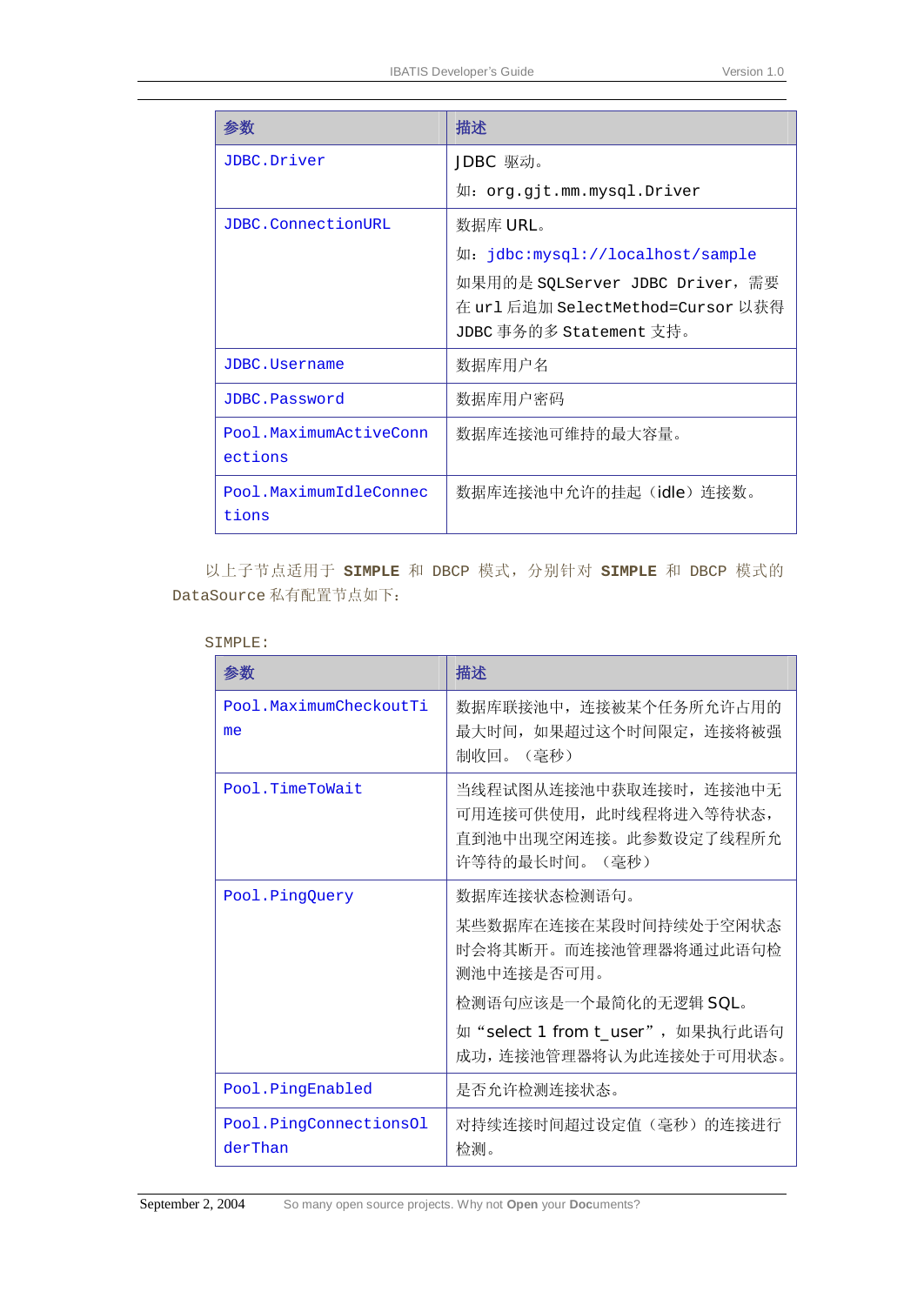| Pool.PingConnectionsNo | 对空闲超过设定值(毫秒)的连接进行检测。 |
|------------------------|----------------------|
| tUsedFor               |                      |

```
DBCP:
```

| 参数                              | 描述                                                                                                                                                                   |
|---------------------------------|----------------------------------------------------------------------------------------------------------------------------------------------------------------------|
| Pool.MaximumWait                | 当线程试图从连接池中获取连接时, 连接池中无<br>可用连接可供使用, 此时线程将进入等待状态,<br>直到池中出现空闲连接。此参数设定了线程所允<br>许等待的最长时间。(毫秒)                                                                           |
| Pool.ValidationQuery            | 数据库连接状态检测语句。<br>某些数据库在连接在某段时间持续处于空闲状态<br>时会将其断开。而连接池管理器将通过此语句检<br>测池中连接是否可用。<br>检测语句应该是一个最简化的无逻辑 SQL。<br>如"select 1 from t_user", 如果执行此语句<br>成功, 连接池管理器将认为此连接处于可用状态。 |
| Pool.LogAbandoned               | 当数据库连接被废弃时, 是否打印日志。                                                                                                                                                  |
| Pool.RemoveAbandonedTi<br>meout | 数据库连接被废弃的最大超时时间                                                                                                                                                      |
| Pool.RemoveAbandoned            | 当连接空闲时间超过<br>RemoveAbandonedTimeout 时,是否将其废<br>弃。                                                                                                                    |

JNDI 由于大部分配置是在应用服务器中进行,因此 ibatis 中的配置相对简单,下面 是分别使用 JDBC 和 JTA 事务管理的 JDNI 配置:

使用 JDBC 事务管理的 JNDI DataSource 配置

```
<transactionManager type="JDBC" >
 <dataSource type="JNDI">
 <property name="DataSource" 
       value="java:comp/env/jdbc/myDataSource"/>
 </dataSource>
</transactionManager>
```

```
<transactionManager type="JTA" >
 <property name="UserTransaction" 
    value="java:/ctx/con/UserTransaction"/>
 <dataSource type="JNDI">
    <property name="DataSource" 
    value="java:comp/env/jdbc/myDataSource"/>
 </dataSource>
```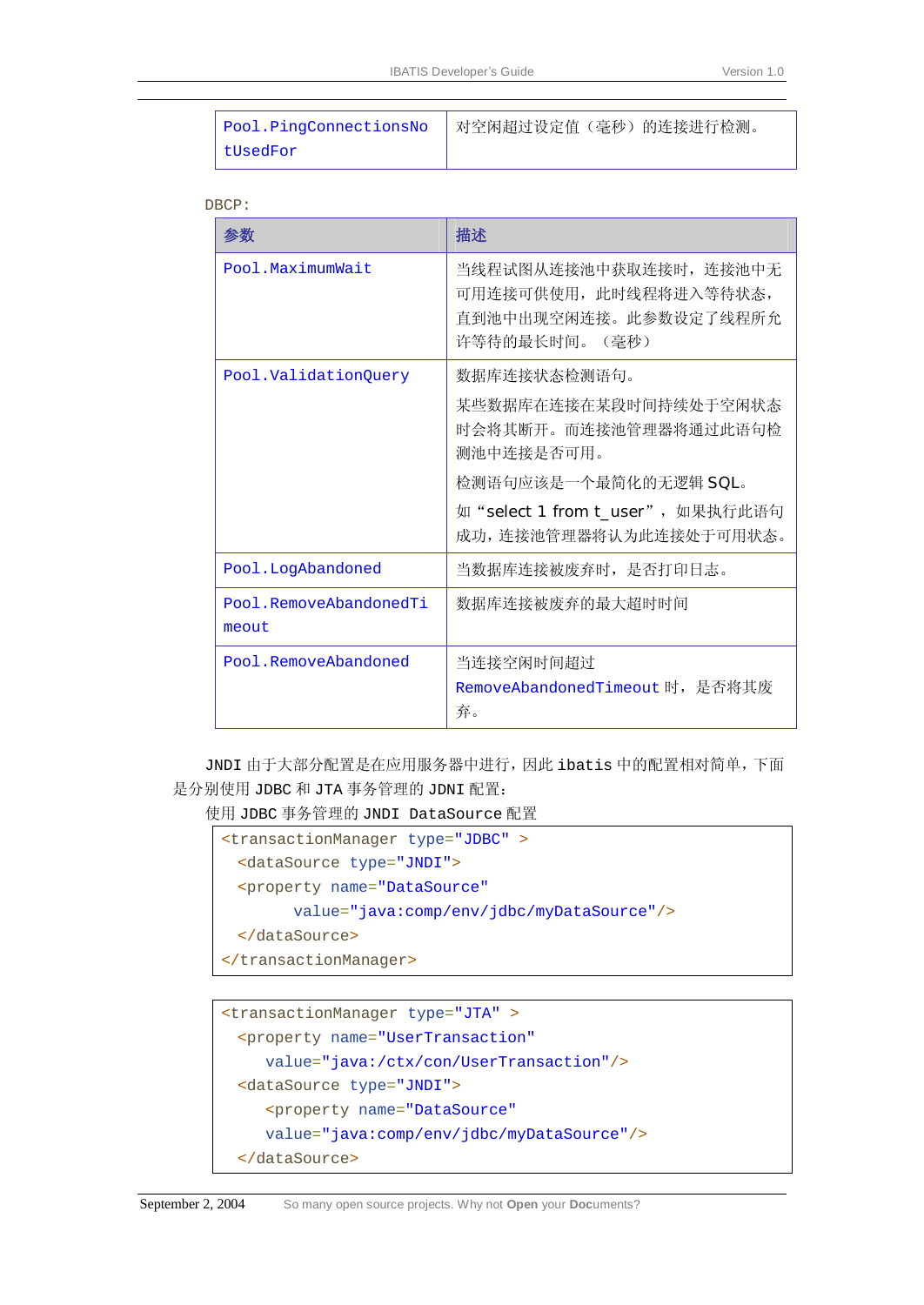</transactionManager>

#### ⑷ **sqlMap** 节点

sqlMap 节点指定了映射文件的位置, 配置中可出现多个 sqlMap 节点, 以指定 项目内所包含的所有映射文件。

## **ibatis** 基础语义

#### **XmlSqlMapClientBuilder**

XmlSqlMapClientBuilder 是 ibatis 2.0 之后版本新引入的组件,用以替代 1.x 版本中的 XmlSqlMapBuilder。其作用是根据配置文件创建 SqlMapClient 实例。

#### **SqlMapClient**

SqlMapClient 是 ibatis 的核心组件,提供数据操作的基础平台。SqlMapClient 可通过 XmlSqlMapClientBuilder 创建:

```
String resource ="com/ibatis/sample/SqlMapConfig.xml"; 
Reader reader; 
reader = Resources.getResourceAsReader(resource); 
XmlSqlMapClientBuilder xmlBuilder = 
new XmlSqlMapClientBuilder();
```
SqlMapClient sqlMap = xmlBuilder.buildSqlMap(reader);

"com/ibatis/sample/SqlMapConfig.xml"指明了配置文件在 CLASSPATH 中的相对路径。XmlSqlMapClientBuilder 通过接受一个 Reader 类型的配置文 件句柄,根据配置参数,创建 SqlMapClient 实例。

SqlMapClient 提供了众多数据操作方法,下面是一些常用方法的示例,具体说明 文档请参见 ibatis java doc, 或者 ibatis 官方开发手册。

#### **SqlMapClient** 基本操作示例

以下示例摘自 ibatis 官方开发手册,笔者对其进行了重新排版以获得更好的阅读效果。 例 **1:** 数据写入操作**(insert, update, delete):** 

```
sqlMap.startTransaction(); 
Product product = new Product(); 
product.setId (1); 
product.setDescription ("Shih Tzu"); 
int rows = sqlMap.insert ("insertProduct", product); 
sqlMap.commitTransaction();
```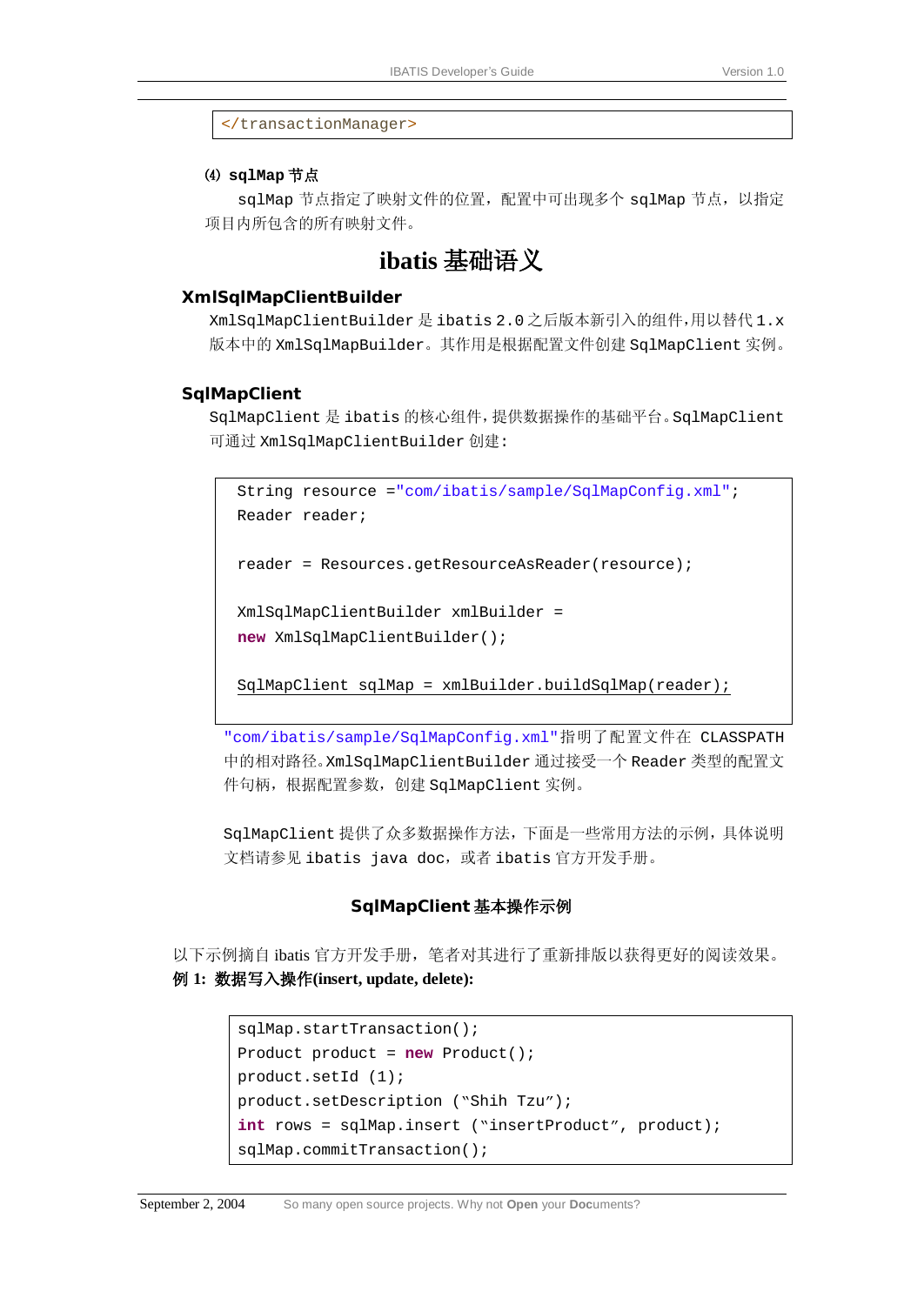#### 例 **2:** 数据查询 **(select)**

```
sqlMap.startTransaction(); 
Integer key = new Integer (1); 
Product product = (Product)sqlMap.queryForObject 
("getProduct", key); 
sqlMap.commitTransaction();
```
#### 例 **3:** 在指定对象中存放查询结果**(select)**

```
sqlMap.startTransaction(); 
Customer customer = new Customer(); 
sqlMap.queryForObject("getCust", parameterObject, customer); 
sqlMap.queryForObject("getAddr", parameterObject, customer); 
sqlMap.commitTransaction();
```
#### 例 **4:** 执行批量查询 **(select)**

```
sqlMap.startTransaction(); 
List list = sqlMap.queryForList ("getProductList", null); 
sqlMap.commitTransaction();
```
#### 例 **5:** 关于 **AutoCommit**

```
//没有预先执行startTransaction时,默认为auto_commit模式
int rows = sqlMap.insert ("insertProduct", product);
```
#### 例 **6:**查询指定范围内的数据

```
sqlMap.startTransaction(); 
List list = sqlMap.queryForList ("getProductList", null, 0, 40); 
sqlMap.commitTransaction();
```
#### 例**7:** 结合**RowHandler**进行查询**(select)**

```
public class MyRowHandler implements RowHandler { 
       public void handleRow (Object object, List list) throws
      SQLException { 
          Product product = (Product) object; 
          product.setQuantity (10000); 
          sqlMap.update ("updateProduct", product); 
       } 
} 
sqlMap.startTransaction(); 
RowHandler rowHandler = new MyRowHandler(); 
List list = sqlMap.queryForList ("getProductList", null, 
rowHandler); 
sqlMap.commitTransaction();
```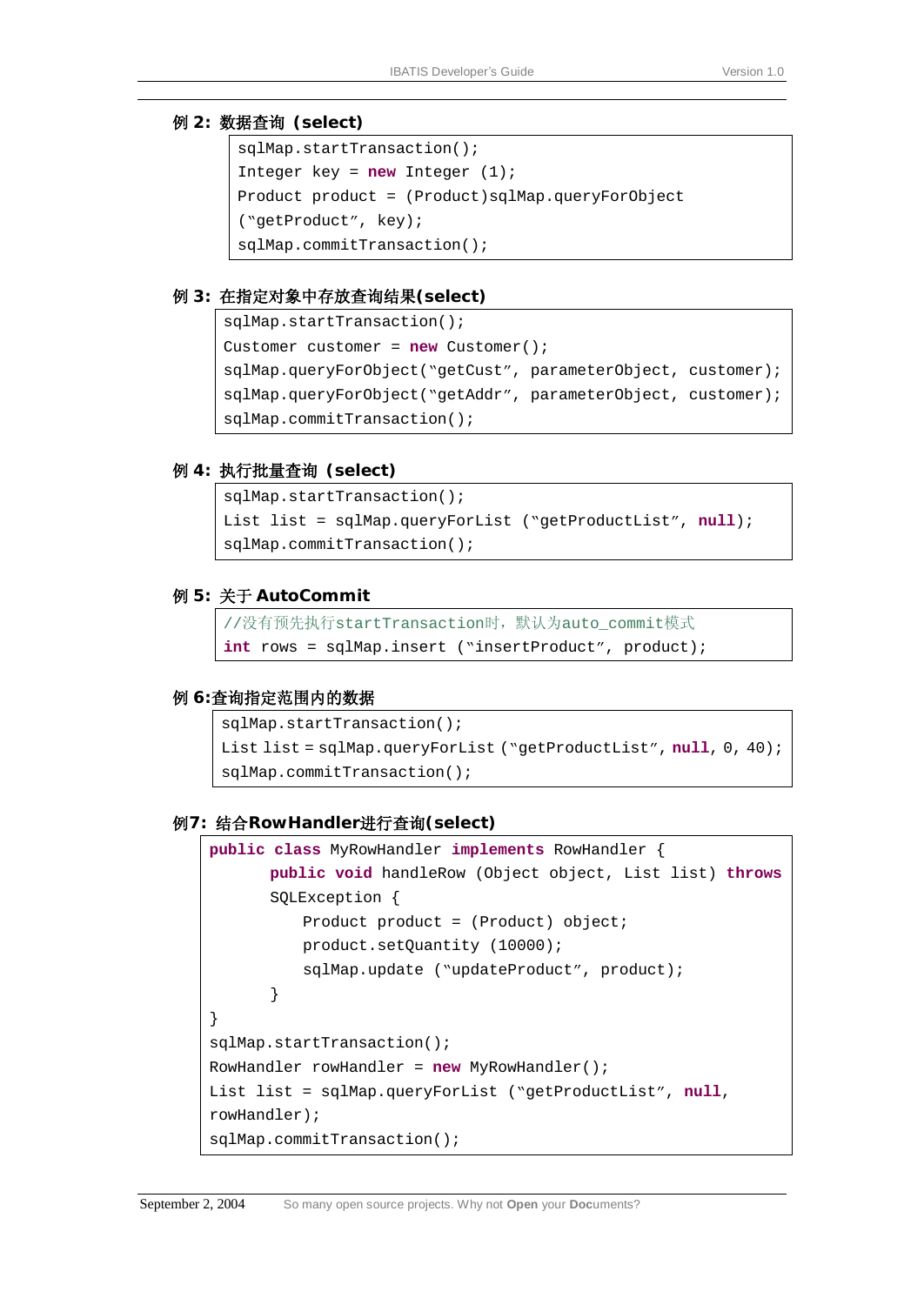#### 例**8:** 分页查询 **(select)**

```
PaginatedList list = 
sqlMap.queryForPaginatedList ("getProductList", null, 10); 
list.nextPage(); 
list.previousPage();
```
#### 例**9:** 基于**Map**的批量查询 **(select)**

```
sqlMap.startTransaction(); 
Map map = sqlMap.queryForMap ("getProductList", null, 
"productCode"); 
sqlMap.commitTransaction(); 
Product p = (Product) map.get("EST-93");
```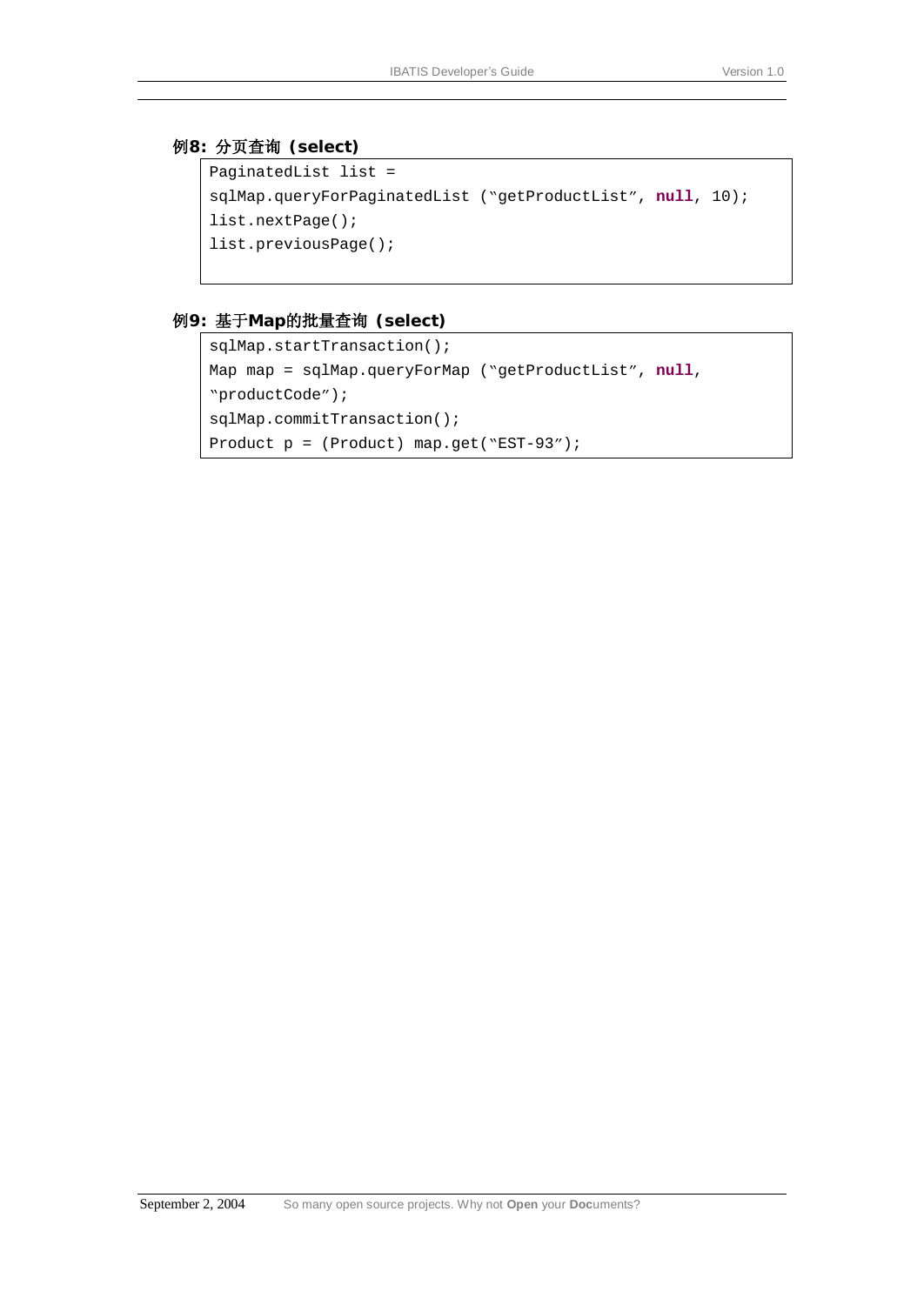## **OR** 映射

相对 Hibernate 等 ORM 实现而言, ibatis 的映射配置更为简洁直接, 下面是一 个典型的配置文件。

```
<!DOCTYPE sqlMap
    PUBLIC "-//iBATIS.com//DTD SQL Map 2.0//EN"
    "http://www.ibatis.com/dtd/sql-map-2.dtd">
<sqlMap namespace="User">
   <!--模块配置-->
   <typeAlias alias="user" type="com.ibatis.sample.User"/>
   <cacheModel id="userCache" type="LRU">
        <flushInterval hours="24"/> 
        <flushOnExecute statement=" updateUser"/>
        <property name="size" value="1000" />
   </cacheModel>
 <!—Statement配置-->
  <select id="getUser"
    parameterClass="java.lang.String"
   resultClass="user" 
   cacheModel="userCache"
   \rightarrow <![CDATA[
    select 
      name, 
      sex 
    from t_user 
    where name = #name# 
    ]]>
  </select> 
  <update id="updateUser"
    parameterClass="user">
    UPDATE t_user 
       SET 
           name=#name#, 
           sex=#sex# 
   WHERE id = #id# </update>
```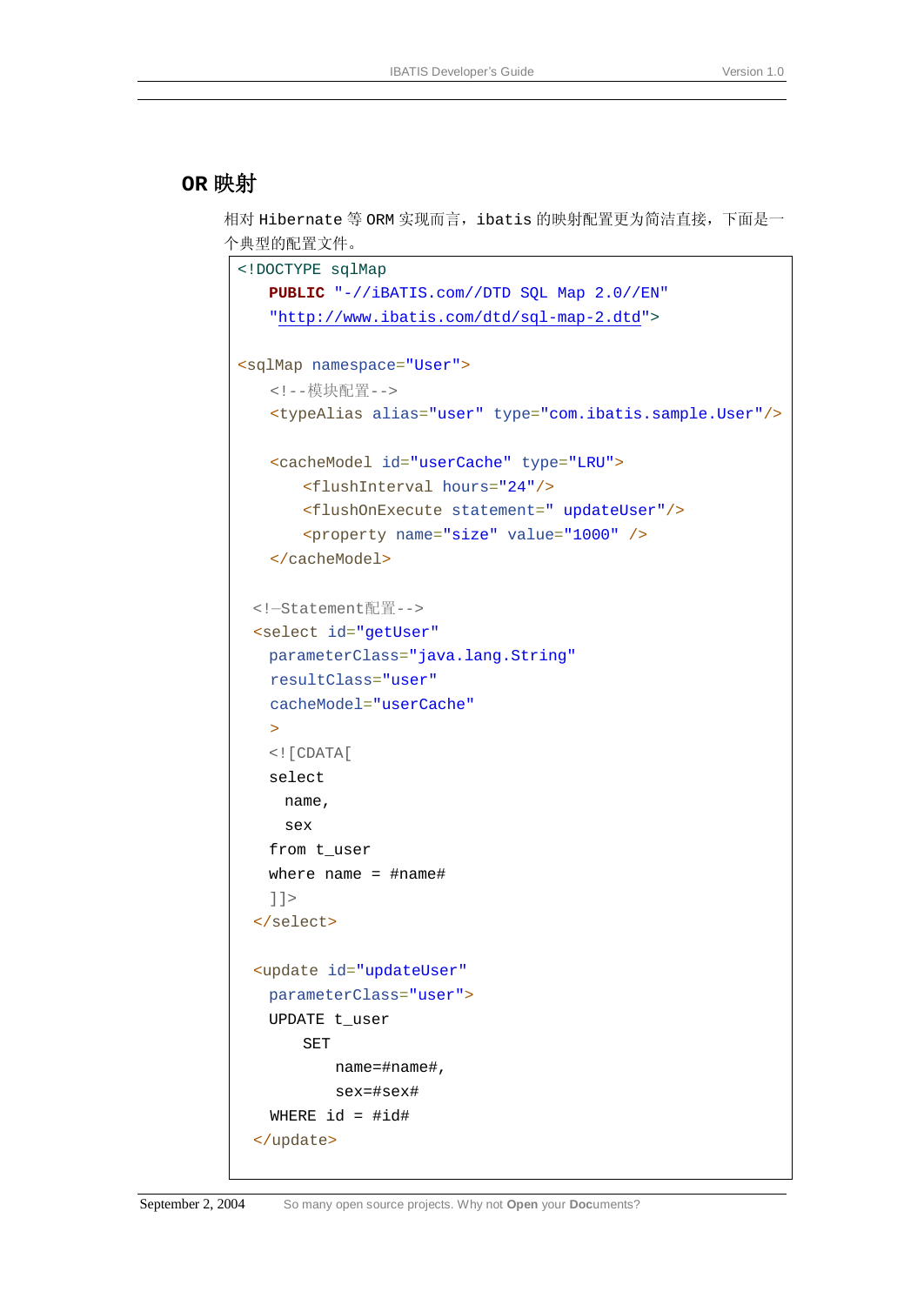#### </sqlMap>

可以看到,映射文件主要分为两个部分:模块配置和 Statement 配置。 模块配置包括:

```
\emptyset typeAlias 节点:
```
定义了本映射文件中的别名,以避免过长变量值的反复书写,此例中通过 typeAlias 节点为类"com.ibatis.sample.User"定义了一个别名"user", 这样在本配置文件的其他部分,需要引用"com.ibatis.sample.User"类时, 只需以其别名替代即可。

Ø cacheModel 节点

定义了本映射文件中使用的 Cache 机制:

```
<cacheModel id="userCache" type="LRU">
 <flushInterval hours="24"/> 
  <flushOnExecute statement="updateUser"/>
 <property name="size" value="1000" />
```
</cacheModel>

这 里 申 明 了 一 个 名 为 "userCache" 的 cacheModel , 之 后 可 以 在 Statement 申明中对其进行引用:

```
<select id="getUser"
    parameterClass="java.lang.String"
   resultClass="user" 
   cacheModel="userCache"
   >
```
这表明对通过 id 为"getUser"的 Select statement 获取的数据,使用 cacheModel "userCache"进行缓存。之后如果程序再次用此 Statement 进行数据查询,即直接从缓存中读取查询结果,而无需再去数据库查询。

cacheModel 主要有下面几个配置点:

- l flushInterval : 设定缓存有效期,如果超过此设定值,则将此 CacheModel 的缓存清空。
- l size: 本 CacheModel 中最大容纳的数据对象数量。
- l flushOnExecute:

指定执行特定 Statement 时,将缓存清空。如 updateUser 操作将更 新数据库中的用户信息,这将导致缓存中的数据对象与数据库中的实际 数据发生偏差,因此必须将缓存清空以避免脏数据的出现。

关于 Cache 的深入探讨,请参见"高级特性"中的相关章节。

Statement 配置: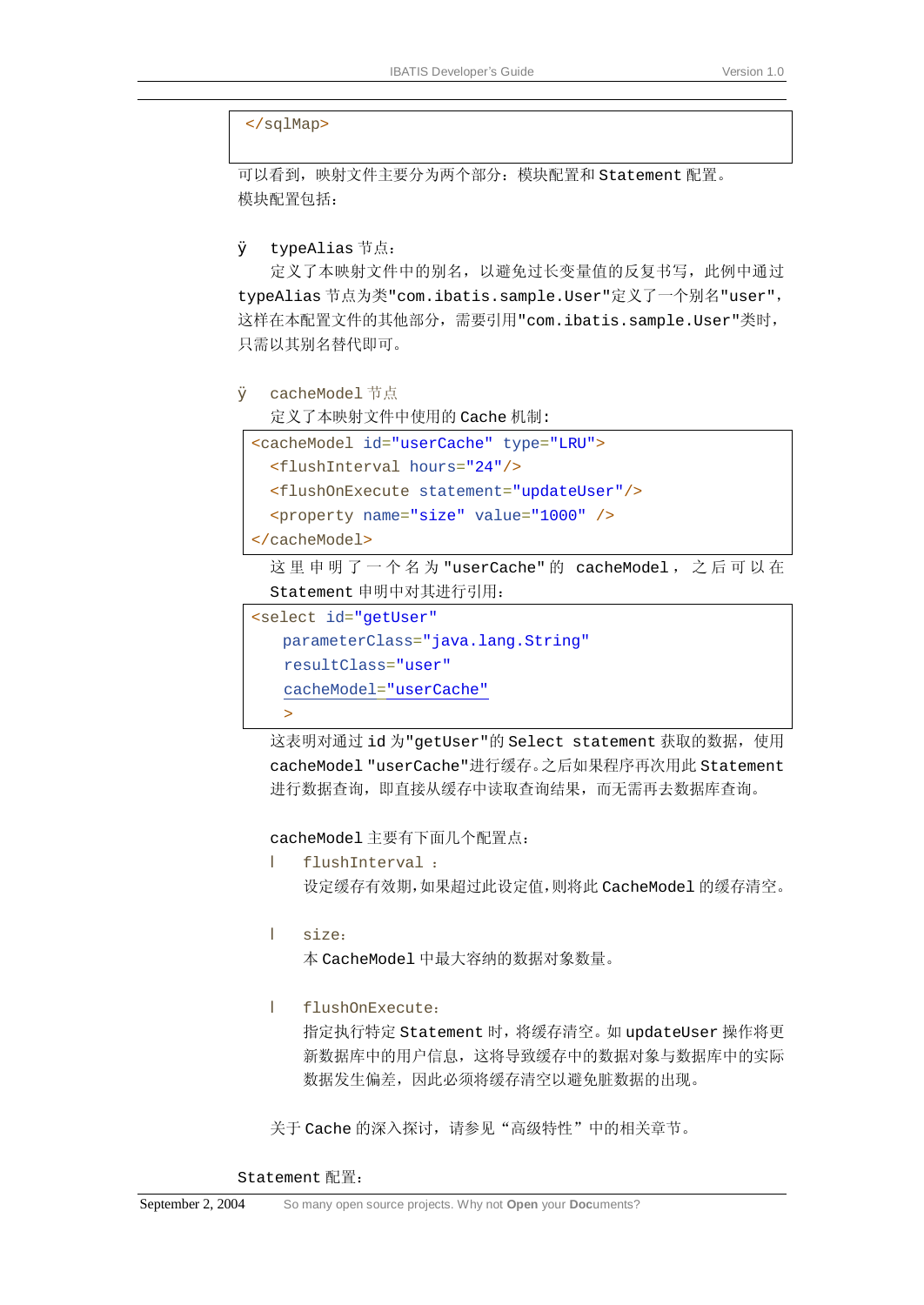Statement 配置包含了数个与 SQL Statement 相关的节点,分别为:

- u statement
- u insert
- u delete
- u update
- u select
- u procedure

其中, statement 最为通用, 它可以替代其余的所有节点。除 statement 之外 的节点各自对应了 SQL 中的同名操作(procedure 对应存储过程)。 使用 statement 定义所有操作固然可以达成目标,但缺乏直观性,建议在实际 开发中根据操作目的,各自选用对应的节点名加以申明。一方面,使得配置文件 更加直观,另一方面,也可借助 DTD 对节点申明进行更有针对性的检查,以避免 配置上的失误。

各种类型的 Statement 配置节点的参数类型基本一致,区别在于数量不同。如 insert、update、delete 节点无需返回数据类型定义(总是 int)。

主要的配置项如下:

#### **statement:**

```
<statement id="statementName"
    [parameterClass="some.class.Name"]
    [resultClass="some.class.Name"]
    [parameterMap="nameOfParameterMap"]
    [resultMap="nameOfResultMap"]
    [cacheModel="nameOfCache"]
>
   select * from t_user where sex = [?|#propertyName#] 
   order by [$simpleDynamic$] 
</statement>
```
#### **select:**

```
<select id="statementName"
    [parameterClass="some.class.Name"]
    [resultClass="some.class.Name"]
    [parameterMap="nameOfParameterMap"]
    [resultMap="nameOfResultMap"]
    [cacheModel="nameOfCache"]
>
   select * from t_user where sex = [?|#propertyName#] 
   order by [$simpleDynamic$] 
</select>
```
#### **Insert:**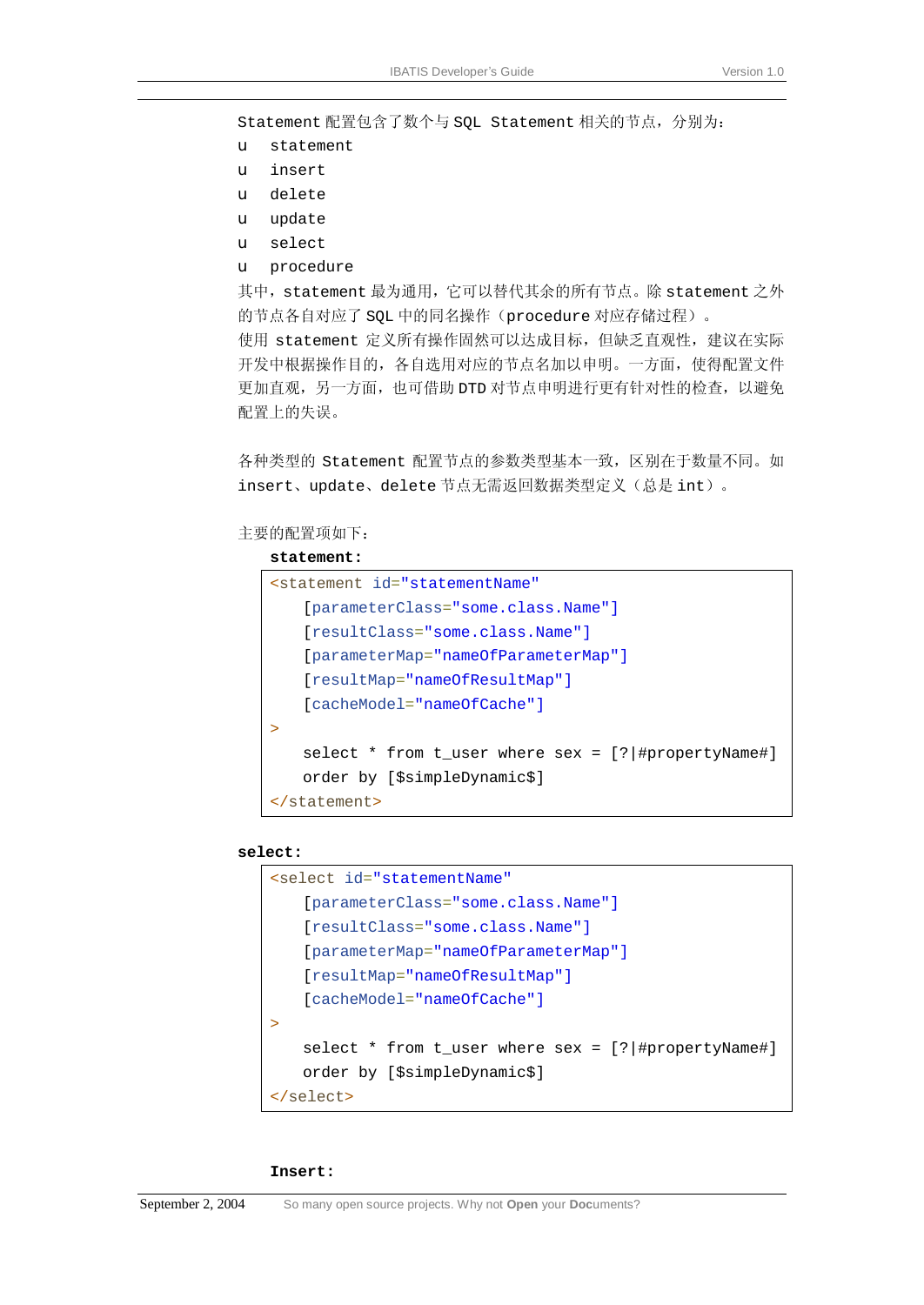```
<insert id="statementName"
     [parameterClass="some.class.Name"]
     [parameterMap="nameOfParameterMap"]
\mathbf{r}insert into t_user 
       (name,sex) 
       values 
       ([?|#propertyName#],[?|#propertyName#]) 
</insert>
```
#### **Update**:

```
<update id="statementName"
     [parameterClass="some.class.Name"]
     [parameterMap="nameOfParameterMap"]
>
       UPDATE t_user 
           SET 
              name=[?|#propertyName#], 
               sex=[?|#propertyName#] 
       WHERE id = [? | #propertyName#]
</update>
```
#### **Delete**:

```
<delete id="statementName"
     [parameterClass="some.class.Name"]
    [parameterMap="nameOfParameterMap"]
>
   delete from t_user 
       where id = [\frac{?}{# propertyName#]}</delete>
```

|  | 其中以"[]"包围的部分为可能出现的配置栏目。 |  |
|--|-------------------------|--|
|  |                         |  |

| 参数             | 描述                                                          |
|----------------|-------------------------------------------------------------|
| parameterClass | 参数类。指定了参数的完整类名(包括包路径)。                                      |
|                | 可通过别名避免每次重复书写冗长的类名。                                         |
| resultClass    | 结果类。指定结果类型的完整类名(包括包路径)                                      |
|                | 可通过别名避免每次重复书写冗长的类名。                                         |
| parameterMap   | 参数映射, 需结合 parameterMap 节点对映射<br>关系加以定义。                     |
|                | 对于存储过程之外的 statement 而言, 建议使用<br>parameterClass作为参数配置方式,一方面避 |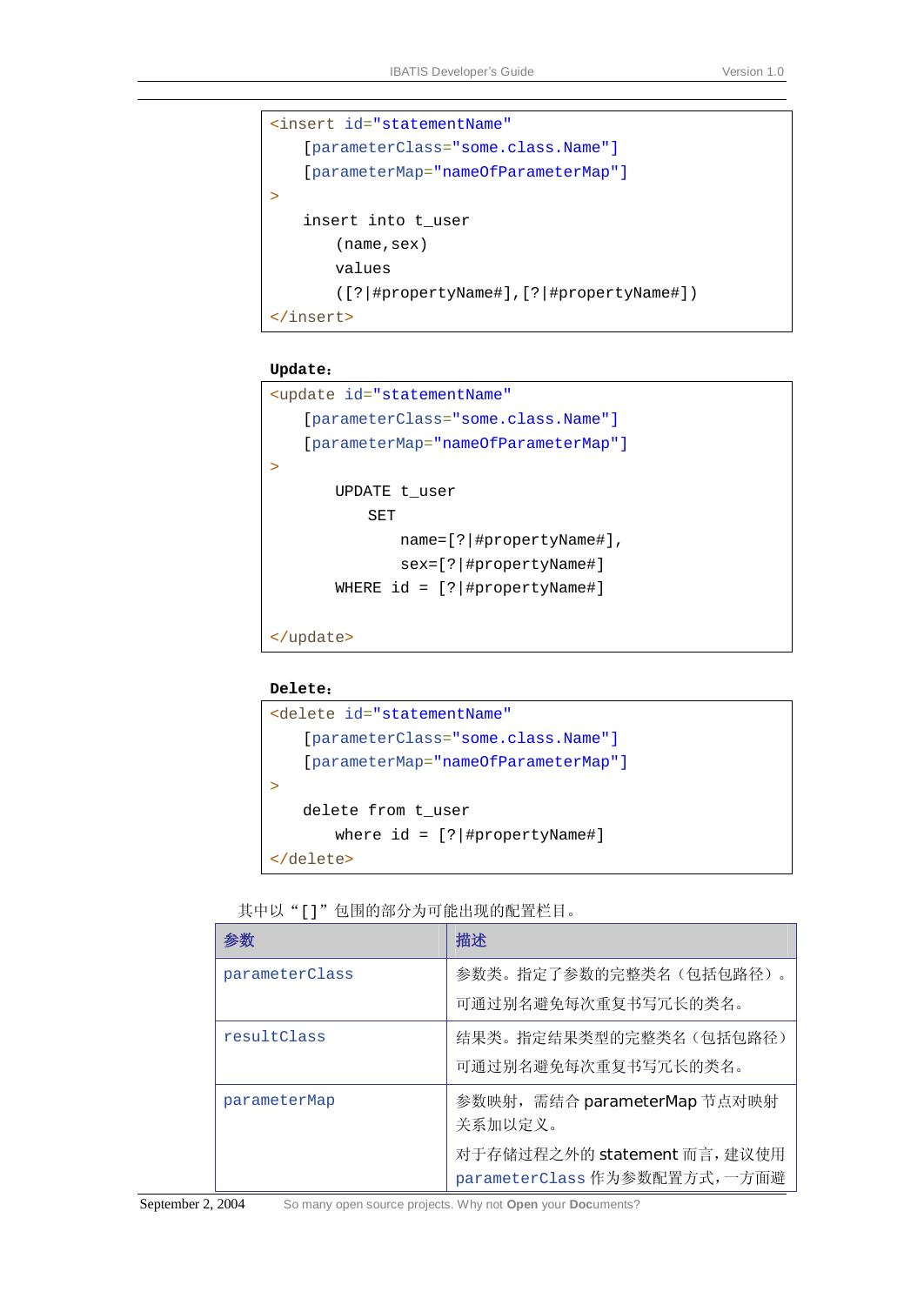|            | 免了参数映射配置工作,另一方面其性能表现也<br>更加出色。       |  |
|------------|--------------------------------------|--|
| resultMap  | 结果映射, 需结合 resultMap 节点对映射关系<br>加以定义。 |  |
| cacheModel | statement 对应的 Cache 模块。              |  |

对于参数定义而言,尽量使用 parameterClass,即直接将 POJO 作为 statement 的调用参数,这样在 SQL 中可以直接将 POJO 的属性作为参数加以 设定,如:

```
 <update id="updateUser"
  parameterClass="com.ibatis.sample.User">
  UPDATE t_user 
     SET 
         name=#name#, 
         sex=#sex# 
  WHERE id = #id# </update>
```
这里将 com.ibatis.sample.User 类设定为 update statement 的参数,之后, 我们即可在 SQL 中通过#propertyName#对 POJO 的属性进行引用。如上例 中的:

SET name=#name#, sex=#sex# WHERE id=#id#

运行期, ibatis 将通过调用 User 对象的 getName、getSex 和 getId 方法获得相 应的参数值,并将其作为 SQL 的参数。

如果 parameterClass 中设定的是 jdk 的中的简单对象类型, 如 String、 Integer, ibatis 会直接将其作为 SQL 中的参数值。

我们也可以将包含了参数数据的 Map 对象传递给 Statement, 如:

```
 <update id="updateUser"
  parameterClass="java.util.Map">
  UPDATE t_user 
     SET 
         name=#name#, 
         sex=#sex# 
 WHERE id = #id# </update>
```
这里传入的参数就是一个 Map 对象, ibatis 将以 key "name"、"sex"、"id"从中 提取对应的参数值。

同样的原理,我们也可以在 resultMap 中设定返回类型为 map。

```
<select id="getUser"
 parameterClass="java.lang.String"
 resultClass="java.util.Map">
```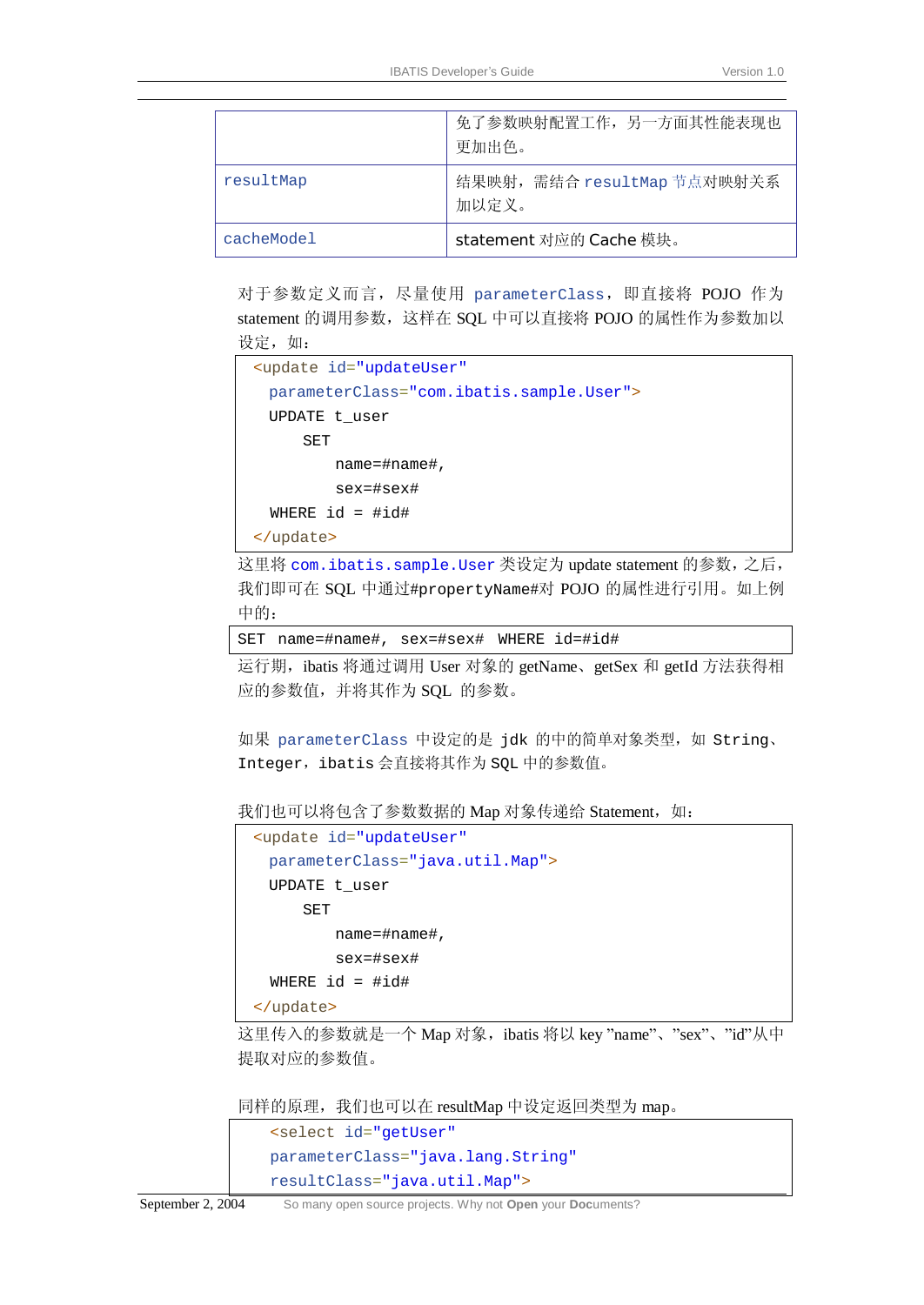```
 <![CDATA[
 select 
       id, 
       name, 
       sex 
     from t_user 
where id = #id#]] >
</select>
```
返回的结果将以各字段名为 key 保存在 Map 对象中返回。

在 SQL 中设定参数名时, 可以同时指定参数类型, 如:

```
SET name=#name:VARCHAR#,sex=#sex:NUMERIC# WHERE 
id=#id:NUMERIC#
```
对于返回结果而言,如果是 select 语句,建议也采用 resultClass 进行定义,如:

```
<select id="getUser"
    parameterClass="java.lang.String"
    resultClass="user">
    <![CDATA[
    select 
      name, 
      sex 
    from t_user 
    where name = #name# 
    ]]>
</select>
```
ibatis 会自动根据 select 语句中的字段名,调用对应 POJO 的 set 方法设定属性 值,如上例中, ibatis 会调用 setName, setSex 方法将 Select 语句返回的数据赋 予相应的 POJO 实例。

有些时候,数据库表中的字段名过于晦涩,而为了使得代码更易于理解,我们 希望字段映射到 POJO 时,采用比较易读的属性名,此时,我们可以通过 Select 的 as 字句对字段名进行转义, 如(假设我们的书库中对应用户名的字段为 xingming,对应性别的字段为 xingbie):

 select xingming as name, xingbie as sex from t\_user

```
where id = #id#
```
ibatis 会根据转义后的字段名进行属性映射(即调用 POJO 的 setName 方法而 不是 setXingming 方法)。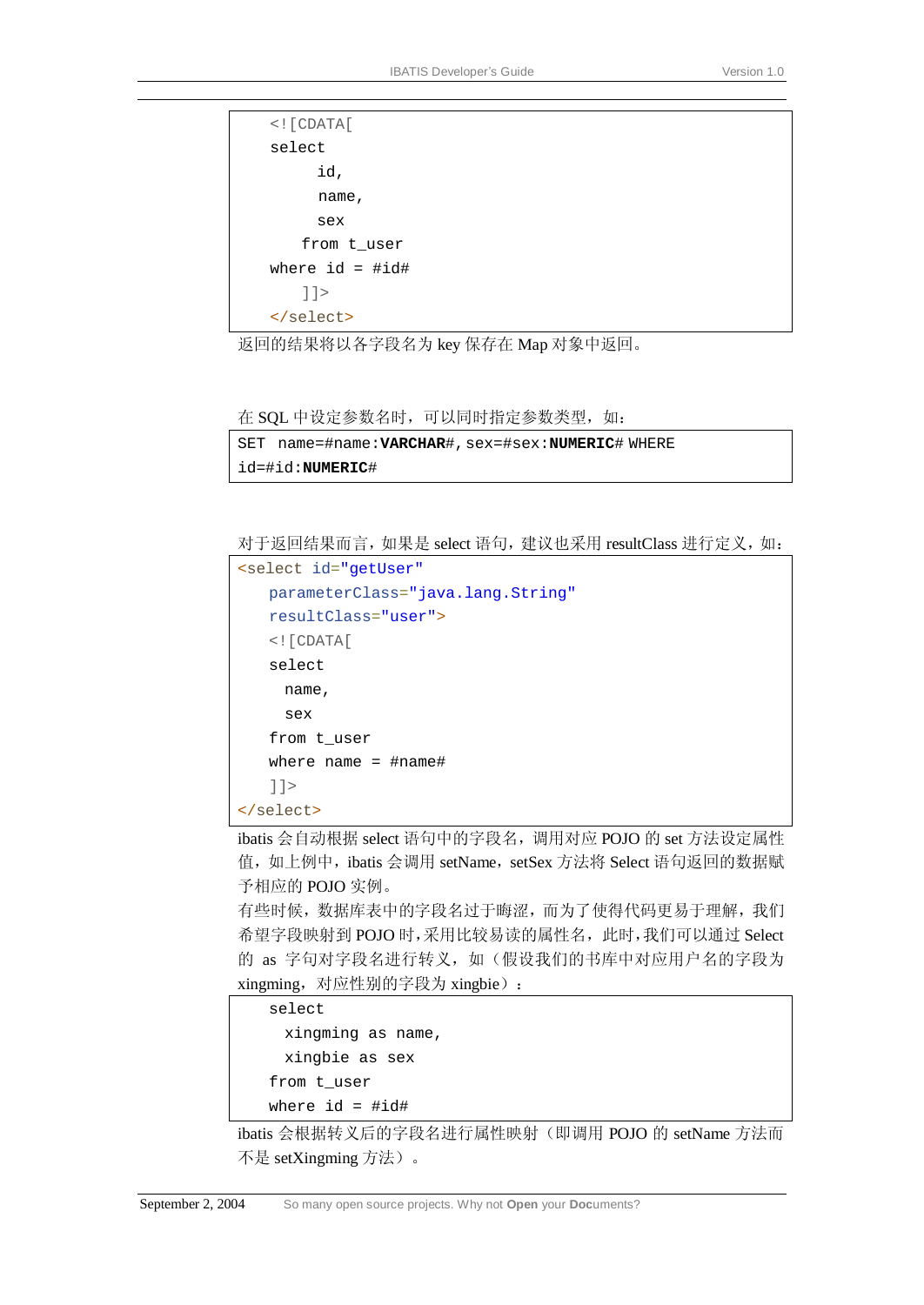```
一个例子:
<resultMap id="get_user_result" class="user">
   <result property="name" column="xingming" 
   jdbcType="VARCHAR" javaType="java.lang.String"/>
   <result property="sex" column="xingbie" 
   jdbcType="int" javaType="java.lang.Integer"/>
   <result property="id" column="id" 
   jdbcType="int" javaType="java.lang.Integer"/>
</resultMap>
<parameterMap id="update_user_para" class="redemption" >
   <parameter property="name" 
      jdbcType="VARCHAR" 
      javaType="java.lang.String" 
      nullValue="" 
   /> 
   <parameter property="sex" 
      jdbcType="int" 
      javaType="java.lang.Integer" 
      nullValue="" 
   /> 
</parameterMap>
```
Parameter 的 nullValue 指定了如果参数为空(null)时的默认值。

#### 之后我们即可在 statement 申明中对其进行引用, 如:

```
 <procedure id="getUserList"
  resultMap="get_user_result"
  > 
  {call sp_getUserList()} 
 </procedure> 
 <procedure id="doUserUpdate"
  parameterMap="update_user_para"
  >{call sp_doUserUpdate(#id#,#name#,#sex#)} 
 </procedure>
```
一般而言,对于 insert、update、delete、select 语句,优先采用 parameterClass 和 resultClass。

parameterMap 使用较少, 而 resultMap 则大多用于嵌套查询以及存储过程的

parameterMap 和 resultMap 实现了 POJO 到数据库字段的映射配置,下面是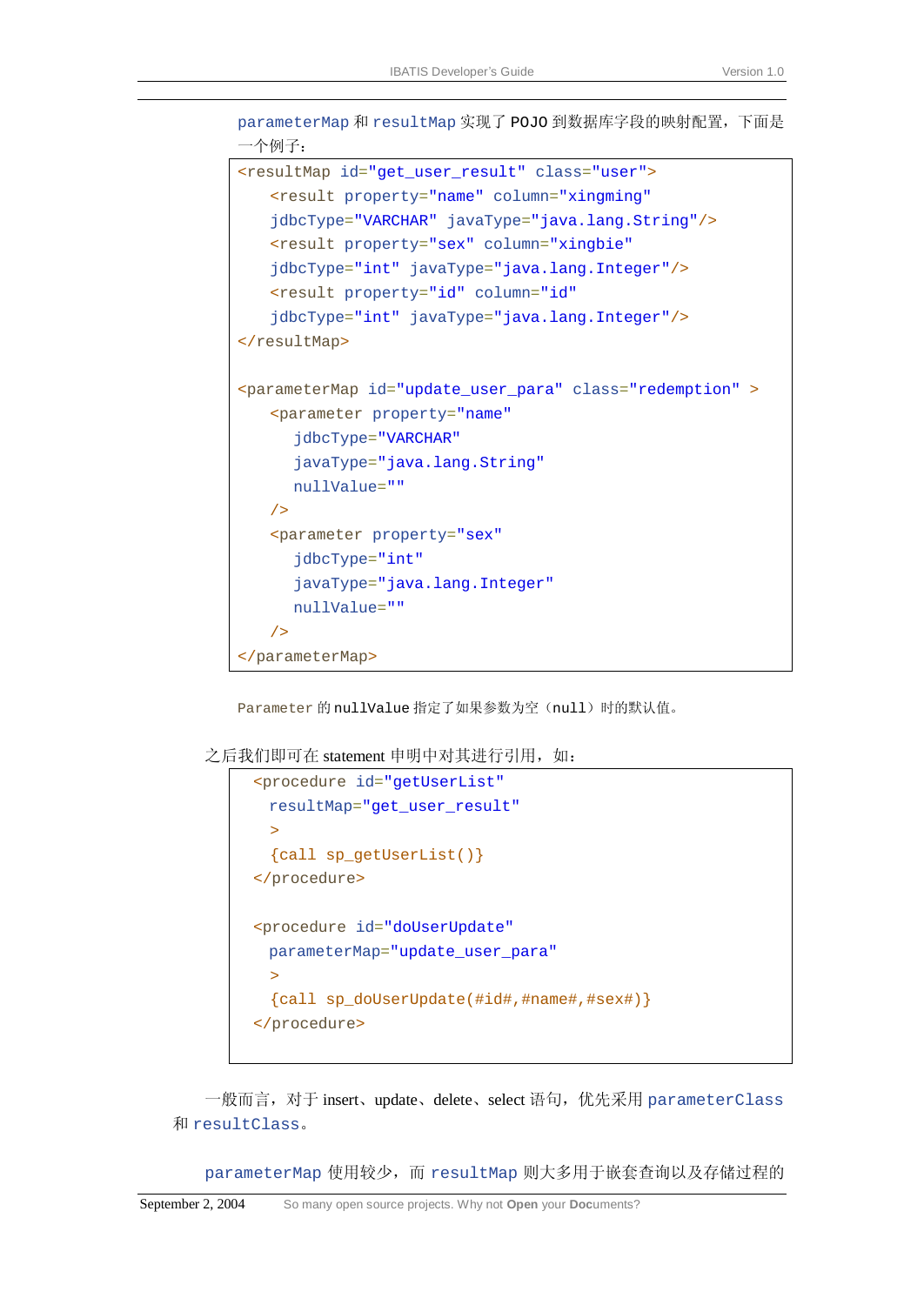处理,之所以这样,原因是由于存储过程相对而言比较封闭(很多情况下需要调用现有 的存储过程,其参数命名和返回的数据字段命名往往不符合 Java 编程中的命名习惯, 并且由于我们难以通过 Select SOL的 as 子句进行字段名转义,无法使其自动与 POJO 中的属性名相匹配)。此时,使用 resultMap 建立字段名和 POJO 属性名之间的映射 关系就显得非常有效。另一方面,由于通过 resultMap 指定了字段名和字段类型, ibatis 无需再通过 JDBC ResultSetMetaData 来动态获取字段信息, 在一定程度 上也提升了性能表现。

## **ibatis** 高级特性

#### 数据关联

至此,我们讨论的都是针对独立数据的操作。在实际开发中,我们常常遇到关联数 据的情况,如 User 对象拥有若干 Address 对象,每个 Address 对象描述了对应 User 的 一个联系地址,这种情况下,我们应该如何处理?

通过单独的 Statement 操作固然可以实现(通过 Statement 用于读取用户数据,再手 工调用另外一个 Statement 根据用户 ID 返回对应的 Address 信息)。不过这样未免失之 繁琐。下面我们就看看在 ibatis 中, 如何对关联数据进行操作。

ibatis 中, 提供了 Statement 嵌套支持, 通过 Statement 嵌套, 我们即可实现关联数 据的操作。

#### 一对多关联

下面的例子中,我们首选读取 t\_user 表中的所有用户记录,然后获取每个用户对应 的所有地址信息。

配置文件如下:

```
<sqlMap namespace="User">
 <typeAlias alias="user" type="com.ibatis.sample.User"/> 
 <typeAlias alias="address" type="com.ibatis.sample.Address"/>
 <resultMap id="get-user-result" class="user">
      <result property="id" column="id"/>
      <result property="name" column="name"/>
      <result property="sex" column="sex"/>
      <result property="addresses" column="id" 
             select="User.getAddressByUserId"/>
 </resultMap>
 <select id="getUsers"
      parameterClass="java.lang.String"
      resultMap="get-user-result">
      <![CDATA[
      select 
        id,
```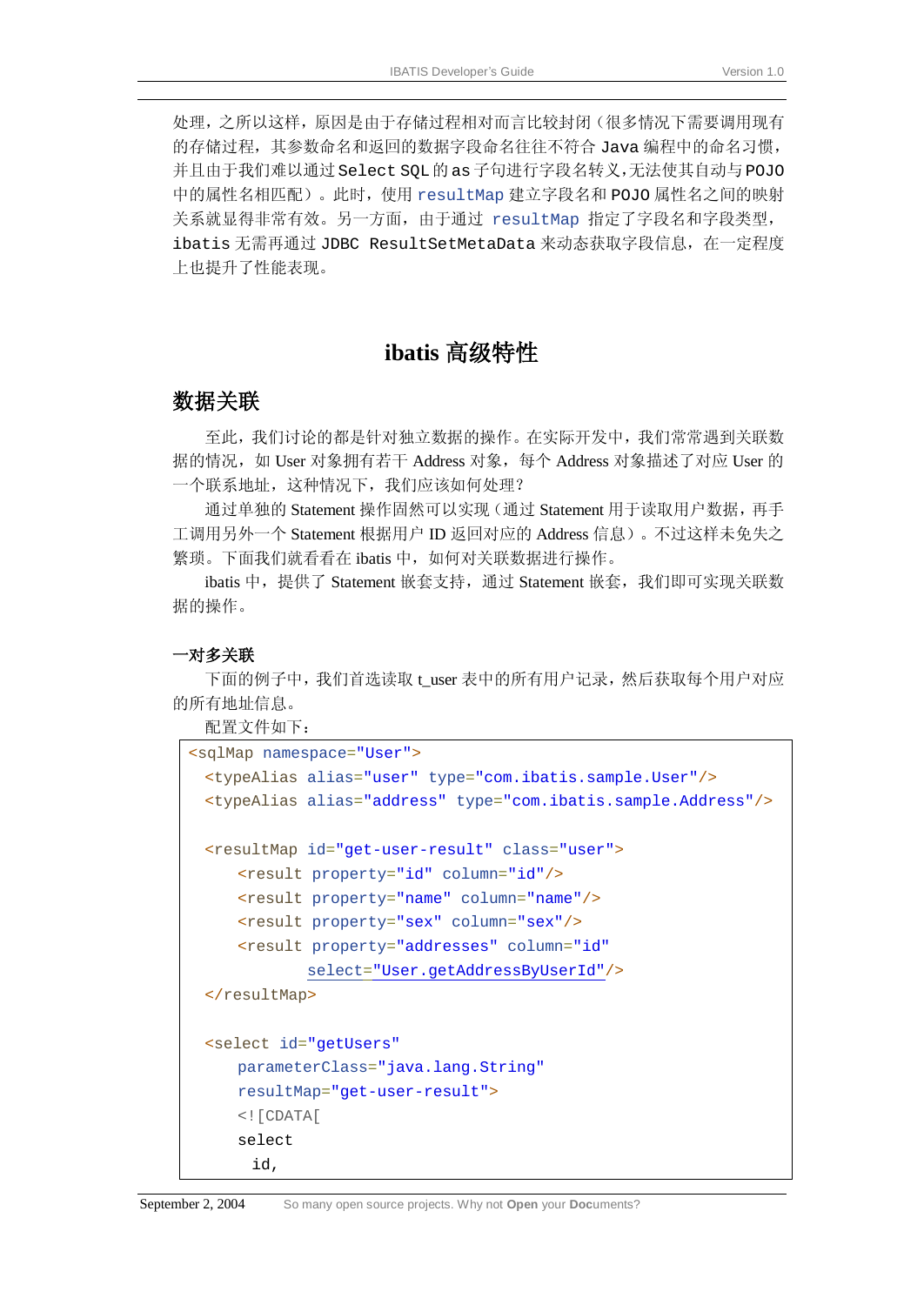```
 name, 
        sex 
      from t_user 
     where id = #id# ]]>
 </select>
 <select id="getAddressByUserId"
      parameterClass="int"
      resultClass="address">
      \leq [[CDATA]
       select 
         address, 
         zipcode 
    from t_address 
    where user_id = #userid# 
    ]]>
  </select>
</sqlMap>
```
#### 对应代码:

}

```
String resource ="com/ibatis/sample/SqlMapConfig.xml"; 
Reader reader; 
reader = Resources.getResourceAsReader(resource); 
XmlSqlMapClientBuilder xmlBuilder = new XmlSqlMapClientBuilder(); 
sqlMap = xmlBuilder.buildSqlMap(reader); 
//sqlMap系统初始化完毕
List userList = sqlMap.queryForList("User.getUsers", ""); 
for (int i = 0; i < userList.size(); i++) {
 User user = (User)userList.get(i);System.out.println("==>" + user.getName()); 
 for (int k = 0; k < user.getAddresses().size(); k++) {
     Address addr = (Address) user.getAddresses().get(k); 
     System.out.println(addr.getAddress()); 
  }
```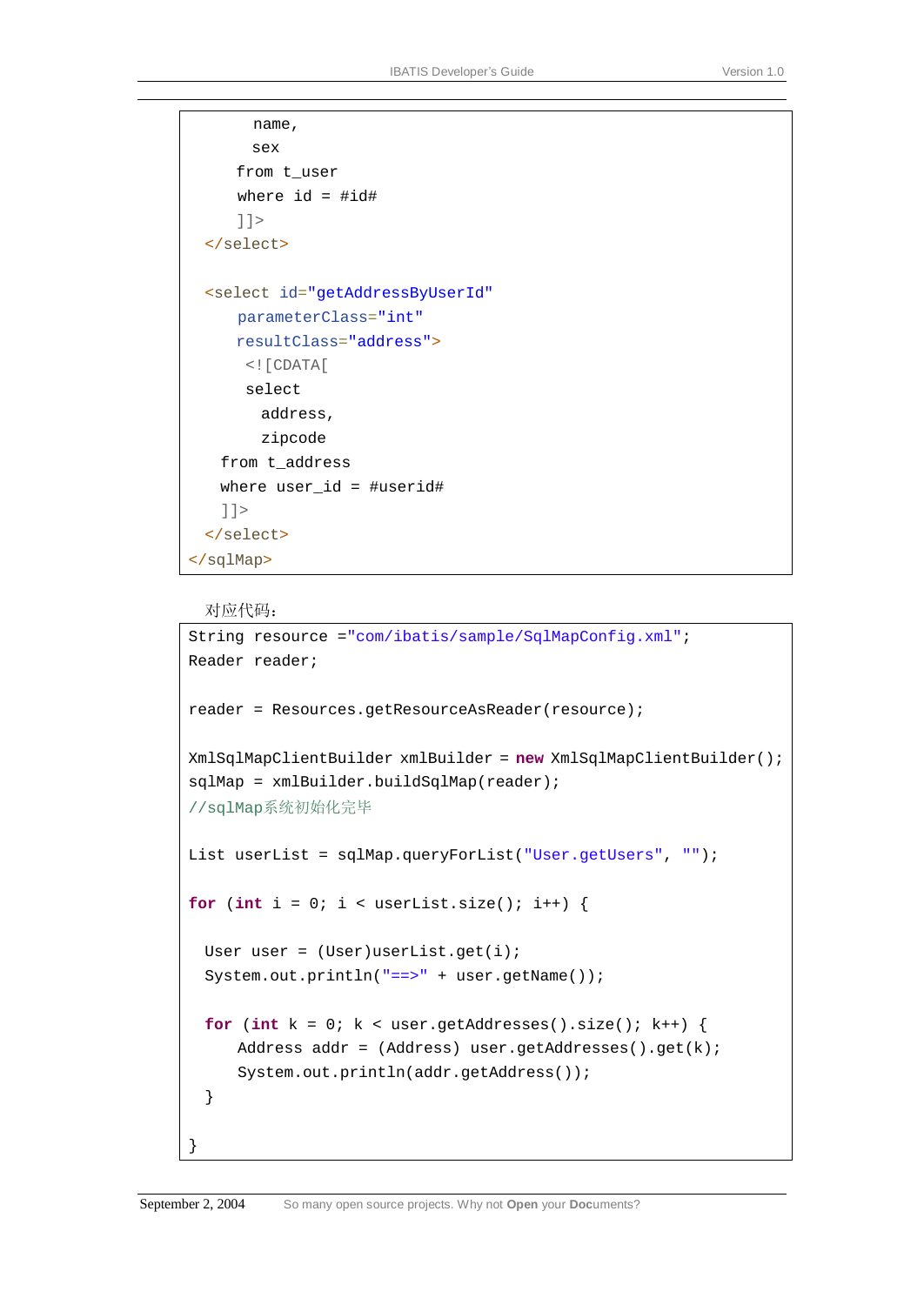这里通过在 resultMap 中定义嵌套查询 getAddressByUserId, 我们实现了关联 数据的读取。

实际上,这种方式类似于前面所说的通过两条单独的 Statement 进行关联数据的读 取,只是将关联关系在配置中加以描述,由 ibatis 自动完成关联数据的读取。

需要注意的是,这里有一个潜在的性能问题,也就是所谓"n+1"Select 问题。 注意上面示例运行过程中的日志输出:

…<br>……

PreparedStatement - {pstm-100001} PreparedStatement: select id, name, sex from t\_user

……

……

PreparedStatement - {pstm-100004} PreparedStatement: select address, zipcode from  $t\_address$  where user $_id = ?$ 

PreparedStatement - {pstm-100007} PreparedStatement: select address,zipcode from  $t\_address$  where user $_id = ?$ 

第一条 PreparedStatement 将 t\_user 表中的所有数据读取出来(目前 t\_user 表中有两 条测试数据),随即,通过两次 Select 操作,从 t\_address 表中读取两个用户所关联的 Address 记录。

如果 t\_user 表中记录较少,不会有明显的影响,假设 t\_user 表中有十万条记录, 那 么这样的操作将需要 100000+1 条 Select 语句反复执行才能获得结果,无疑,随着记录 的增长,这样的开销将无法承受。

之所以在这里提及这个问题,目的在于引起读者的注意,在系统设计中根据具体情 况,采用一些规避手段(如使用存储过程集中处理大批量关联数据),从而避免因为这 个问题而引起产品品质上的缺陷。

#### 一对一关联

一对一关联是一对多关联的一种特例。这种情况下,如果采用上面的示例将导致 1+1 条 SQL 的执行。

对于这种情况,我们可以采用一次 Select 两张表的方式,避免这样的性能开销(假 设上面示例中, 每个 User 只有一个对应的 Address 记录):

```
<resultMap id="get-user-result" class="user">
    <result property="id" column="id"/>
    <result property="name" column="name"/>
    <result property="sex" column="sex"/>
    <result property="address" column="t_address.address"/>
    <result property="zipCode" column="t_address.zipcode"/>
</resultMap>
<select id="getUsers"
    parameterClass="java.lang.String"
    resultMap="get-user-result">
    <![CDATA[
    select
```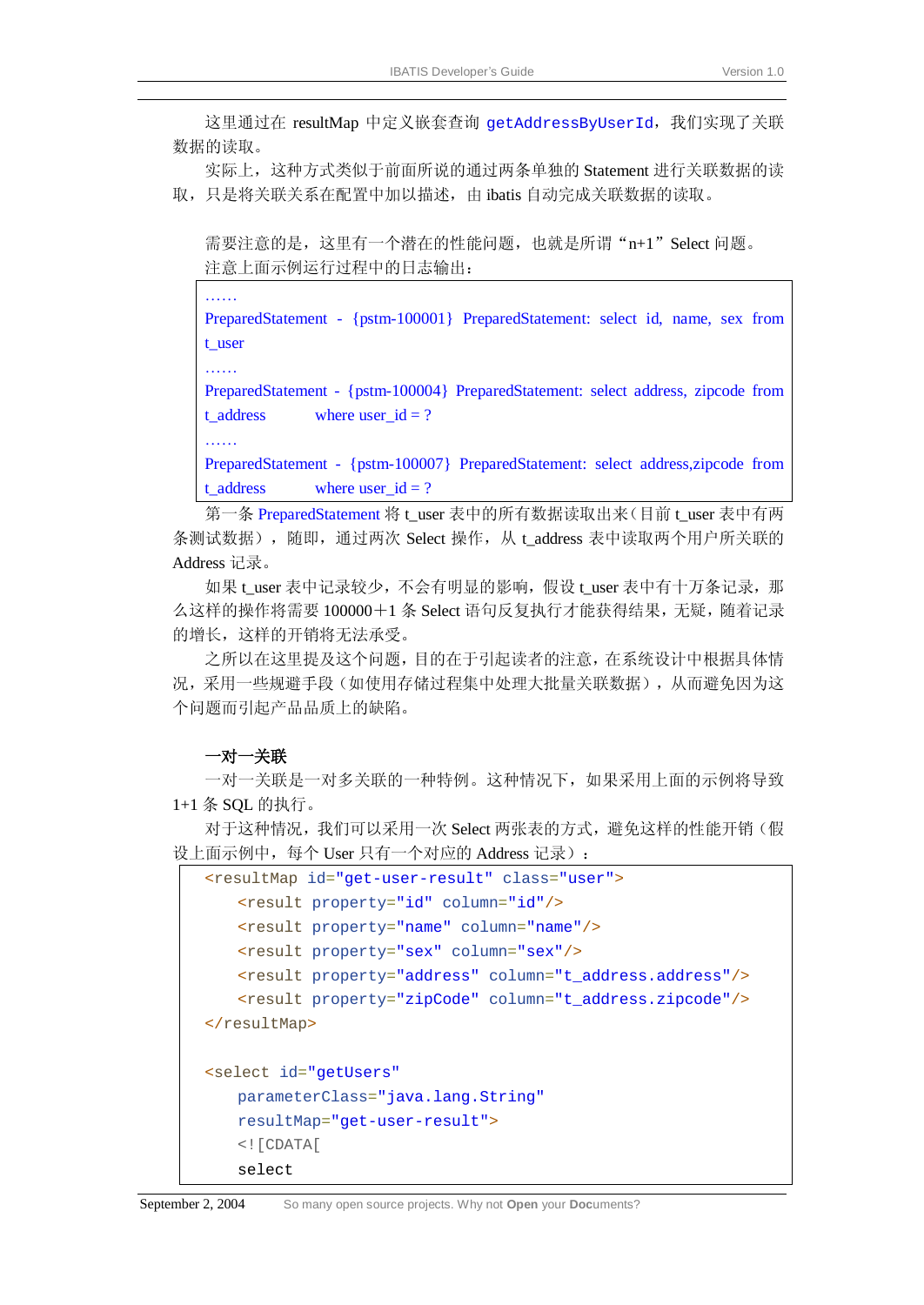```
* 
    from t_user,t_address
   where t_user.id=t_address.user_id 
    ]]>
</select>
```
与此同时,应该保证 User 类中包含 address 和 zipCode 两个 String 型属性。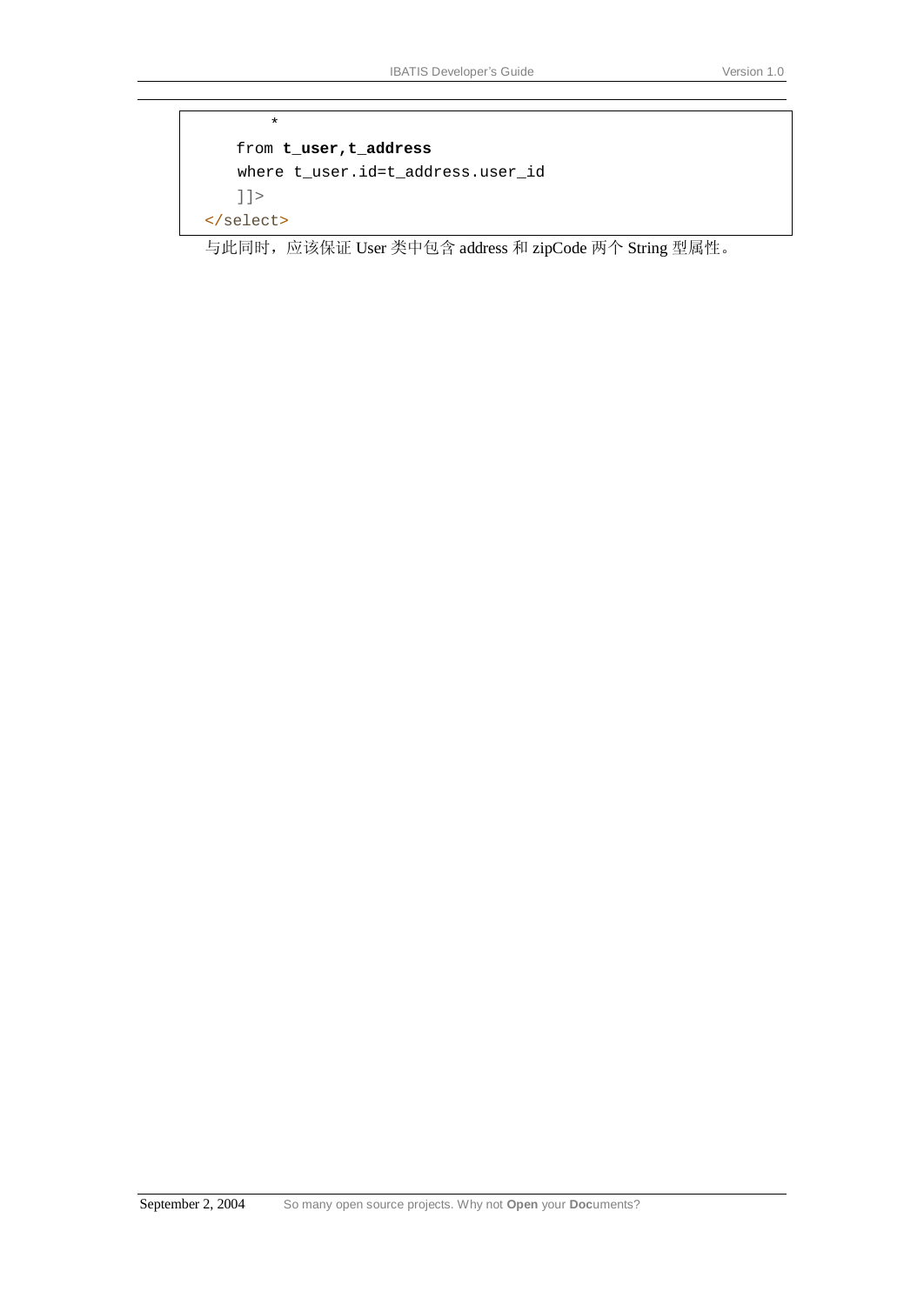#### 延迟加载

在运行上面的例子时,通过观察期间的日志输出顺序我们可以发现,在我们执行 sqlMap.queryForList("User.getUsers", "")时,实际上 ibatis 只向数据库发送 了一条 select id, name, sex from t\_user SOL。而用于获取 Address 记录的 SOL,只有在我 们真正访问 address 对象时,才开始执行。

这也就是所谓的延迟加载(Lazy Loading)机制。即当真正需要数据的时候,才加 载数据。延迟加载机制能为我们的系统性能带来极大的提升。

试想,如果我们只需要获取用户名称和性别数据,在没有延迟加载特性的情况下, ibatis 会一次将所有数据都从数据库取回,包括用户信息及其相关的地址数据,而此时, 关于地址数据的读取操作没有意义,也就是说,我们白白在地址数据的查询读取上浪费 了大量的系统资源。延迟加载为我们妥善的处理了性能与编码上的平衡(如果没有延迟 加载,我们为了避免无谓的性能开销,只能专门为此再增加一个不读取地址信息的用户 记录检索模块,无疑增加了编码上的工作量)。

回忆之前"ibatis 配置"中的内容:



Settings 节 点 有 两 个 与 延 迟 加 载 相 关 的 属 性 lazyLoadingEnabled 和 enhancementEnabled,其中 lazyLoadingEnabled 设定了系统是否使用延迟加载 机制,enhancementEnabled 设定是否启用字节码强化机制(通过字节码强化机制可 以为 Lazy Loading 带来性能方面的改进。

为了使用延迟加载所带来的性能优势,这两项都建议设为"true"。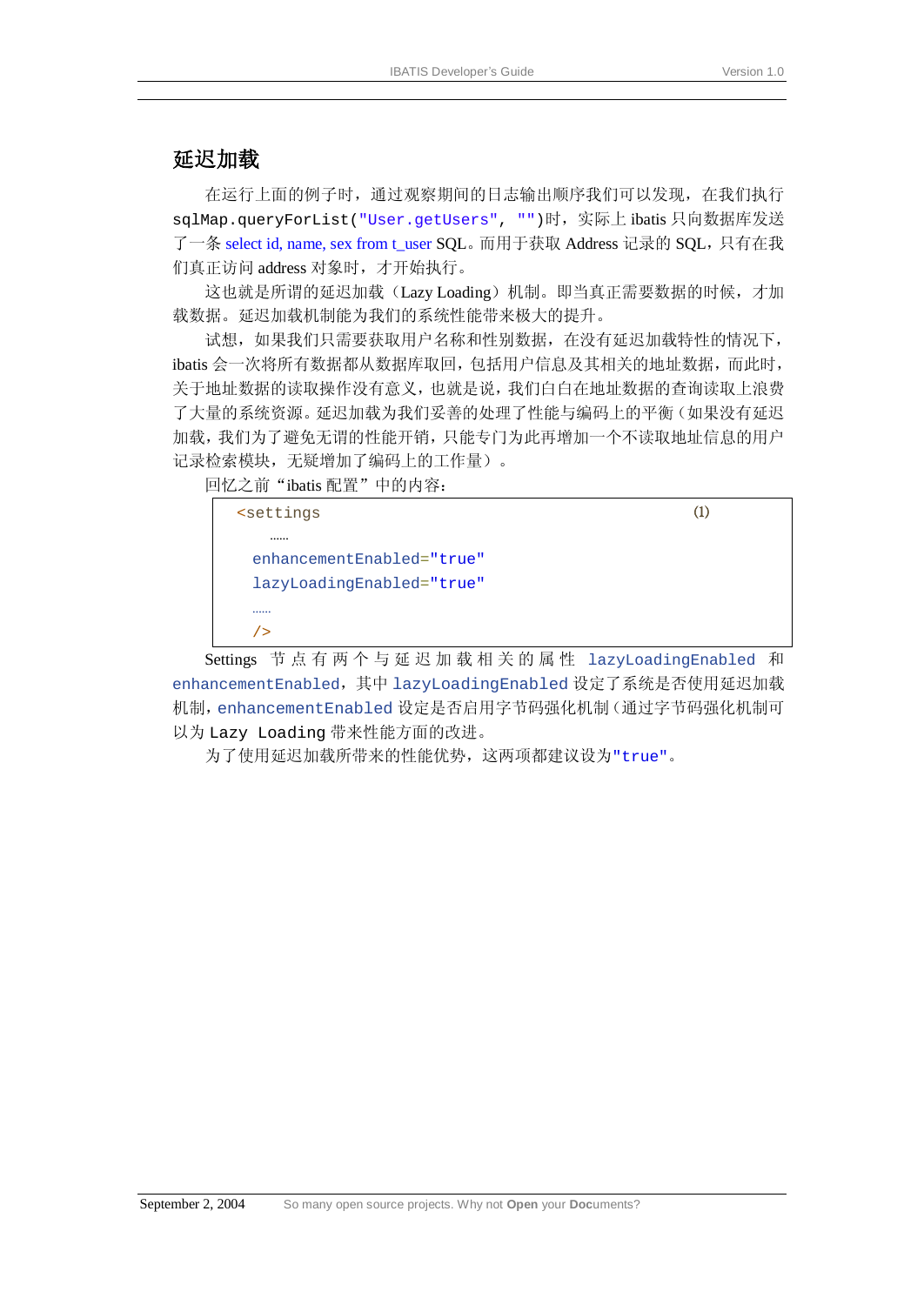### 动态映射

在复杂查询过程中,我们常常需要根据用户的选择决定查询条件,这里发生变化的 并不只是 SOL 中的参数, 包括 Select 语句中所包括的字段和限定条件, 都可能发生变 化。典型情况,如在一个复杂的组合查询页面,我们必须根据用户的选择和输入决定查 询的条件组合。

一个典型的页面如下:

|     | 用户查询    |
|-----|---------|
| 姓名: |         |
| 地址: |         |
|     | 提交   重置 |

对于这个组合查询页面,根据用户选择填写的内容,我们应为其生成不同的查询语 句。

如用户没有填写任何信息即提交查询请求,我们应该返回所有记录: Select \* from t\_user;

```
如用户只在页面上填写了姓名"Erica",我们应该生成类似:
```
Select \* from t\_user where name like '%Erica%' ;

的 SQL 查询语句。

```
如用户只在页面上填写了地址"Beijing", 我们应该生成类似:
   Select * from t_user where address like '%Beijing%";
的 SQL。
```
而如果用户同时填写了姓名和地址("Erica"&'Beijing'),则我们应生成类似: Select \* from t\_user where name like '%Erica%' and address like '%Beijing%" 的 SQL 查询语句。

对于 ibatis 这样需要预先指定 SQL 语句的 ORM 实现而言,传统的做法无非通过 if-else 语句对输入参数加以判定, 然后针对用户选择调用不同的 statement 定义。对于 上面这种简单的情况(两种查询条件的排列组合,共 4 种情况)而言, statement 的重 复定义工作已经让人不厌其烦,而对于动辄拥有七八个查询条件,乃至十几个查询条件 的排列组合而言, 琐碎反复的 statement 定义实在让人不堪承受。

考虑到这个问题, ibatis 引入了动态映射机制, 即在 statement 定义中, 根据不同的 查询参数,设定对应的 SQL 语句。

还是以上面的示例为例:

```
<select id="getUsers"
    parameterClass="user"
    resultMap="get-user-result">
```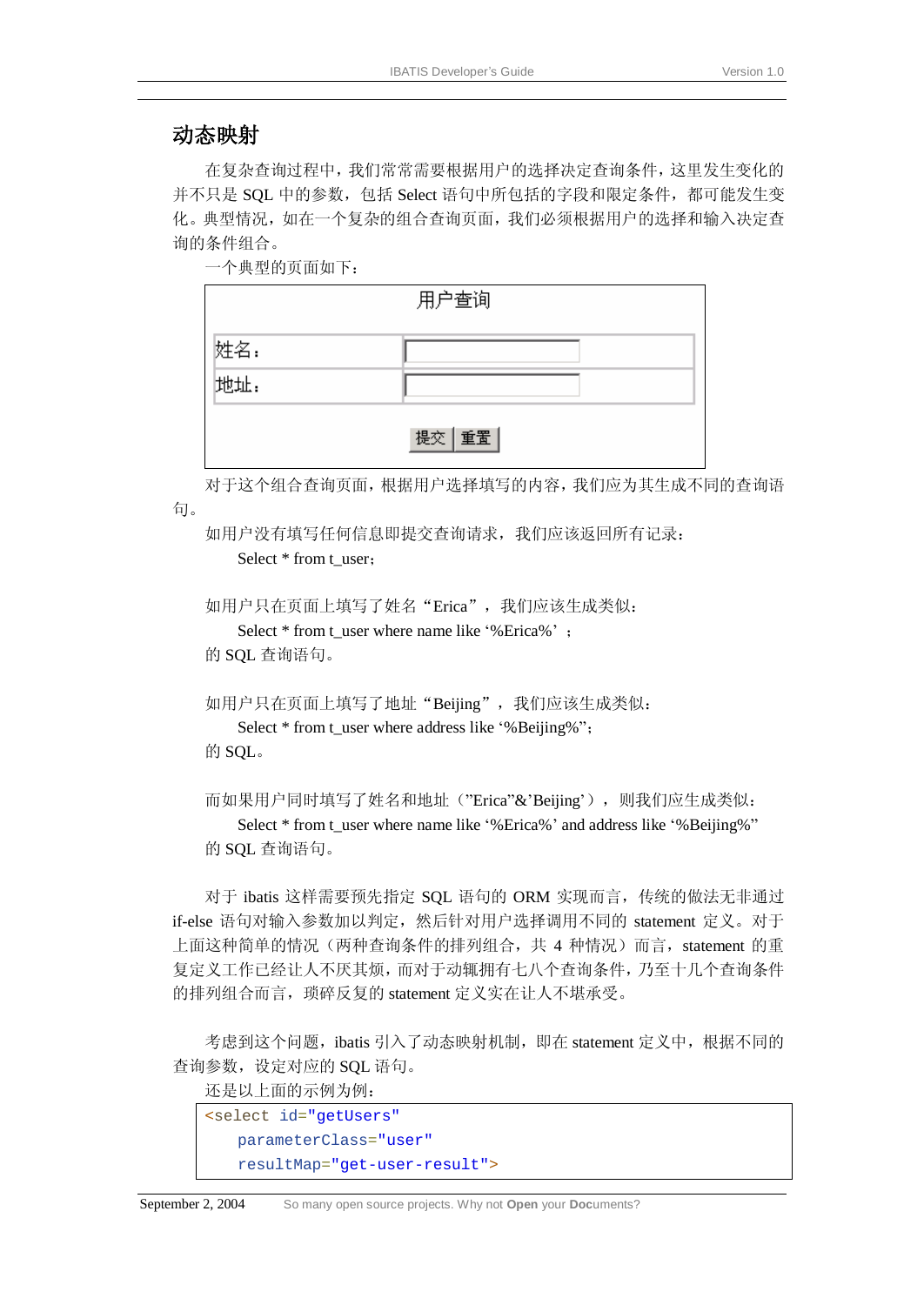```
select 
      id, 
      name, 
      sex 
    from t_user 
   <dynamic prepend="WHERE">
        <isNotEmpty prepend="AND" property="name">
           (name like #name#) 
        </isNotEmpty>
        <isNotEmpty prepend="AND" property="address">
           (address like #address#) 
        </isNotEmpty>
   </dynamic>
</select>
```
通过 dynamic 节点,我们定义了一个动态的 WHERE 子句。此 WHERE 子句中将 可能包含两个针对 name 和 address 字段的判断条件。而这两个字段是否加入检索取决 于用户所提供的查询条件(字段是否为空[isNotEmpty])。

对于一个典型的 Web 程序而言,我们通过 HttpServletRequest 获得表单中的字段名 并将其设入查询参数,如:

```
user.setName(request.getParameter("name"));
user.setAddress(request.getParameter("address"));
sqlMap.queryForList("User.getUsers", user);
```
在执行 queryForList("User.getUsers", user)时,ibatis 即根据配置文 件中设定的 SQL 动态生成规则,创建相应的 SQL 语句。

上面的示例中,我们通过判定节点 isNotEmpty,指定了关于 name 和 address 属 性的动态规则:

```
<isNotEmpty prepend="AND" property="name"> 
   (name like #name#) 
</isNotEmpty>
```
这个节点对应的语义是,如果参数类的"name"属性非空(isNotEmpty,即非空 字符串""), 则在生成的 SQL Where 字句中包括判定条件(name like #name#), 其 中#name#将以参数类的 name 属性值填充。

Address 属性的判定生成与 name 属性完全相同,这里就不再赘述。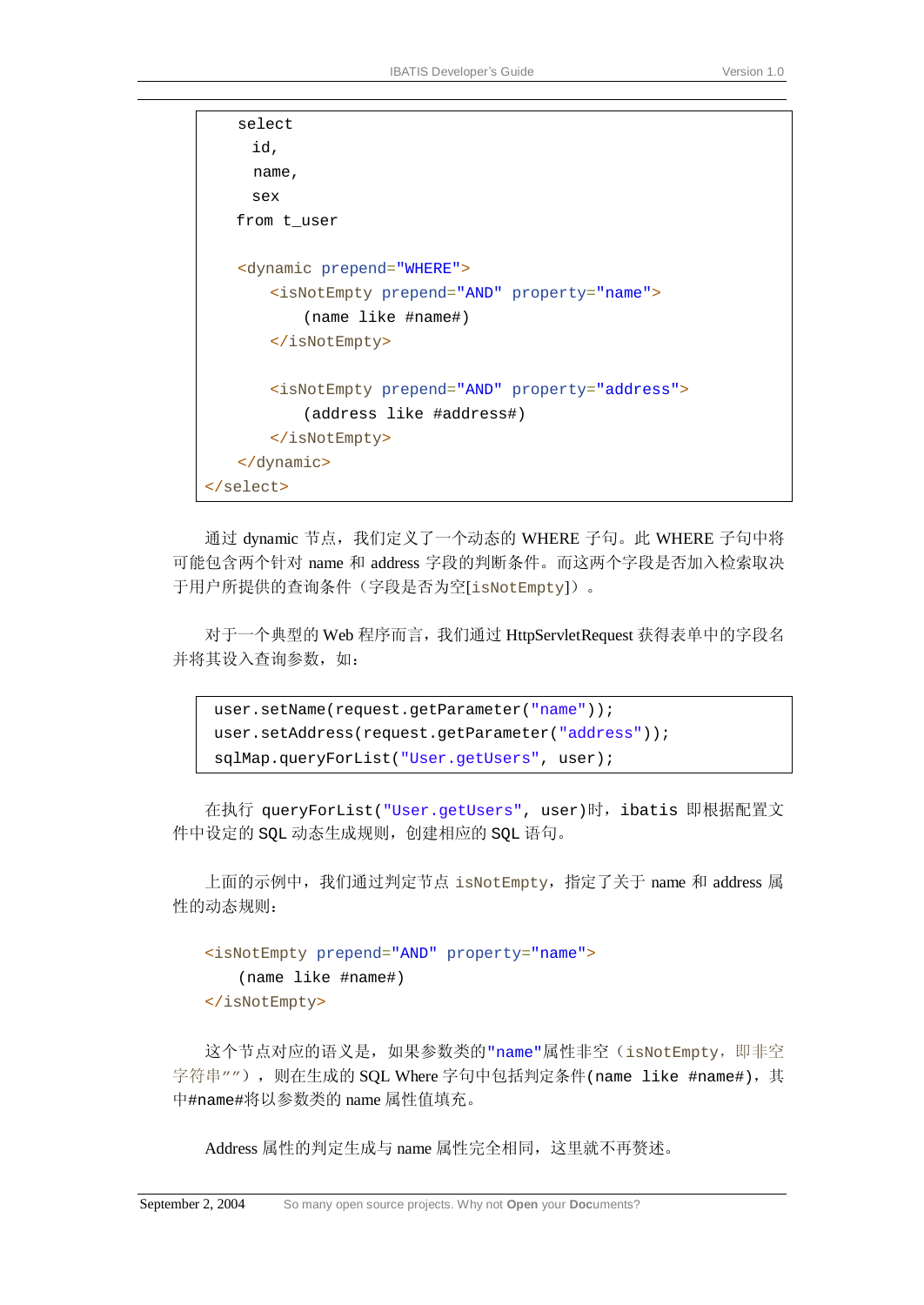这样,我们通过在 statement 定义中引入 dynamic 节点, 很简单的实现了 SQL 判 定子句的动态生成,对于复杂的组合查询而言,这将带来极大的便利。

判定节点的定义可以非常灵活,我们甚至可以使用嵌套的判定节点来实现复杂的动 态映射,如:

```
<isNotEmpty prepend="AND" property="name"> 
   ( name=#name# 
   <isNotEmpty prepend="AND" property="address"> 
       address=#address#
   </isNotEmpty> 
   )
```
</isNotEmpty>

这段定义规定,只有用户提供了姓名信息时,才能结合地址数据进行查询(如果只 提供地址数据,而将姓名信息忽略,将依然被视为全检索)。

Dynamic 节点和判定节点中的 prepend 属性,指明了本节点中定义的 SQL 子句在 主体 SQL 中出现时的前缀。

```
如:
```

```
<dynamic prepend="WHERE">
    <isNotEmpty prepend="AND" property="name">
       (name like #name#) 
    </isNotEmpty>
    <isNotEmpty prepend="AND" property="address">
       (address like #address#) 
    </isNotEmpty>
</dynamic>
```
假设"name"属性的值为"Erica","address"属性的值为"Beijing", 则会 生成类似下面的 SQL 子句(实际运行期将生成带占位符的 PreparedStatement,之 后再为其填充数据):

**WHERE** (name like 'Beijing') **AND** (address like 'Beijing')

其中 WHERE 之后的语句是在 dynamic 节点中所定义, 因此以 dynamic 节点的 prepend 设置("WHERE")作为前缀,而其中的"AND",实际上是 address 属性所对 应的 isNotEmpty 节点的 prepend 设定,它引领了对应节点中定义的 SQL 子句。至于 name 属性对应的 isNotEmpty 节点,由于 ibatis 会自动判定是否需要追加 prepend 前缀,这里(name like #name#)是 WHERE 子句中的第一个条件子句,无需 AND 前 缀,所以自动省略。

判定节点并非仅限于 isNotEmpty, ibatis 中提供了丰富的判定定义功能。

判定节点分两类: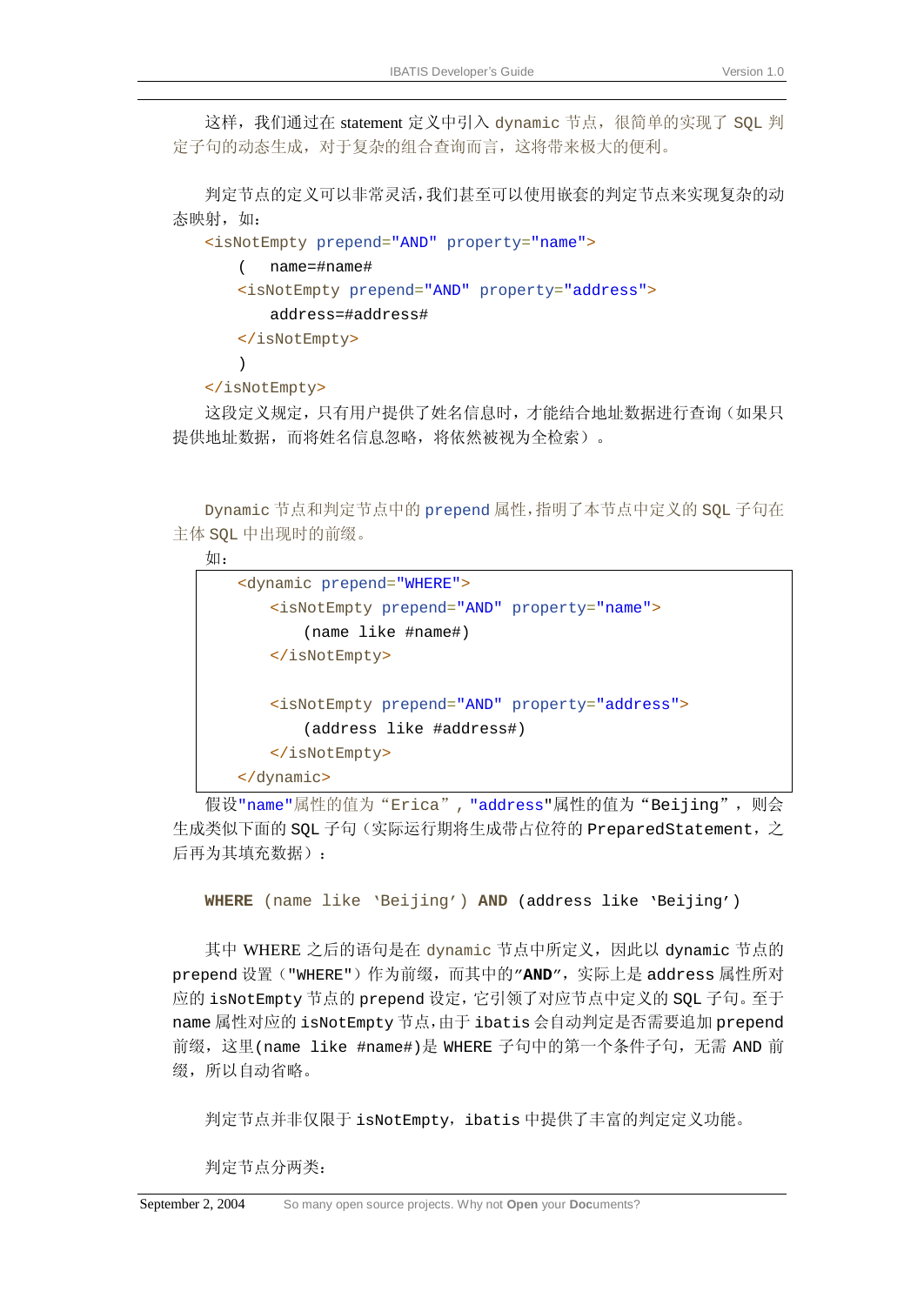#### Ø 一元判定

一元判定是针对属性值本身的判定,如属性是否为 NULL,是否为空值等。 上面示例中 isNotEmpty 就是典型的一元判定。

一元判定节点有:

| 节点名                                               | 描述                                                        |
|---------------------------------------------------|-----------------------------------------------------------|
| $\langle$ isPropertyAvailable>                    | 参数类中是否提供了此属性                                              |
| <isnotpropertyavailable></isnotpropertyavailable> | 与 <ispropertyavailable>相反</ispropertyavailable>           |
| $\langle$ isNull $\rangle$                        | 属性值是否为 NULL                                               |
| <isnotnull></isnotnull>                           | 与 <isnull>相反</isnull>                                     |
| $\langle$ isEmpty $\rangle$                       | 如果属性为 Collection 或者 String, 其 size 是否<1,<br>如果非以上两种类型,则通过 |
|                                                   | String.valueOf(属性值)                                       |
|                                                   | 获得其 String 类型的值后, 判断其 size 是否<1                           |
| $\langle$ isNotEmpty>                             | 与 <isempty>相反。</isempty>                                  |

Ø 二元判定

二元判定有两个判定参数,一是属性名,而是判定值,如

<isGreaterThan prepend="AND" property="age"

compareValue="18">

(age=#age#)

</isGreaterThan>

其中, property="age"指定了属性名"age", compareValue="18"指明 了判定值为"18"。

上面判定节点 isGreaterThan 对应的语义是: 如果 age 属性大于 18(compareValue),则在 SQL 中加入(age=#age#)条件。

二元判定节点有:

| 节点名                               | 属性值与 compareValues 的关系 |
|-----------------------------------|------------------------|
| $\langle$ isEqual $\rangle$       | 相等。                    |
| $\langle$ isNotEqual $\rangle$    | 不等。                    |
| $\langle$ isGreaterThan $\rangle$ | 大于                     |
| $\langle$ isGreaterEqual>         | 大于等于                   |
| $\langle$ isLessThan $\rangle$    | 小于                     |
| $\langle$ isLessEqual $\rangle$   | 小于等于                   |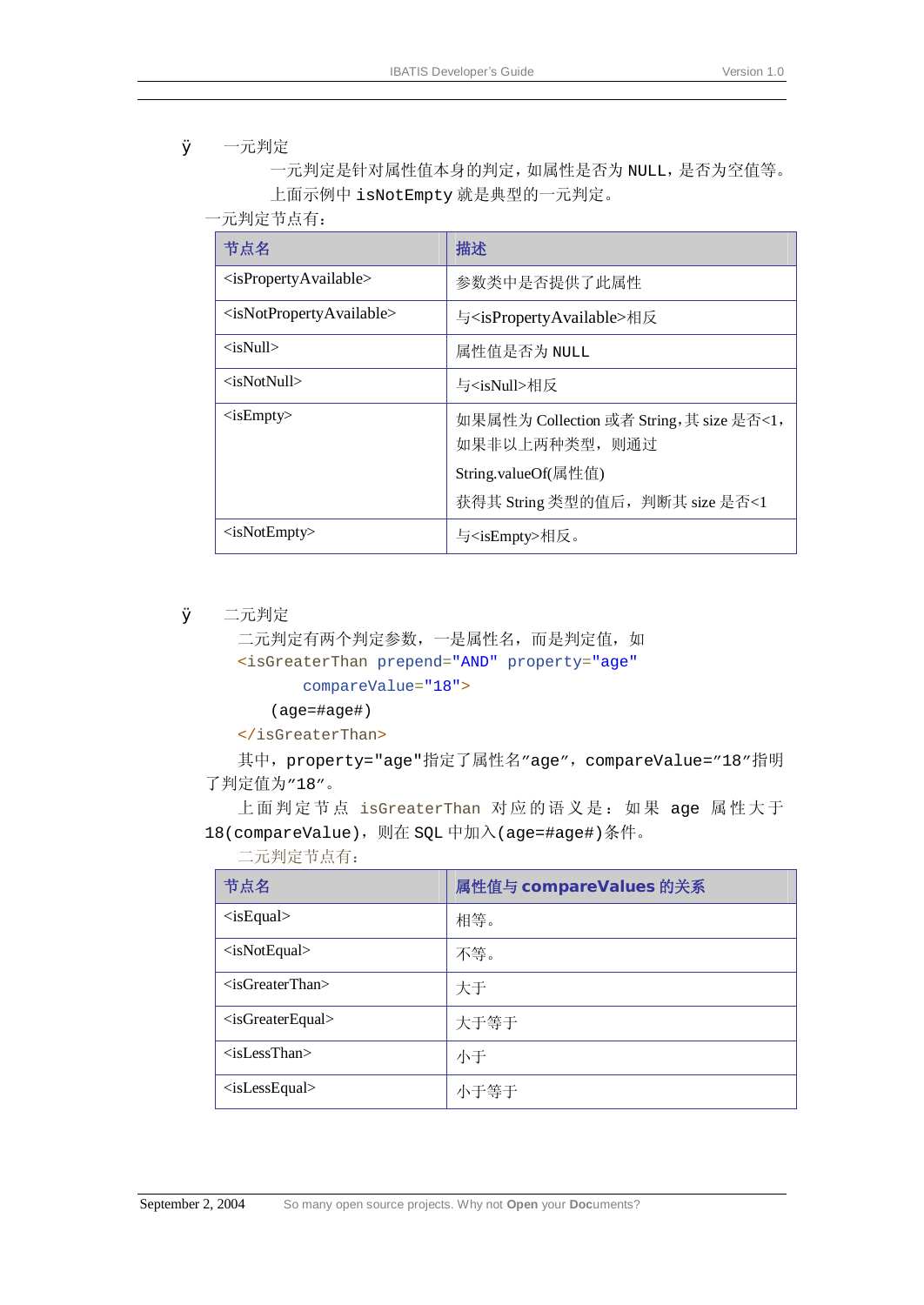#### 事务管理

#### 基于 **JDBC** 的事务管理机制

ibatis 提供了自动化的 JDBC 事务管理机制。

对于传统 JDBC Connection 而言,我们获取 Connection 实例之后,需要调用 Connection.setAutoCommit 设定事务提交模式。

在 AutoCommit 为 true 的情况下, JDBC 会对我们的操作进行自动提交, 此时, 每 个 JDBC 操作都是一个独立的任务。

为了实现整体事务的原子性, 我们需要将 AutoCommit 设为 false, 并结合 Connection.commit/rollback 方法进行事务的提交/回滚操作。

ibatis 的所谓"自动化的事务提交机制", 即 ibatis 会根据当前的调用环境, 自动 判断操作是否需要自动提交。

如果代码没有显式的调用 SqlMapClient.startTransaction()方法,则 ibatis 会将当前的数据库操作视为自动提交模式(AutoCommit=true), 如:

```
sqlMap = xmlBuilder.buildSqlMap(reader); 
User user = new User(); 
user.setId(new Integer(1)); 
user.setName("Erica"); 
user.setSex(new Integer(0)); 
sqlMap.update("User.updateUser", user); 
User user2 = new User(); 
user2.setId(new Integer(2)); 
user2.setName("Kevin"); 
user2.setSex(new Integer(1)); 
sqlMap.update("User.updateUser", user2);
```
在执行 sqlMap.update 的时候, ibatis 会自动判定当前的运行环境, 这里 update 操作 并没有相对应的事务范围(startTransaction 和 endTransaction 代码块),于是 ibatis 将其作为一个单独的事务,并自动提交。对于上面的代码,update 执行了两次, 与其相对应,事务也提交了两次(即每个 update 操作为一个单独的事务)。

不过, 值得注意的是, 这里的所谓"自动判定", 可能有些误导, ibatis 并没有去 检查当前是否已经有事务开启,从而判断当前数据库连接是否设定为自动提交。

实际上, 在执行 update 语句时, sqlMap 会检查当前的 Session 是否已经关联了某个 数据库连接,如果没有,则取一个数据库连接,将其 AutoCommit 属性设为 true,然后 执行 update 操作,执行完之后又将这个连接释放。这样,上面两次 update 操作实际上 先后获取了两个数据库连接,而不是我们通常所认为的两次 update 操作都基于同一个 JDBC Connection。这点在开发时需特别注意。

对于多条 SQL 组合而成的一个 JDBC 事务操作而言, 必须使用 startTransaction、commit 和 endTransaction 操作以实现整体事务的原子性。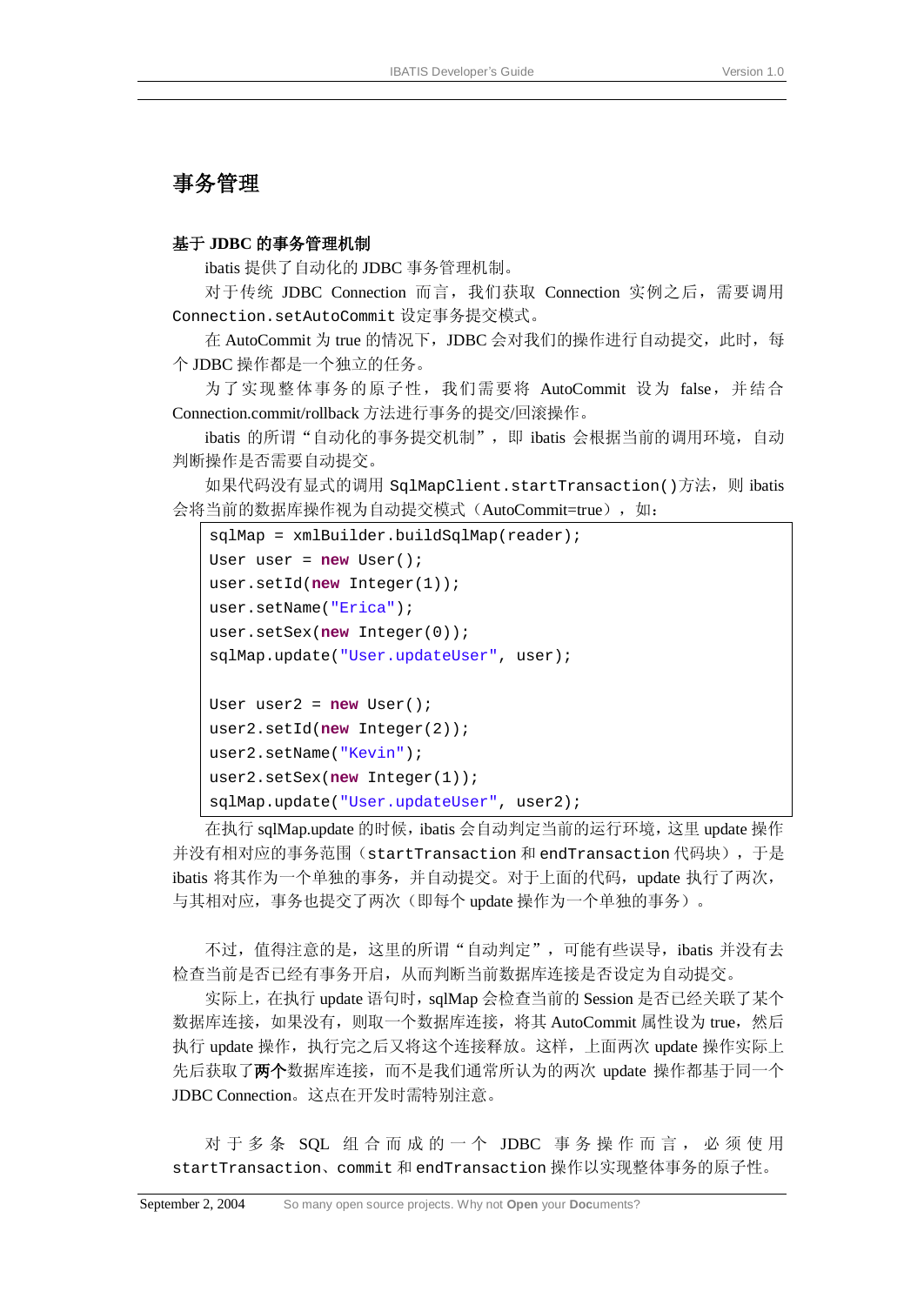```
如:
 try{ 
   sqlMap = xmlBuilder.buildSqlMap(reader); 
   sqlMap.startTransaction(); 
   User user = new User(); 
   user.setId(new Integer(1)); 
   user.setName("Erica"); 
   user.setSex(new Integer(0)); 
   sqlMap.update("User.updateUser", user); 
   User user2 = new User(); 
   user2.setId(new Integer(2)); 
   user2.setName("Kevin"); 
   user2.setSex(new Integer(1)); 
   sqlMap.update("User.updateUser", user2); 
   sqlMap.commitTransaction(); 
  }finally{ 
       sqlMap.endTransaction(); 
  }
```
如果 user1 或者 user2 的 update 操作失败,整个事务就会在 endTransaction 时回 滚,从而保证了两次 update 操作的原子性。

#### 基于 **JTA** 的事务管理机制

JTA 提供了跨数据库连接(或其他 JTA 资源)的事务管理能力。这一点是与 JDBC Transaction 最大的差异。

JDBC 事务由 Connnection 管理,也就是说,事务管理实际上是在 JDBC Connection 中实现。事务周期限于 Connection 的生命周期。同样,对于基于 JDBC 的 ibatis 事务管 理机制而言,事务管理在 SqlMapClient 所依托的 JDBC Connection 中实现,事务周期限 于 SqlMapClient 的生命周期。

JTA 事务管理则由 JTA 容器实现,JTA 容器对当前加入事务的众多 Connection 进 行调度,实现其事务性要求。JTA 的事务周期可横跨多个 JDBC Connection 生命周期。 同样,对于基于 JTA 事务的 ibatis 而言,JTA 事务横跨可横跨多个 SqlMapClient。

下面这幅图形象的说明了这个问题: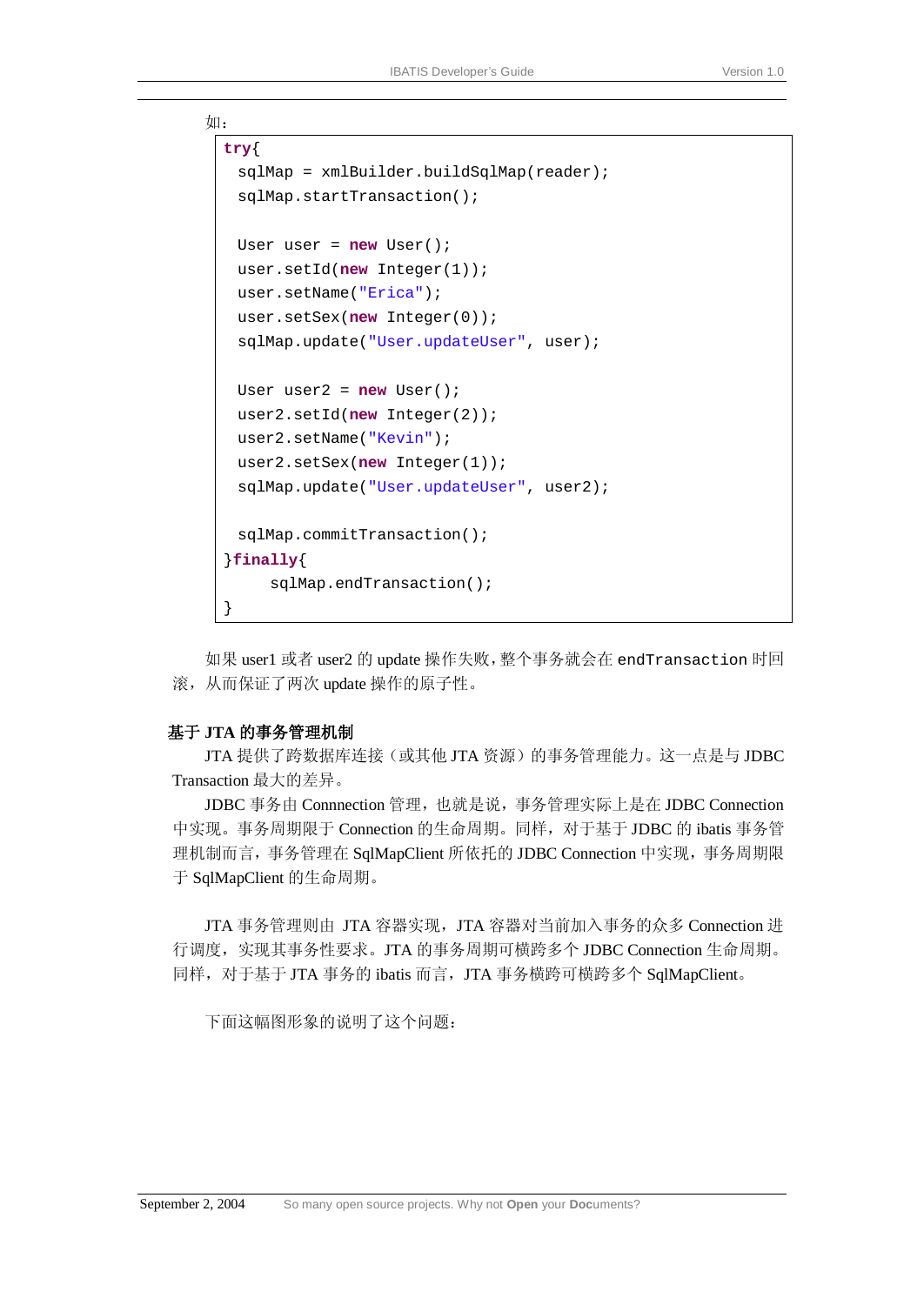

**JDBC Transaction** 



#### JTA Transaction

为了在 ibatis 中使用 JTA 事务管理, 我们需要在配置文件中加以设定: <transactionManager **type="JTA"**>

#### </transactionManager>

……

在实际开发中,我们可能需要面对分布式事务的处理,如系统范围内包含了多个数据库, 也许还引入了 JMS 上的事务管理(这在 EAI 系统实现中非常常见)。我们就需要引入 JTA 以实现系统范围内的全局事务,如下面示例中,我们同时将 user 对象更新到两个不同的数 据库:

```
User user = new User(); 
user.setId(new Integer(1)); 
user.setName("Erica");
user.setSex(new Integer(0)); 
sqlMap1 = xmlBuilder.buildSqlMap(db1Config); 
sqlMap2 = xmlBuilder.buildSqlMap(db2Config); 
try{ 
   sqlMap1.startTransaction(); 
   sqlMap1.update("User.updateUser", user); 
   sqlMap2.update("User.updateUser", user); 
   sqlMap1. commitTransaction(); 
}finally{ 
   sqlMap1.endTransaction(); 
}
```
上面的代码中,两个针对不同数据库的 SqlMapClient 实例, 在同一个 JTA 事务中 对 user 对象所对应的数据库记录进行更新。外层的 sqlMap1 启动了一个全局事务,此 事务将涵盖本线程内 commitTransaction 之前的所有数据库操作。只要其间发生了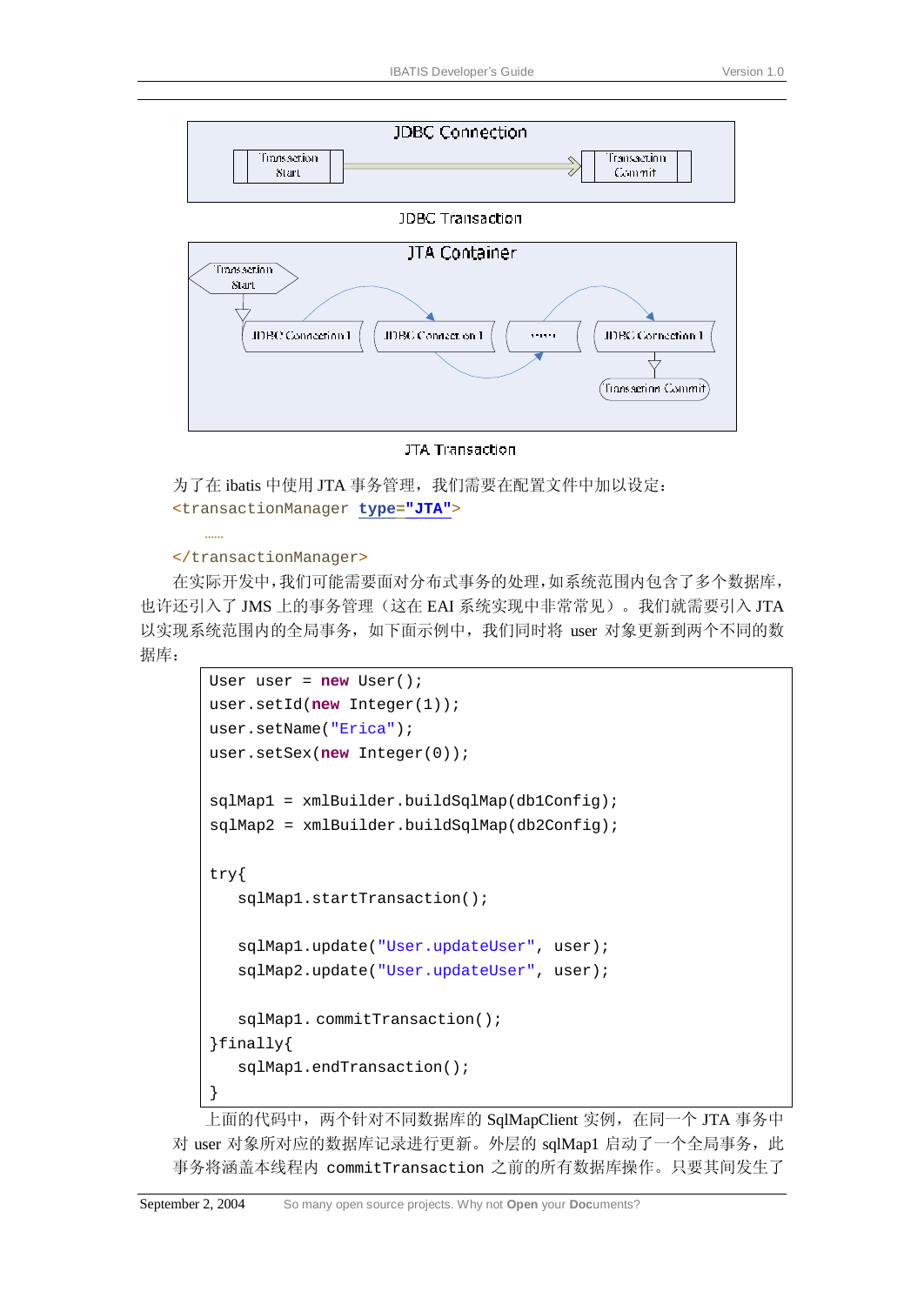异常, 则整个事务都将被回滚。

#### 外部事务管理

……

基于 JTA 的事务管理还有另外一个特殊情况, 就是利用外部事务管理机制。 对于外部事务管理,我们需要在配置文件中进行如下设定: <transactionManager **type="EXTERNAL"**>

</transactionManager>

下面是一个外部事务管理的典型示例:

```
UserTransaction tx = new InitialContext().lookup("……"); 
……
sqlMap1 = xmlBuilder.buildSqlMap(db1Config); 
sqlMap2 = xmlBuilder.buildSqlMap(db2Config); 
sqlMap1.update("User.updateUser", user); 
sqlMap2.update("User.updateUser", user); 
……
tx.commit();
```
此时,我们借助 JTA UserTransaction 实例启动了一个全局事务。之后的 ibatis 操作 (sqlMap1.update 和 sqlMap2.update)全部被包含在此全局事务之中,当 UserTransaction 提交的时候,ibatis 操作被包含在事务中提交,反之,如果 UserTransaction 回滚,那么其间的 ibatis 操作也将作为事务的一部分被回滚。这样,我们就实现了 ibatis 外部的事务控制。

另一种外部事务管理方式是借助 EJB 容器,通过 EJB 的部署配置,我们可以指定 EJB 方法的事务性

下面是一个 Session Bean 的 doUpdate 方法, 它的事务属性被申明为"Required", EJB 容器将自动维护此方法执行过程中的事务:

```
/**
 * @ejb.interface-method
   view-type="remote"
 * 
 * @ejb.transaction type = "Required" 
**/
public void doUpdate(){ 
 //EJB环境中,通过部署配置即可实现事务申明,而无需显式调用事务
 sqlMap1 = xmlBuilder.buildSqlMap(db1Config); 
 sqlMap2 = xmlBuilder.buildSqlMap(db2Config); 
 sqlMap1.update("User.updateUser", user); 
 sqlMap2.update("User.updateUser", user); 
 ……
}//方法结束时,如果没有异常发生,则事务由EJB容器自动提交。
```
上面的示例中, ibatis 数据操作的事务管理将全部委托给 EJB 容器管理, 由 EJB 容器控制其事务调度。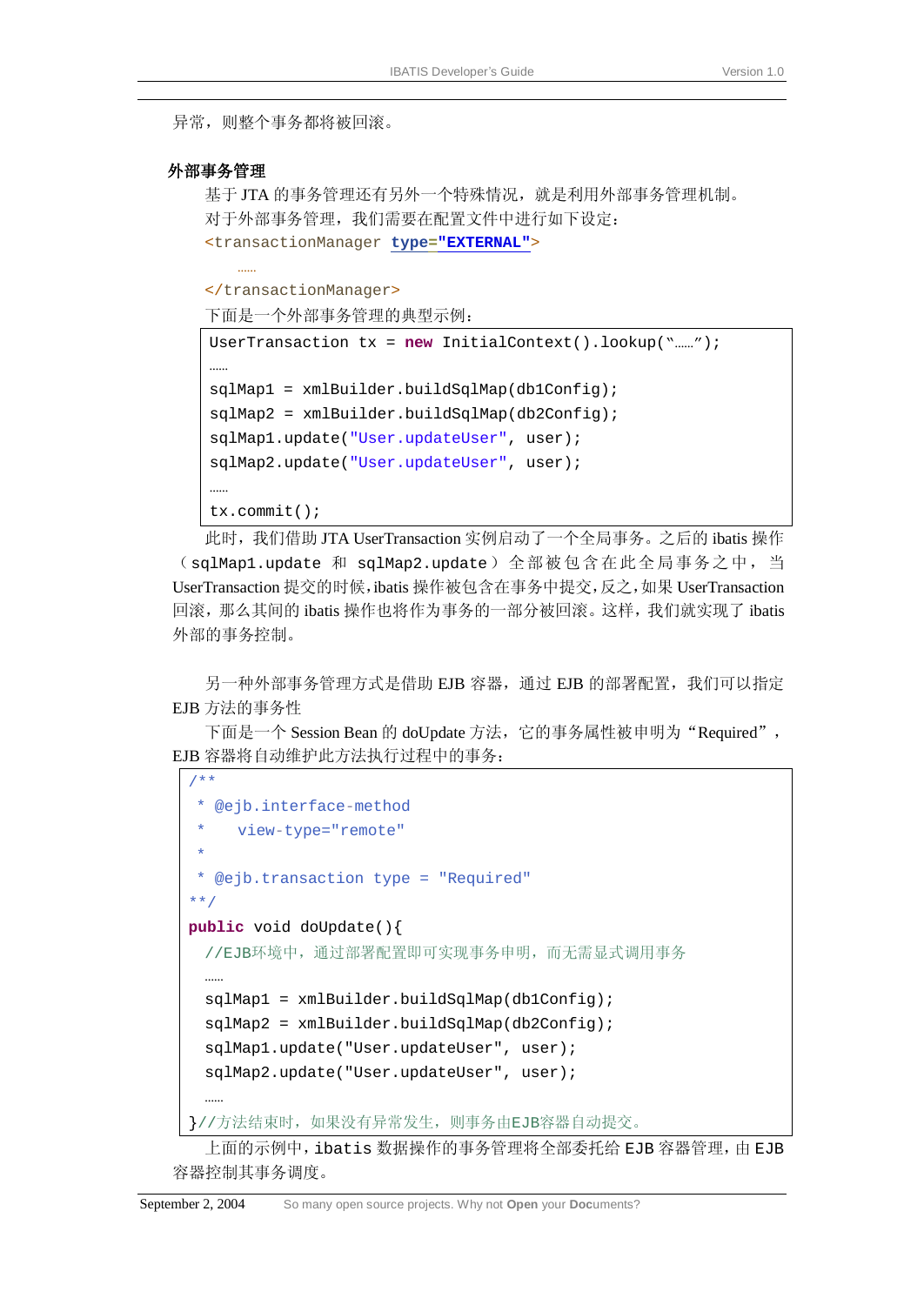在上面 JTA 事务管理的例子中,为了保持清晰,我们省略了 startTransaction、 commitTransaction 和 endTransaction 的编写,在这种情况下,调用 ibatis 的事务管理方法并非必须,不过在实际开发时,请酌情添加 startTransaction、 commitTransaction 和 endTransaction 语句,这样可以获得更好的性能(如果 省略了 startTransaction、commitTransaction 和 endTransaction 语句, ibatis 将为每个数据操作获取一个数据连接,就算引入了数据库连接池机制,这样的 无谓开销也应尽量避免,具体请参见 JDBC 事务管理中的描述),并保持代码风格的统 一。

#### **Cache**

在特定硬件基础上(同时假设系统不存在设计上的缺漏和糟糕低效的 SQL 语句) Cache 往往是提升系统性能的最关键因素)。

相对 Hibernate 等封装较为严密的 ORM 实现而言(因为对数据对象的操作实现 了较为严密的封装,可以保证其作用范围内的缓存同步,而 ibatis 提供的是半封闭 的封装实现,因此对缓存的操作难以做到完全的自动化同步)。

ibatis 的缓存机制使用必须特别谨慎。特别是 flushOnExecute 的设定(见 "ibatis 配置"一节中的相关内容),需要考虑到所有可能引起实际数据与缓存数据 不符的操作。如本模块中其他 Statement 对数据的更新,其他模块对数据的更新,甚 至第三方系统对数据的更新。否则,脏数据的出现将为系统的正常运行造成极大隐患。 如果不能完全确定数据更新操作的波及范围,建议避免 Cache 的盲目使用。

结合 cacheModel 来看:

```
<cacheModel 
 id="product-cache" 
 type ="LRU" 
 readOnly="true" 
  serialize="false">
</cacheModel>
```
可以看到,Cache 有如下几个比较重要的属性:

- Ø readOnly
- Ø serialize
- Ø type

readOnly

readOnly 值的是缓存中的**数据对象**是否只读。这里的只读并不是意味着数据对象一 旦放入缓存中就无法再对**数据**进行修改。而是当**数据对象**发生变化的时候,如数据对 象的某个属性发生了变化,则此数据对象就将被从缓存中废除,下次需要重新从数据 库读取数据,构造新的数据对象。

而 readOnly="false"则意味着缓存中的数据对象可更新,如 user 对象的 name 属性发生改变。

只读 Cache 能提供更高的读取性能,但一旦数据发生改变,则效率降低。系统设计 时需根据系统的实际情况(数据发生更新的概率有多大)来决定 Cache 的读写策略。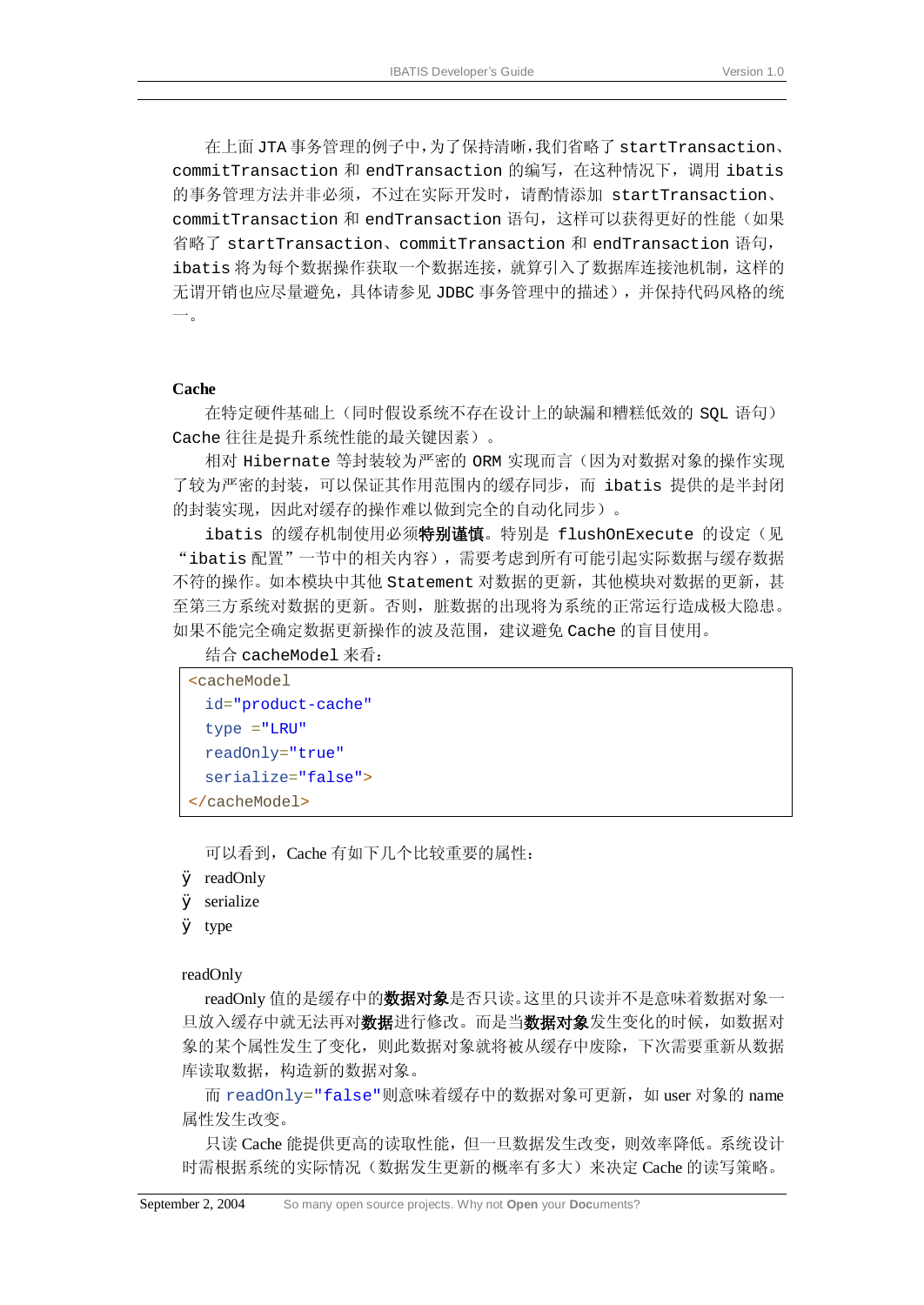#### serialize

如果需要全局的数据缓存,CacheModel 的 serialize 属性必须被设为 true。否则数据 缓存只对当前 Session(可简单理解为当前线程)有效,局部缓存对系统的整体性能提 升有限。

在 serialize="true"的情况下,如果有多个 Session 同时从 Cache 中读取某个 数据对象, Cache 将为每个 Session 返回一个对象的复本, 也就是说, 每个 Session 将 得到包含相同信息的不同对象实例。因而 Session 可以对其从 Cache 获得的数据进行 存取而无需担心多线程并发情况下的同步冲突。

#### Cache Type:

与 hibernate 类似, ibatis 通过缓冲接口的插件式实现, 提供了多种 Cache 的实现机 制可供选择:

- 1. MEMORY
- 2. LRU
- 3. FIFO
- 4. OSCACHE

#### **MEMORY** 类型 **Cache** 与 **WeakReference**

MEMORY 类型的 Cache 实现, 实际上是通过 Java 对象引用进行。ibatis 中, 其实现类 为 com.ibatis.db.sqlmap.cache.memory.MemoryCacheController, MemoryCacheController 内部, 使用一个 HashMap 来保存当前需要缓存的数据对象的引用。

这里需要注意的是 Java2 中的三种对象引用关系:

| a | SoftReference     |                            |
|---|-------------------|----------------------------|
| h | WeakReference     |                            |
| C | PhantomReference  |                            |
|   | 传统的 Java 对象引用, 如: |                            |
|   |                   | public void doSomeThing(){ |

```
User user = new User()
```
}

……

当 doSomeThing 方法结束时,user 对象的引用丢失,其所占的内存空间将由 JVM 在下 次垃圾回收时收回。如果我们将 user 对象的引用保存在一个全局的 HashMap 中, 如:

```
Map map = new HashMap(); 
public void doSomeThing(){ 
   User user = new User(); 
   map.put("user",user); 
}
```
此时, user 对象由于在 map 中保存了引用, 只要这个引用存在, 那么 JVM 永远也不会 收回 user 对象所占用的内存。

这样的内存管理机制相信诸位都已经耳熟能详,在绝大多数情况下,这几乎是一种完美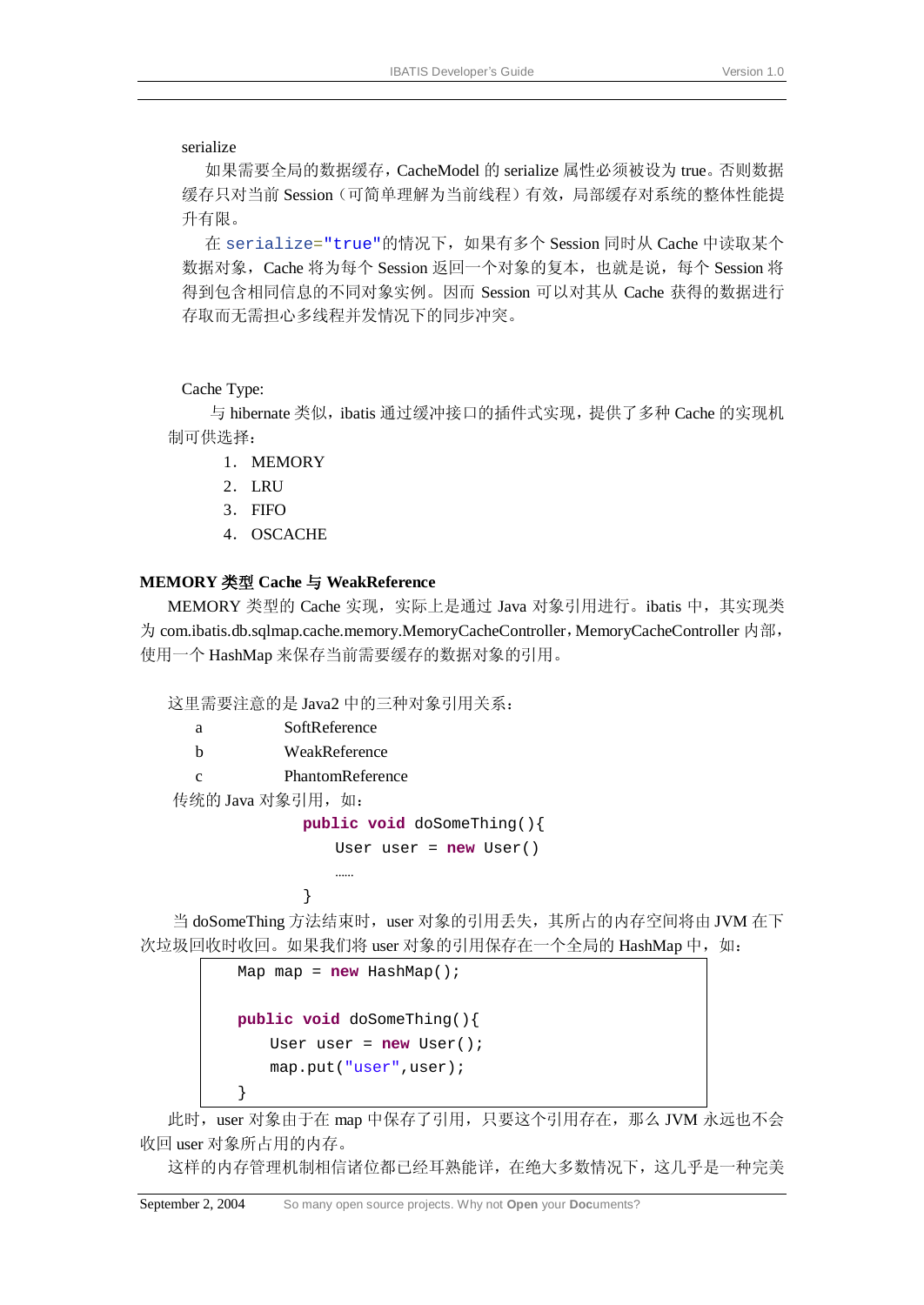的解决方案。但在某些情况下,却有些不便。如对于这里的 Cache 而言,当 user 对象使用 之后,我们希望保留其引用以供下次需要的时候可以重复使用,但又不希望这个引用长期保 存,如果每个对象的引用都长期保存下去的话,那随着时间推移,有限的内存空间将立即被 这些数据所消耗殆尽。最好的方式,莫过于有一种引用方式,可以在对象没有被垃圾回收器 回收之前,依然能够访问此对象,当垃圾回收器启动时,如果此对象没有被其他对象所使用, 则按照常规对其进行回收。

SoftReference、WeakReference、PhantomReference 为上面的思路提供了有力支持。

这三种类型的引用都属于"非持续性引用",也就是说,这种引用关系并非持续存在, 它们所代表的引用的生命周期与 JVM 的运行密切相关,而非与传统意义上的引用一样依赖 于编码阶段的预先规划。

先看一个 SoftReference 的例子:

```
SoftReference ref; 
public void doSomeThing(){ 
User user = new User(); 
ref = new SoftReference(user); 
} 
public void doAnotherThing(){ 
User user = (User)ref.get();//通过SoftReference获得对象引用
System.out.println(user.getName()); 
}
```
假设我们先执行了 doSomeThing 方法,产生了一个 User 对象,并为其创建了一个 SoftReference 引用。

之后的某个时刻,我们调用了 doAnotherThing 方法,并通过 SoftReference 获取 User 对 象的引用。

此时我们是否还能取得 user 对象的引用?这要看 JVM 的运行情况。对于 SoftReference 而言,只有当目前内存不足的情况下,JVM 在垃圾回收时才会收回其包含的引用(JVM 并 不是只有当内存不足时才启动垃圾回收机制,何时进行垃圾回收取决于各版本 JVM 的垃圾 回收策略。如某这垃圾回收策略为:当系统目前较为空闲,且无效对象达到一定比率时启动 垃圾回收机制,此时的空余内存倒可能还比较充裕)。这里可能出现两种情况,即:

- Ø JVM 目前还未出现过因内存不足所引起的垃圾回收,user 对象的引用可以通过 SoftReference 从 JVM Heap 中收回。
- Ø JVM 已经因为内存不足启动了垃圾回收机制,SoftReference 所包含的 user 对象的 引用被 JVM 所废弃。此时 ref.qet 方法将返回一个空引用 (null), 对于上面 的代码而言,也就意味着这里可能抛出一个 NullPointerException。

WeakReference 比 SoftReference 在引用的维持性上来看更加微弱。无需等到内存不足的 情况,只要 JVM 启动了垃圾回收机制,那么 WeakReference 所对应的对象就将被 JVM 回收。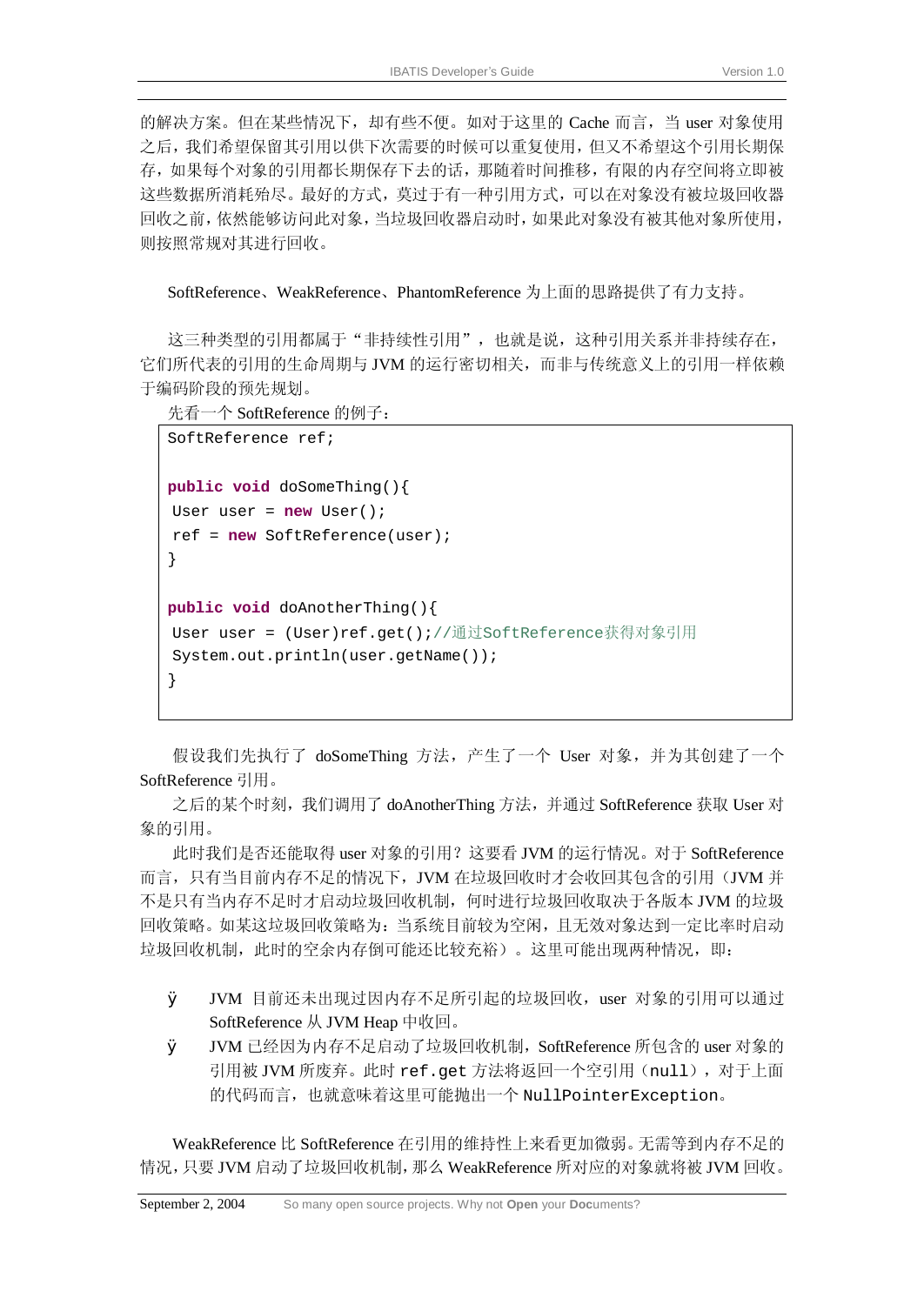也就是说,相对 SoftReference 而言,WeakReference 被 JVM 回收的概率更大。

PhantomReference 比 WeakReference 的引用 维 持 性 更 弱 。 与 WeakReference 和 SoftReference 不同,PhantomReference 所引用的对象几乎无法被回收重用。它指向的对象实 际上已经被 JVM 销毁(finalize 方法已经被执行), 只是暂时还没被垃圾回收器收回而已。 PhantomReference 主要用于辅助对象的销毁过程, 在实际应用层研发中, 几乎不会涉及。

MEMORY 类型的 Cache 正是借助 SoftReference、WeakReference 以及通常意义上的 Java Reference 实现了对象的缓存管理。

下面是一个典型的 MEMORY 类型 Cache 配置:

```
<cacheModel id="user_cache" type="MEMORY">
   <flushInterval hours="24"/> 
   <flushOnExecute statement="updateUser"/> 
   <property name="reference-type" value="WEAK" />
</cacheModel>
```
其中 flushInterval 指定了多长时间清除缓存, 上例中指定每 24 小时强行清空缓存 区的所有内容。

reference-type 属性可以有以下几种配置:

1. STRONG

即基于传统的 Java 对象引用机制,除非对 Cache 显式清空(如到了 flushInterval 设定的时间;执行了 flushOnExecute 所指定的方法;或代码中对 Cache 执行了清除 操作等),否则引用将被持续保留。

此类型的设定适用于缓存常用的数据对象,或者当前系统内存非常充裕的情况。

2. SOFT

基于 SoftReference 的缓存实现,只有 JVM 内存不足的时候,才会对缓冲池中的数 据对象进行回收。

此类型的设定适用于系统内存较为充裕,且系统并发量比较稳定的情况。

3. WEAK

基于 WeakReference 的缓存实现,当 JVM 垃圾回收时,缓存中的数据对象将被 JVM 收回。

一般情况下,可以采用 WEAK 的 MEMORY 型 Cache 配置。

#### **LRU** 型 **Cache**

当 Cache 达到预先设定的最大容量时,ibatis 会按照"最少使用"原则将使用频率最少 的对象从缓冲中清除。

| <cachemodel id="userCache" type="LRU"></cachemodel>      |
|----------------------------------------------------------|
| <flushinterval hours="24"></flushinterval>               |
| <flushonexecute statement="updateUser"></flushonexecute> |
| <property name="size" value="1000"></property>           |
| $\langle$ /cacheModel>                                   |

可配置的参数有:

- u flushInterval 指定了多长时间清除缓存,上例中指定每 24 小时强行清空缓存区的所有内容。
- u size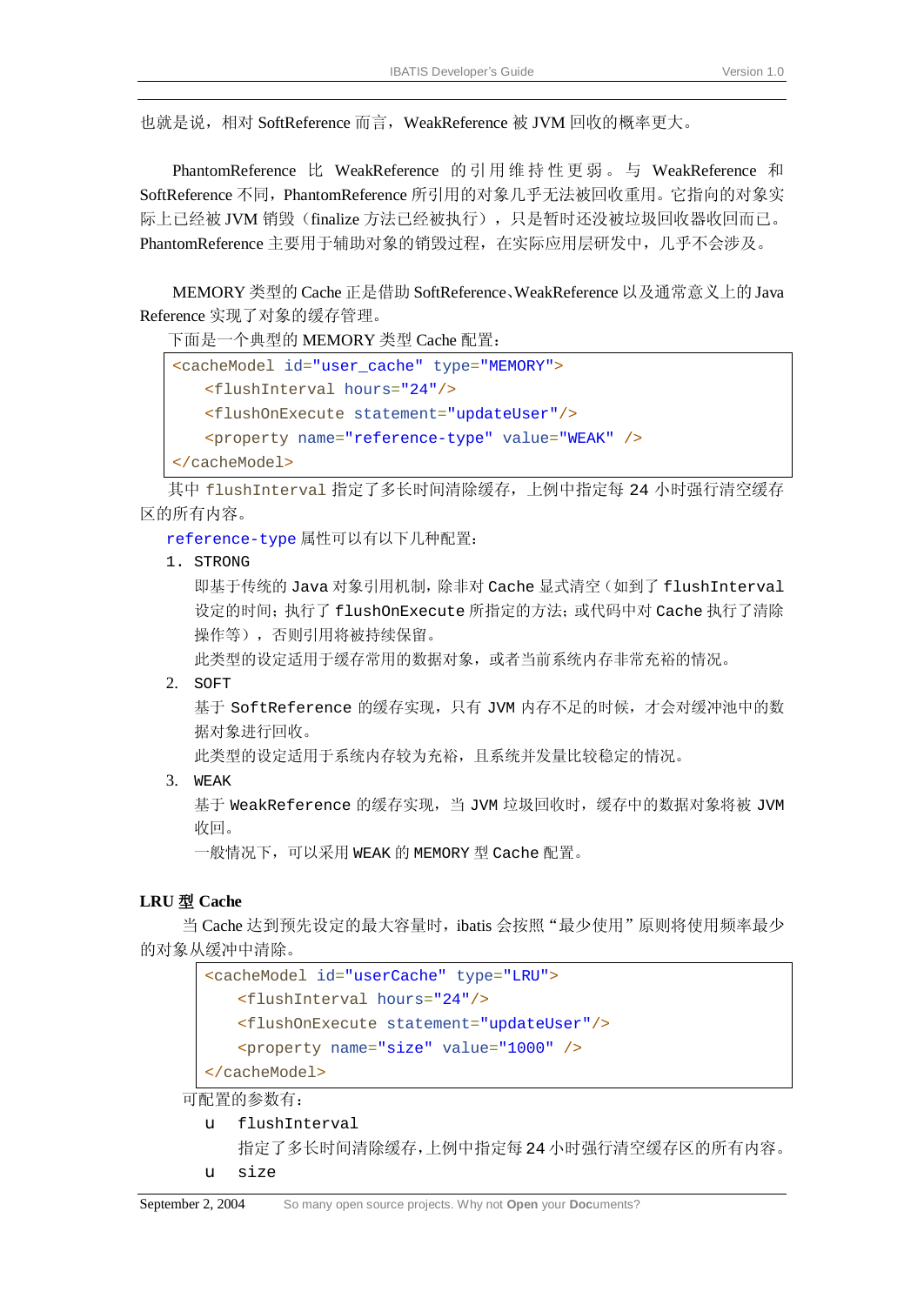Cache 的最大容量。

#### **FIFO** 型 **Cache**

先进先出型缓存,最先放入 Cache 中的数据将被最先废除。可配置参数与 LRU 型相同:

```
<cacheModel id="userCache" type="FIFO">
   <flushInterval hours="24"/>
   <flushOnExecute statement="updateUser"/>
   <property name="size" value="1000" />
</cacheModel>
```
#### **OSCache**

与上面几种类型的 Cache 不同,OSCache 来自第三方组织 Opensymphony。可以通过以 下网址获得 OSCache 的最新版本 (<http://www.opensymphony.com/oscache/>)。

在生产部署时,建议采用 OSCache, OSCache 是得到了广泛使用的开源 Cache 实现 (Hibernate 中也提供了对 OSCache 的支持), 它基于更加可靠高效的设计, 更重要的是, 最新版本的 OSCache 已经支持 Cache 集群。如果系统需要部署在集群中,或者需要部署在 多机负载均衡模式的环境中以获得性能上的优势,那么 OSCache 在这里则是不二之选。

Ibatis 中对于 OSCache 的配置相当简单:

```
<cacheModel id="userCache" type="OSCACHE">
   <flushInterval hours="24"/>
   <flushOnExecute statement="updateUser"/>
   <property name="size" value="1000" />
</cacheModel>
```
之所以配置简单,原因在于,OSCache 拥有自己的配置文件(oscache.properties)J。 下面是一个典型的 OSCache 配置文件:

#是否使用内存作为缓存空间 cache.memory=true #缓存管理事件监听器,通过这个监听器可以获知当前 Cache 的运行情况 cache.event.listeners=com.opensymphony.oscache.plugins.clustersupport.JMSBroa dcastingListener #如果使用磁盘缓存(cache.memory=false),则需要指定磁盘存储接口实现 #cache.persistence.class=com.opensymphony.oscache.plugins.diskpersistence.Disk PersistenceListener # 磁盘缓存所使用的文件存储路径 # cache.path=c:\\myapp\\cache

# 缓存调度算法,可选的有 LRU,FIFO 和无限缓存(UnlimitedCache)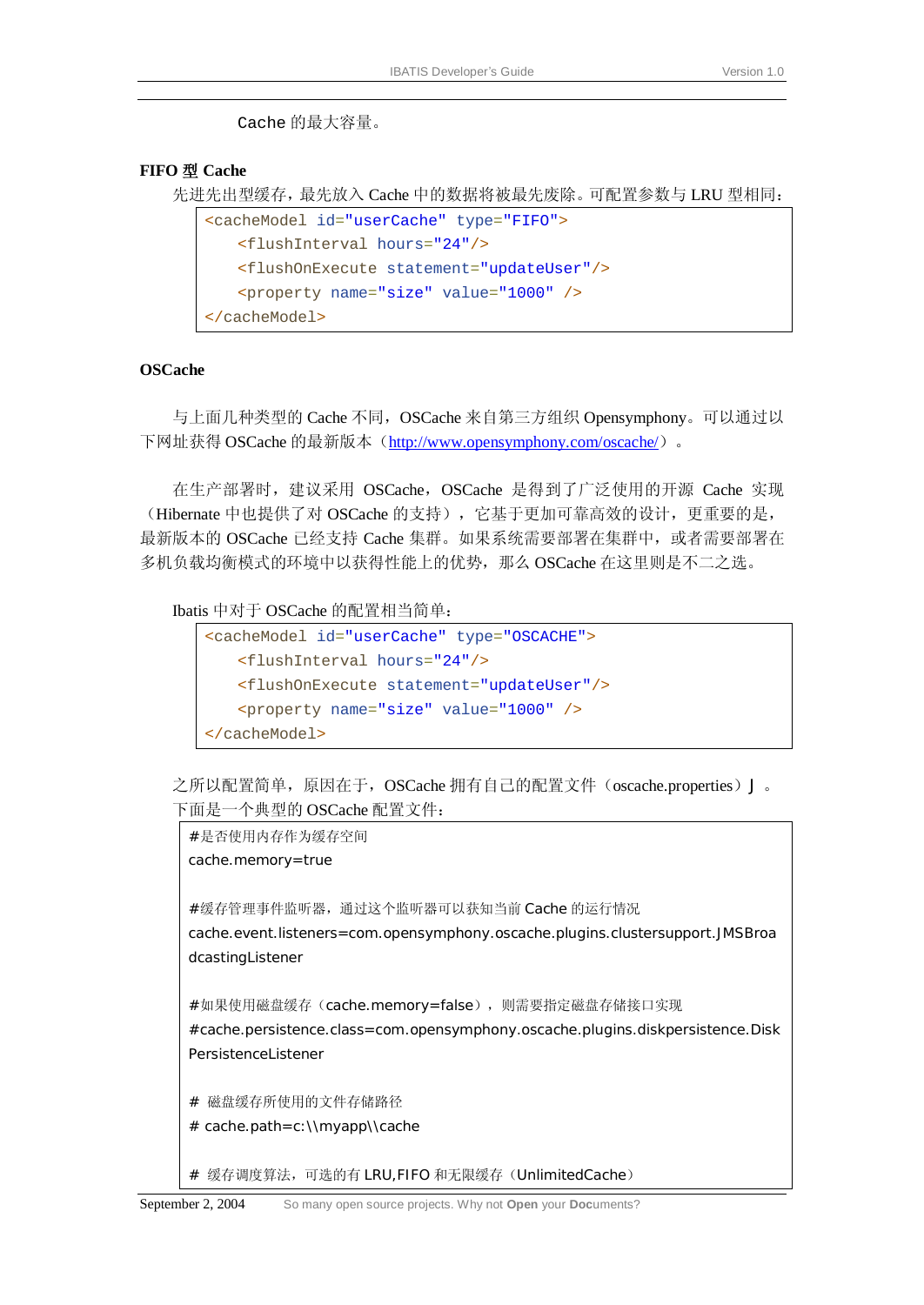# cache.algorithm=com.opensymphony.oscache.base.algorithm.FIFOCache # cache.algorithm=com.opensymphony.oscache.base.algorithm.UnlimitedCache cache.algorithm=com.opensymphony.oscache.base.algorithm.LRUCache

#内存缓存的最大容量 cache.capacity=1000

# 是否限制磁盘缓存的容量

# cache.unlimited.disk=false

# 基于 JMS 的集群缓存同步配置

#cache.cluster.jms.topic.factory=java:comp/env/jms/TopicConnectionFactory #cache.cluster.jms.topic.name=java:comp/env/jms/OSCacheTopic #cache.cluster.jms.node.name=node1

# 基于 JAVAGROUP 的集群缓存同步配置

#cache.cluster.properties=UDP(mcast\_addr=231.12.21.132;mcast\_port=45566;ip\_ ttl=32;mcast\_send\_buf\_size=150000;mcast\_recv\_buf\_size=80000):PING(timeout =2000;num\_initial\_members=3):MERGE2(min\_interval=5000;max\_interval=10000 ):FD\_SOCK:VERIFY\_SUSPECT(timeout=1500):pbcast.NAKACK(gc\_lag=50;retransm it\_timeout=300,600,1200,2400,4800):pbcast.STABLE(desired\_avg\_gossip=20000): UNICAST(timeout=5000):FRAG(frag\_size=8096;down\_thread=false;up\_thread=fal se):pbcast.GMS(join\_timeout=5000;join\_retry\_timeout=2000;shun=false;print\_loc al addr=true)

#cache.cluster.multicast.ip=231.12.21.132

配置好之后,将此文件放在 CLASSPATH 中, OSCache 在初始化时会自动找到此 文件并根据其中的配置创建缓存实例。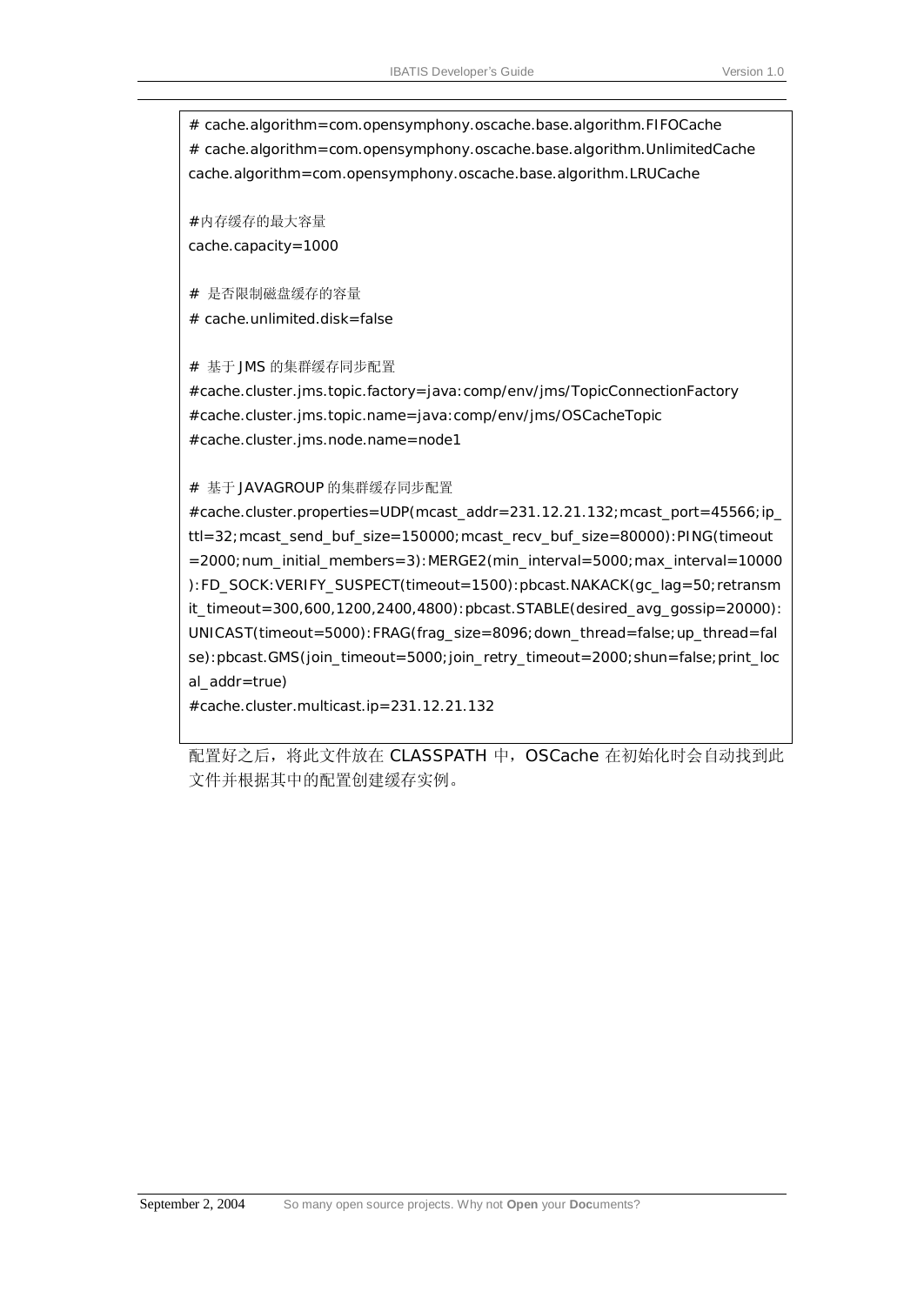## **ibatis in Spring**

这里我们重点探讨Spring框架下的ibatis应用,特别是在容器事务管理模式下的ibatis 应用开发。

```
关于Spring Framework, 请参见笔者另一篇文档:
```
《Spring 开发指南》[http://www.xiaxin.net/Spring\\_Dev\\_Guide.rar](http://www.xiaxin.net/Spring_Dev_Guide.rar)

针对ibatis, Spring配置文件如下:

Ibatis-Context.xml:

```
<?xml version="1.0" encoding="UTF-8"?>
<!DOCTYPE beans PUBLIC "-//SPRING//DTD BEAN//EN" 
"http://www.springframework.org/dtd/spring-beans.dtd">
<beans>
 <bean id="dataSource"
      class="org.apache.commons.dbcp.BasicDataSource"
      destroy-method="close">
      <property name="driverClassName">
          <value>net.sourceforge.jtds.jdbc.Driver</value>
      </property>
      <property name="url">
          <value>jdbc:jtds:sqlserver://127.0.0.1:1433/Sample</value>
      </property>
      <property name="username">
          <value>test</value>
      </property>
      <property name="password">
          <value>changeit</value>
      </property>
 </bean>
 <bean id="sqlMapClient"
 class="org.springframework.orm.ibatis.SqlMapClientFactoryBean">
      <property name="configLocation">
          <value>SqlMapConfig.xml</value>
      </property>
 </bean>
   <bean id="transactionManager" 
   class="org.springframework.jdbc.datasource.DataSourceTransactio
nManager">
```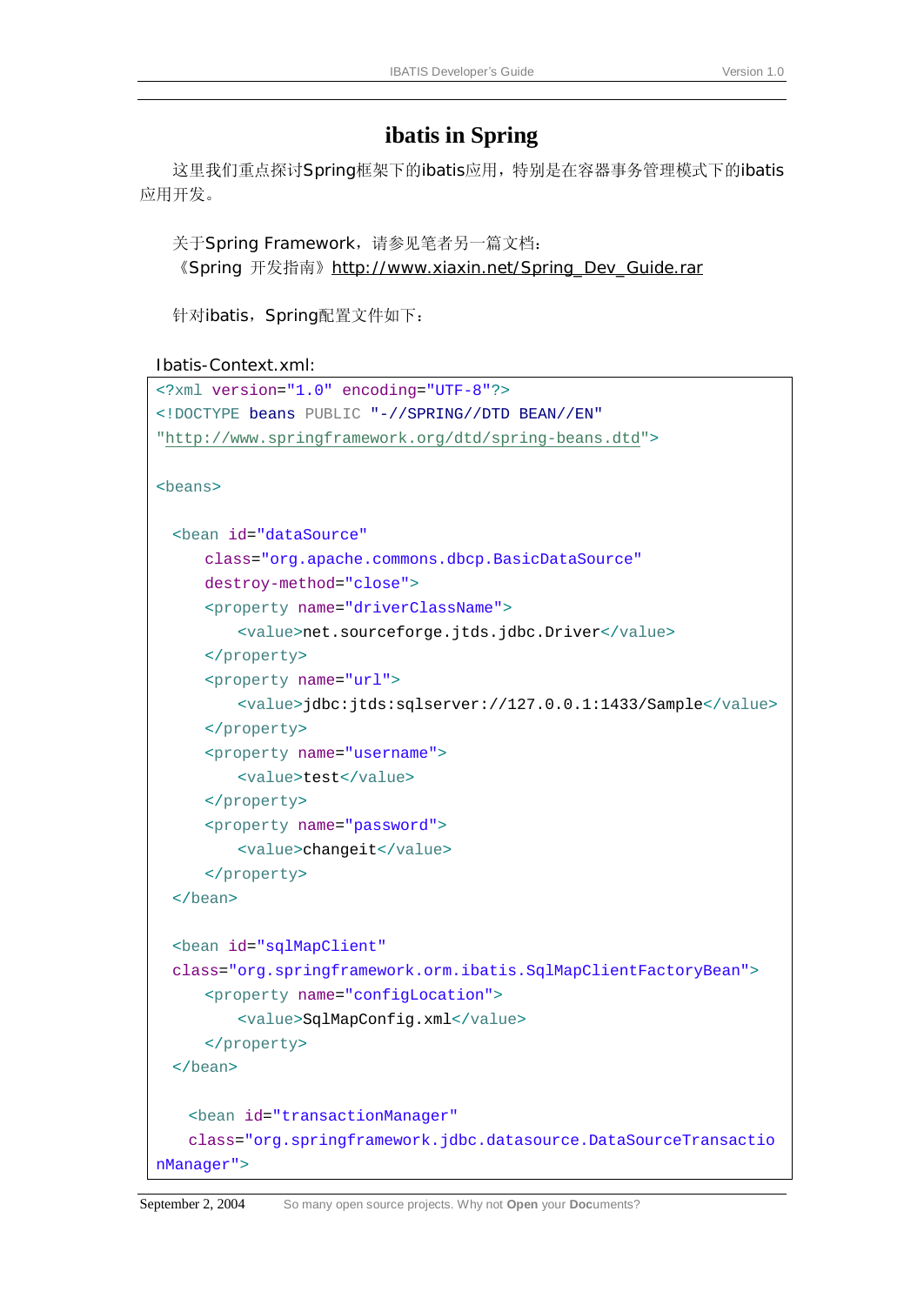```
 <property name="dataSource"> 
           <ref local="dataSource"/> 
       </property>
    </bean>
  <bean id="userDAO" class="net.xiaxin.dao.UserDAO">
      <property name="dataSource">
          <ref local="dataSource" />
      </property>
      <property name="sqlMapClient">
          <ref local="sqlMapClient" />
      </property>
  </bean>
  <bean id="userDAOProxy"
 class="org.springframework.transaction.interceptor.TransactionPro
xyFactoryBean">
      <property name="transactionManager">
          <ref bean="transactionManager" />
      </property>
      <property name="target">
          <ref local="userDAO" />
      </property>
      <property name="transactionAttributes">
          <props>
              <prop key="insert*">PROPAGATION_REQUIRED</prop>
              <prop key="get*">PROPAGATION_REQUIRED,readOnly</prop>
          </props>
      </property>
  </bean>
</beans>
```
可以看到:

- 1. sqlMapClient节点 sqlMapClient节点实际上配置了一个sqlMapClient的创建工厂类。 configLocation属性配置了ibatis映射文件的名称。
- 2. transactionManager节点 transactionManager采用了Spring中的DataSourceTransactionManager。
- 3. userDAO节点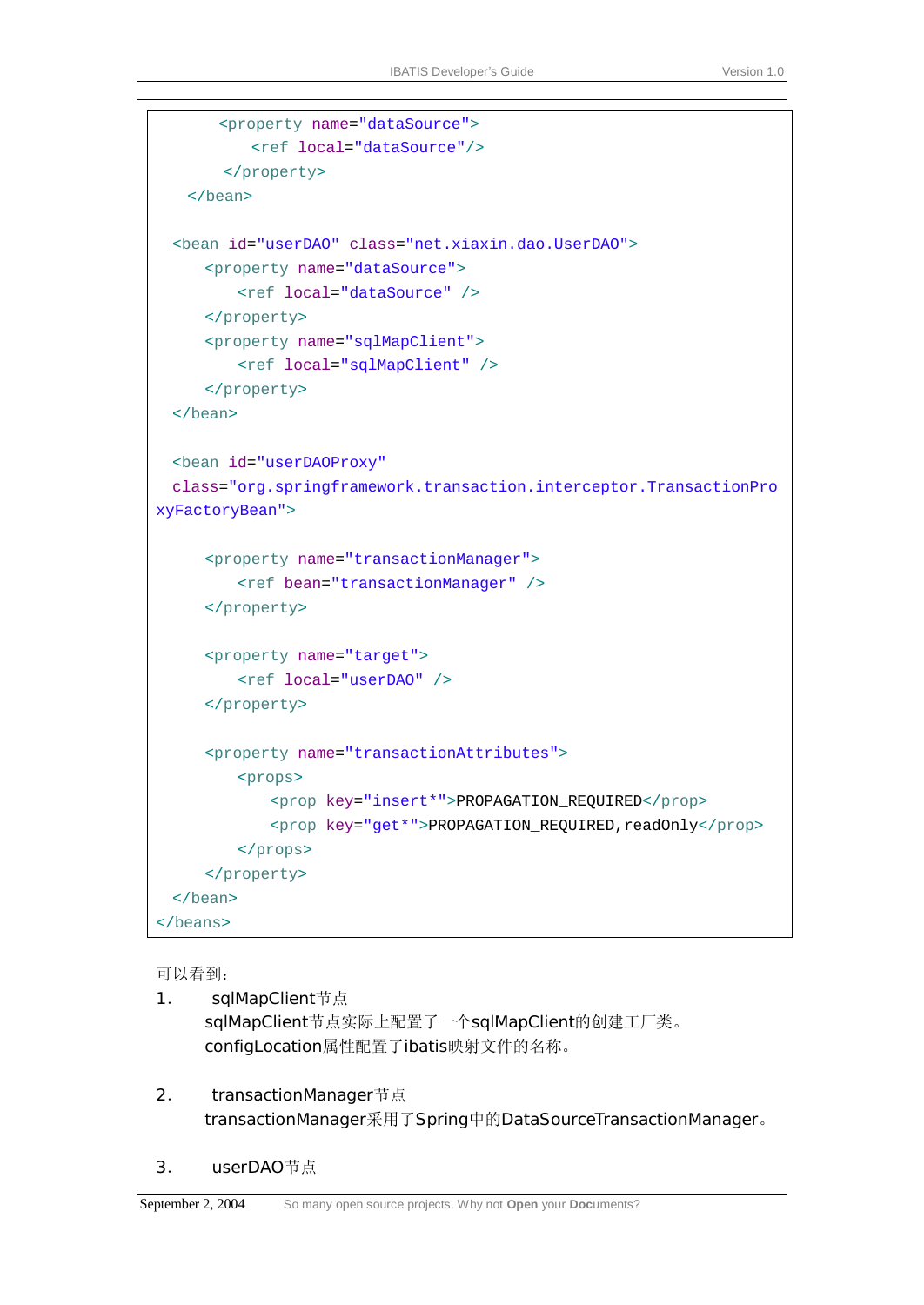对应的, UserDAO需要配置两个属性, sqlMapClient和DataSource, sqlMapClient将从指定的DataSource中获取数据库连接。

本例中Ibatis映射文件非常简单:

#### sqlMapConfig.xml:

```
<sqlMapConfig>
<sqlMap resource="net/xiaxin/dao/entity/user.xml"/>
</sqlMapConfig>
```
#### net/xiaxin/dao/entity/user.xml

```
<sqlMap namespace="User">
   <typeAlias alias="user" type="net.xiaxin.dao.entity.User" />
   <insert id="insertUser" parameterClass="user">
       INSERT INTO users ( username, password) VALUES ( #username#, 
#password# ) 
   </insert>
</sqlMap>
```
#### UserDAO.java:

```
public class UserDAO extends SqlMapClientDaoSupport implements
IUserDAO { 
   public void insertUser(User user) { 
       getSqlMapClientTemplate().update("insertUser", user); 
   } 
}
```
SqlMapClientDaoSupport(如果使用ibatis 1.x版本,对应支持类是 SqlMapDaoSupport)是Spring中面向ibatis的辅助类,它负责调度DataSource、 SqlMapClientTemplate(对应ibatis 1.x版本是SqlMapTemplate)完成ibatis操作, 而DAO则通过对此类进行扩展获得上述功能。上面配置文件中针对UserDAO的属性设 置部分,其中的属性也是继承自于这个基类。

SqlMapClientTemplate对传统SqlMapClient调用模式进行了封装,简化了上层访问 代码。

User.java:

```
public class User { 
   public Integer id; 
   public String username;
```